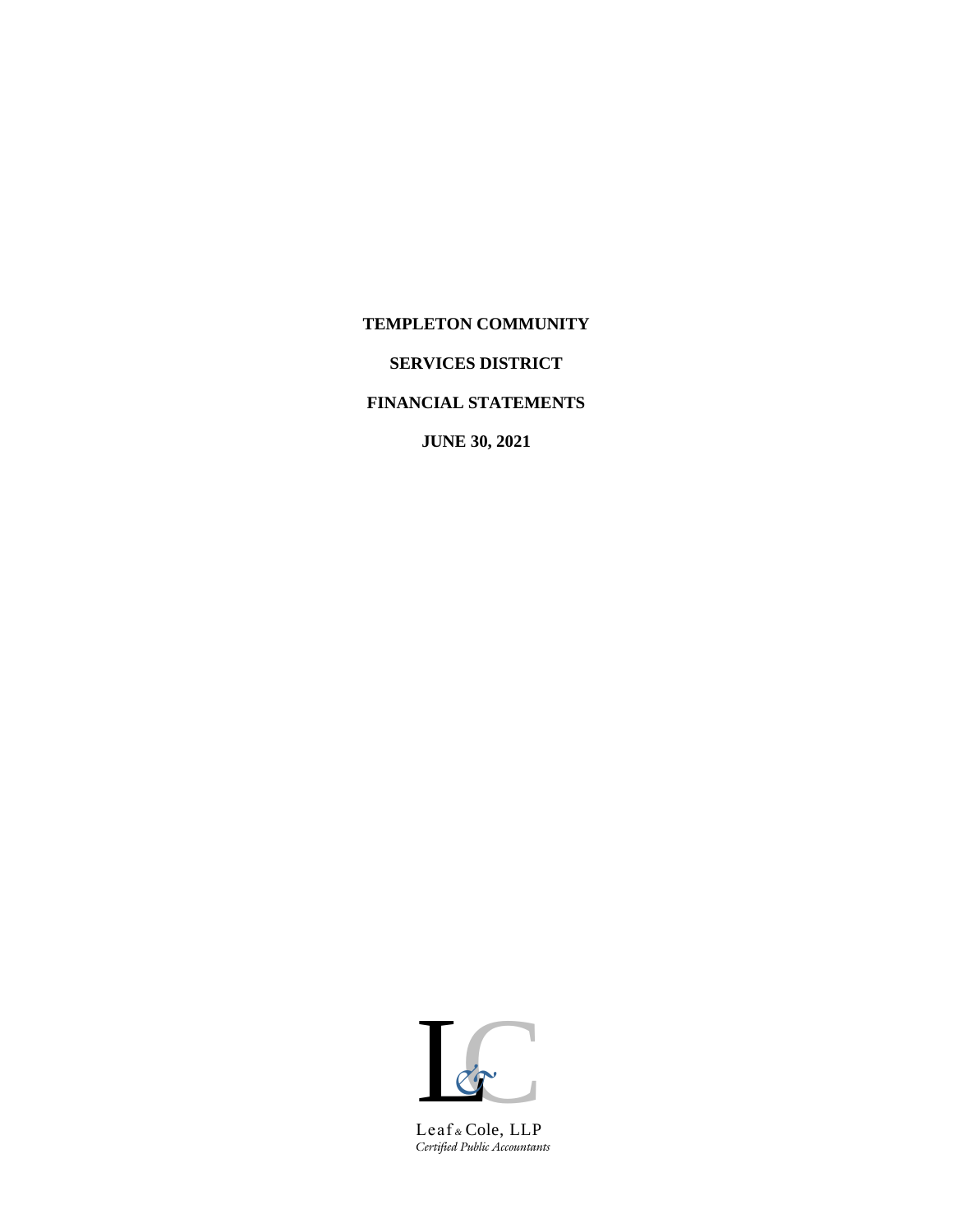# **TABLE OF CONTENTS**

Page

| Independent Auditor's Report                                                                   | $1 - 2$   |
|------------------------------------------------------------------------------------------------|-----------|
| Management's Discussion and Analysis                                                           | $3 - 7$   |
| <b>Government-Wide Financial Statements:</b>                                                   |           |
| <b>Statement of Net Position</b>                                                               | 8         |
| <b>Statement of Activities</b>                                                                 | 9         |
| <b>Fund Financial Statements:</b>                                                              |           |
| <b>Governmental Funds:</b>                                                                     |           |
| <b>Balance Sheet</b>                                                                           | 10        |
| Reconciliation of the Governmental Funds Balance Sheet to the                                  |           |
| <b>Statement of Net Position</b>                                                               | 11        |
| Statement of Revenues, Expenditures and Changes in Fund Balances                               | 12        |
| Reconciliation of the Statement of Revenues, Expenditures, and                                 |           |
| Changes in Fund Balances of the Governmental Funds to Statement                                |           |
| of Activities                                                                                  | 13        |
| Proprietary Funds:                                                                             |           |
| <b>Statement of Net Position</b>                                                               | 14        |
| Statement of Revenues, Expenses and Changes in Net Position                                    | 15        |
| <b>Statement of Cash Flows</b>                                                                 | $16 - 17$ |
| <b>Notes to Financial Statements</b>                                                           | $18 - 46$ |
| Required Supplementary Information:                                                            |           |
| Budgetary Comparison Schedule - General Fund                                                   | 47        |
| Schedules of Plan's Proportionate Share of the Net Pension Liability - Miscellaneous Risk Pool | 48        |
| Schedules of Plan's Proportionate Share of the Net Pension Liability - Safety Risk Pool        | 40        |
| Schedules of Contributions to the Pension Plan - Miscellaneous Risk Pool                       | 50        |
| Schedules of Contributions to the Pension Plan - Safety Risk Pool                              | 51        |
| Schedules of Changes in the District's Net OPEB Liability and Related Ratios                   | $52 - 53$ |
| Schedules of OPEB Contributions                                                                | $54 - 55$ |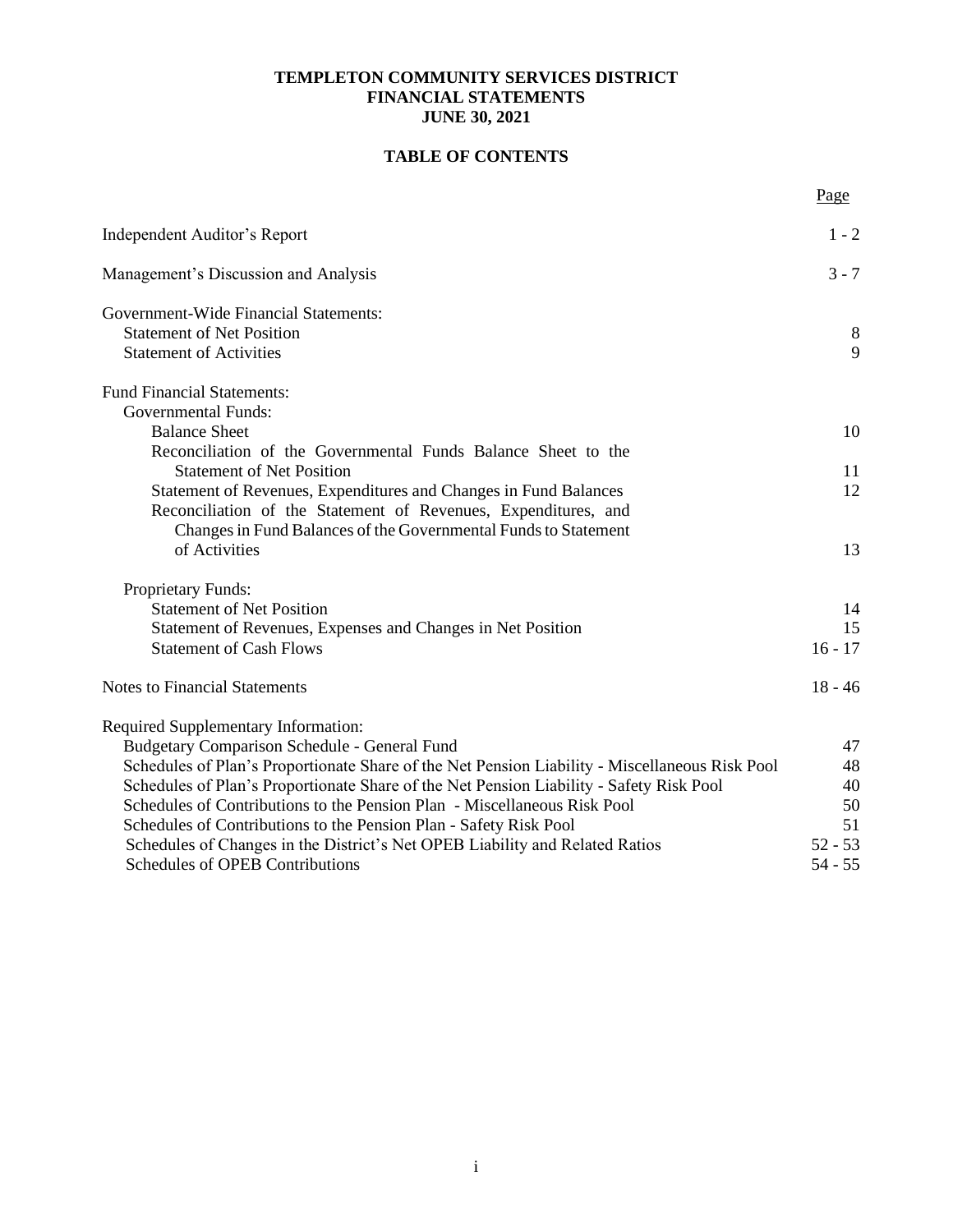

*Certified Public Accountants A Partnership of Professional Corporations* Leaf *&* Cole, LLP

### **Independent Auditor's Report**

To the Board of Directors Templeton Community Services District

We have audited the accompanying financial statements of the governmental activities and the business-type activities of Templeton Community Services District, as of and for the year ended June 30, 2021, and the related notes to the financial statements, which collectively comprise the District's basic financial statements as listed in the table of contents.

### *Management's Responsibility for the Financial Statements*

Management is responsible for the preparation and fair presentation of these financial statements in accordance with accounting principles generally accepted in the United States of America; this includes the design, implementation, and maintenance of internal control relevant to the preparation and fair presentation of financial statements that are free from material misstatements, whether due to fraud or error.

### *Auditor's Responsibility*

Our responsibility is to express opinions on these financial statements based on our audit. We conducted our audit in accordance with auditing standards generally accepted in the United States of America and the State Controller's Minimum Audit Requirements for California Special Districts. Those standards require that we plan and perform the audit to obtain reasonable assurance about whether the financial statements are free from material misstatement.

An audit involves performing procedures to obtain audit evidence about the amounts and disclosures in the financial statements. The procedures selected depend on the auditor's judgment, including the assessment of the risks of material misstatement of the financial statements, whether due to fraud or error. In making those risk assessments, the auditor considers internal control relevant to the District's preparation and fair presentation of the financial statements in order to design audit procedures that are appropriate in the circumstances, but not for the purpose of expressing an opinion on the effectiveness of the District's internal control. Accordingly, we express no such opinion. An audit also includes evaluating the appropriateness of accounting policies used and the reasonableness of significant accounting estimates made by management, as well as evaluating the overall presentation of the financial statements.

We believe that that the audit evidence we have obtained is sufficient and appropriate to provide a basis for our audit opinions.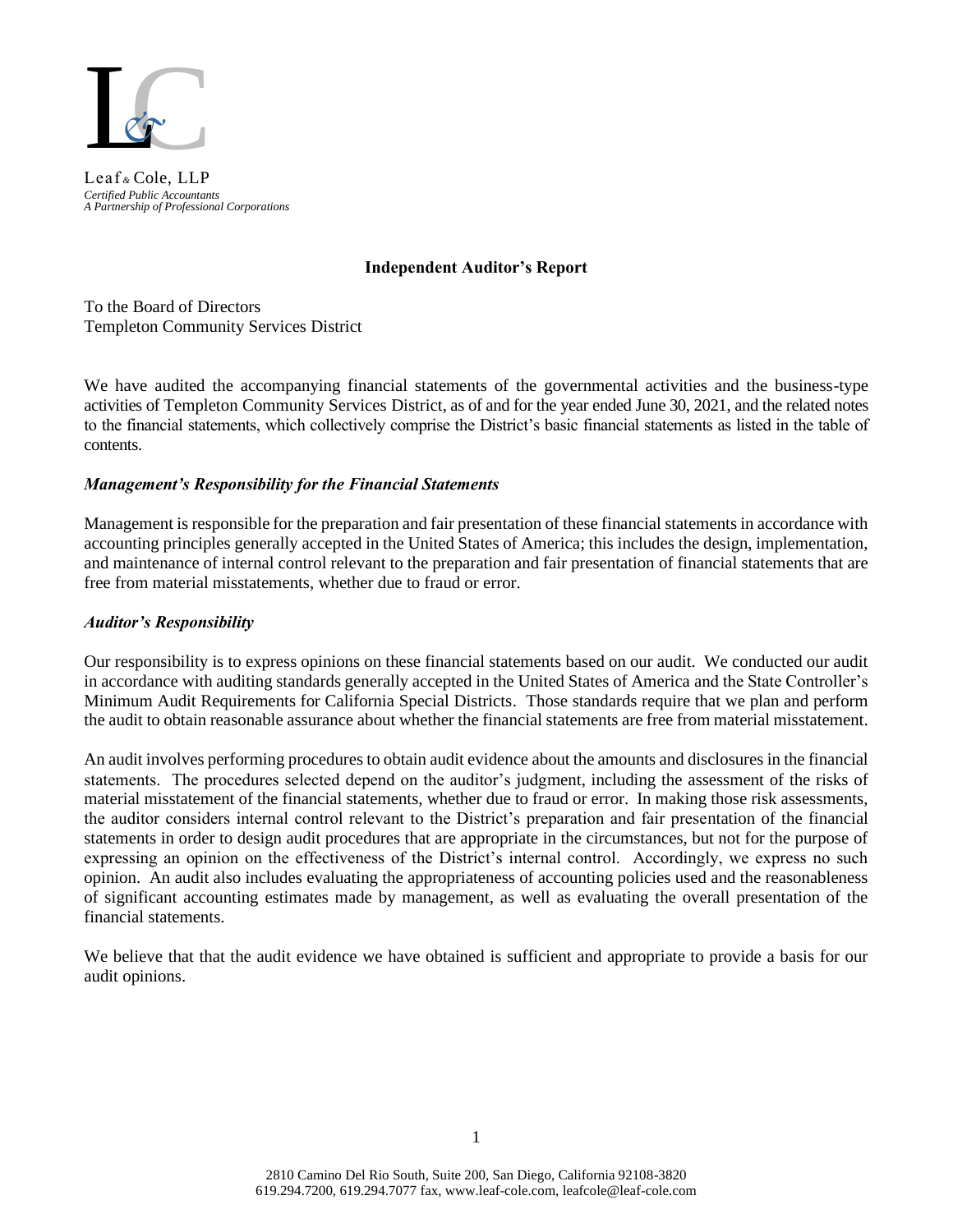### *Opinions*

In our opinion, the financial statements referred to above present fairly, in all material respects, the respective financial position of the governmental activities and the business-type activities of Templeton Community Services District, as of June 30, 2021, and the respective changes in financial position and, where applicable, cash flows thereof for the year then ended in accordance with accounting principles generally accepted in the United States of America.

### **Other Matters**

### *Required Supplementary Information*

Accounting principles generally accepted in the United States of America require that the management's discussion and analysis, and the required supplementary information on pages 47 - 55 as identified in the accompanying table of contents be presented to supplement the basic financial statements. Such information, although not a part of the basic financial statements, is required by the Governmental Accounting Standards Board, who considers it to be an essential part of financial reporting for placing the basic financial statements in an appropriate operational, economic, or historical context. We have applied certain limited procedures to the required supplementary information in accordance with auditing standards generally accepted in the United States of America, which consisted of inquiries of management about the methods of preparing the information and comparing the information for consistency with management's responses to our inquiries, the basic financial statements, and other knowledge we obtained during our audit of the basic financial statements. We do not express an opinion or provide any assurance on the information because the limited procedures do not provide us with sufficient evidence to express an opinion or provide any assurance.

 $L$ eaf: $C$ ole $L$  $L$  $P$ 

San Diego, California November 16, 2021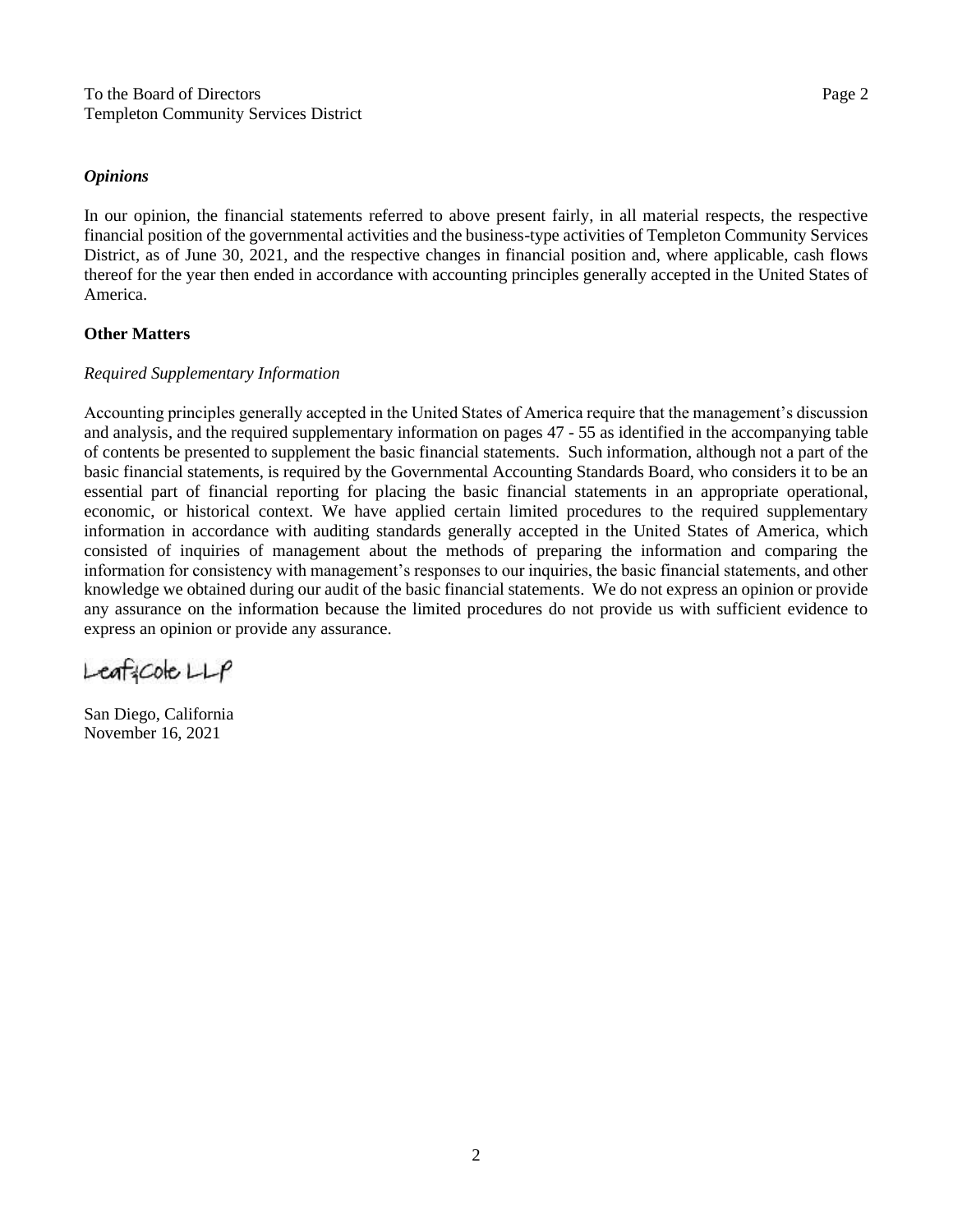Our discussion and analysis of the financial performance of the Templeton Community Services District ("District") provides an overview of the District's financial activities for the fiscal year ended June 30, 2021. Please read it in conjunction with the District's financial statements, which begin on page 8.

### **Financial Statements**

This discussion and analysis provides an introduction and brief description of the District's financial statements including the relationship of the statements to each other and the significant difference in the information they provide. The District currently provides water, sewer, drainage, solid waste disposal, fire protection, street lights, park and recreation services and a community center and maintains its accounting records in accordance with generally accepted accounting principles.

This annual report consists of a series of financial statements. The statement of net position and the statement of activities (on pages 8 and 9) provide information about the activities of the District as a whole and present a longerterm view of the District's finances. The fund financial statements start on page 10. For governmental activities, these statements tell how these services were financed in the short-term as well as what remains for future spending. Business-type activities are reported in the same manner as the statement of net position and the statement of activities. Fund financial statements also report the District's operations in more detail than the government-wide statements by providing information about the District's most significant funds.

### **Reporting the District as a Whole**

### **The Statement of Net Position and the Statement of Activities**

One of the most important questions asked about the District's finances is, "Is the District as a whole better off or worse off as a result of the year's activities?" The statement of net position and the statement of activities report information about the District as a whole and about its activities in a way that helps answer this question. These statements include all assets and liabilities using the accrual basis of accounting, which is similar to the accounting used by most private-sector companies. All of the current year's revenues and expenses are taken into account regardless of when cash is received or paid.

These two statements report the District's net position and changes in them. You can think of the District's net position--the difference between assets and liabilities--as one way to measure the District's financial health, or financial position. Over time, increases or decreases in the District's net position is one indicator of whether its financial health is improving or deteriorating. You will need to consider other nonfinancial factors, however, such as changes in the District's property tax base and the condition of the District's assets, to assess the overall health of the District.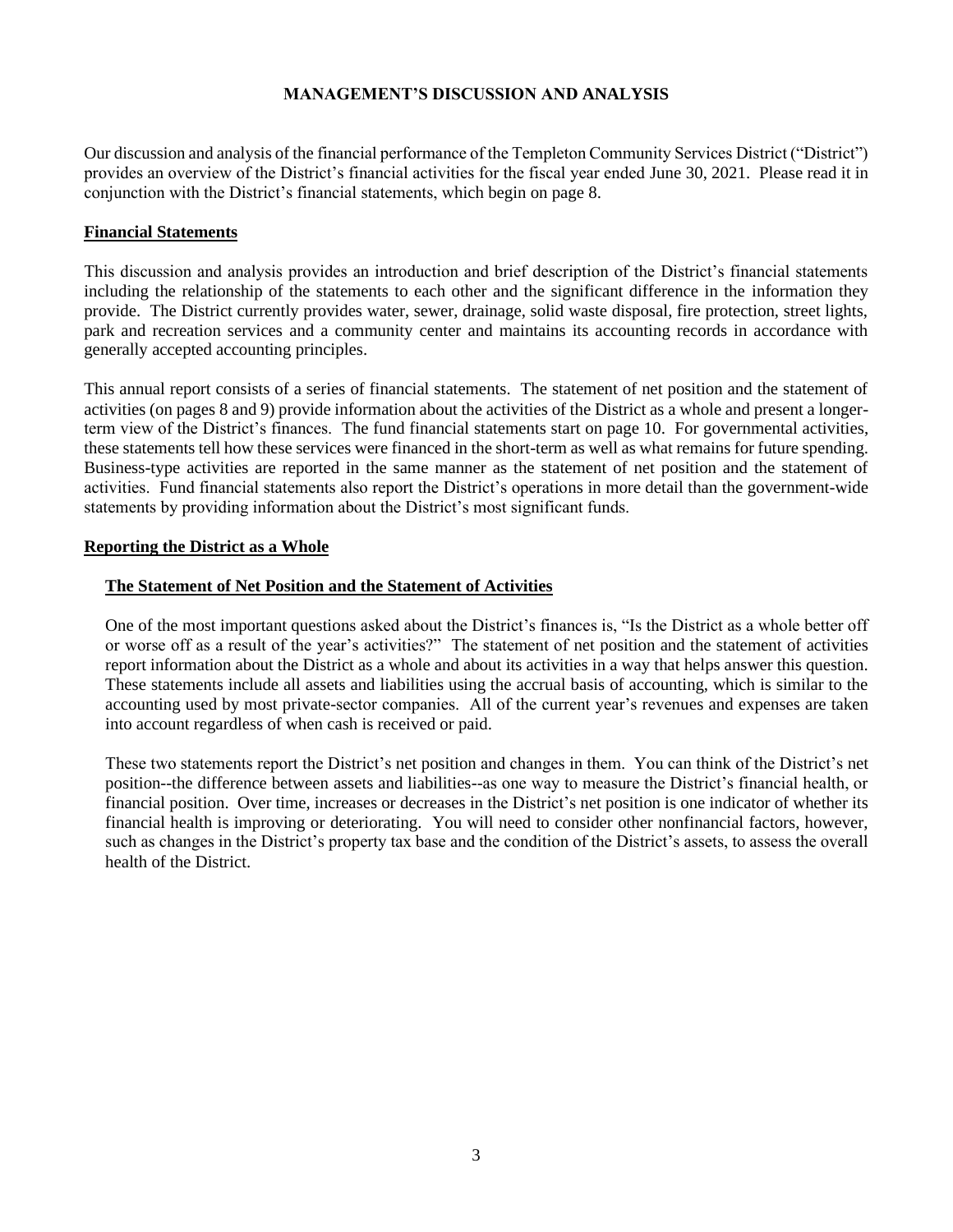In the statement of net position and the statement of activities, we divide the District into two kinds of activities:

- Governmental activities Several of the District's basic services are reported here, including the general fund, fire protection, parks and recreation, street lights and community facilities. Taxes and assessments, program fees, rental, grant and interest income finance most of these activities.
- Business-type activities The District charges a fee to customers to help cover all or most of the cost of certain services. The District's water, sewer, drainage and solid waste services are reported here.

### **Reporting the District's Most Significant Funds**

#### **Fund Financial Statements**

The fund financial statements begin on page 10 and provide detailed information about the District's most significant funds.

- Governmental funds--Several of the District's basic services are reported in governmental funds, which focus on how money flows into and out of those funds and the balances left at year-end that are available for spending. These funds are reported using an accounting method called modified accrual accounting, which measures cash and all other financial assets that can readily be converted to cash. The governmental fund statements provide a detailed short-term view of the District's general governmental operations and the basic services provided. Governmental fund information helps you determine whether there are more or fewer financial resources that can be spent in the near future to finance the District's programs. We describe the relationship (or differences) between governmental activities (reported in the statement of net position and the statement of activities) and governmental funds in reconciliations on pages 11 and 13.
- Business-type funds--When the District charges customers for the services it provides--whether to outside customers or to other units of the District--these services are generally reported in businesstype funds. Business-type funds are reported in the same way that all activities are reported in the statement of net position and the statement of activities. In fact, the District's enterprise funds (a component of business-type funds) are the same as the business type activities we report in the government-wide statements but provide more detail and additional information, such as cash flows, for business-type funds.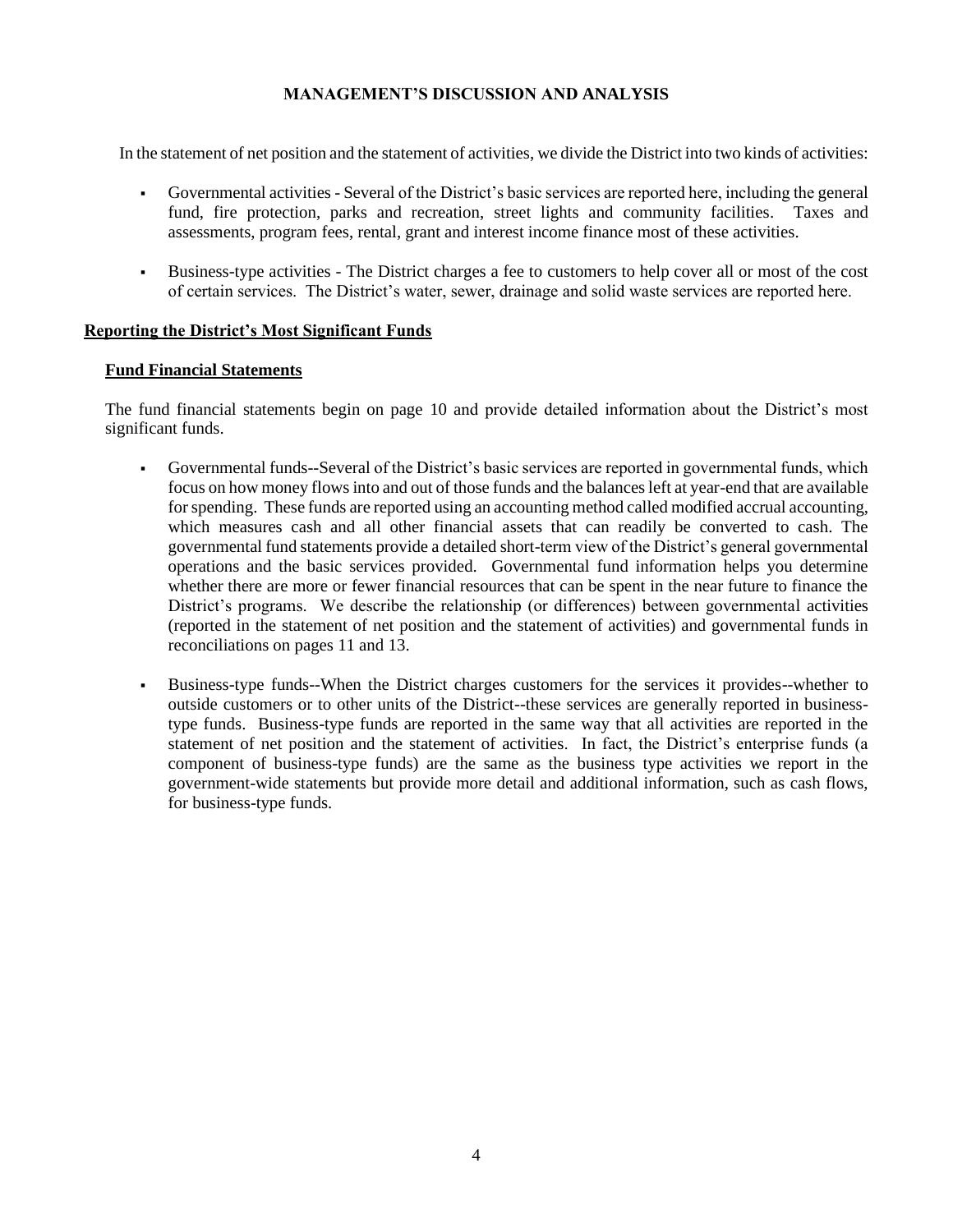### **The District as a Whole**

The District's combined net position increased from \$35,654,257 a year ago to \$38,945,944 at June 30, 2021. Our analysis below focuses on the net position and changes in net position of the District's governmental and businesstype activities.

#### **Net Position**

|                                        |    | Governmental Activities |     |           |                  | <b>Business-Type Activities</b> | <b>Total Government</b> |                   |  |  |
|----------------------------------------|----|-------------------------|-----|-----------|------------------|---------------------------------|-------------------------|-------------------|--|--|
|                                        |    | 2021                    |     | 2020      | 2021             | 2020                            | 2021                    | 2020              |  |  |
|                                        |    |                         |     |           |                  |                                 |                         |                   |  |  |
| Assets:                                |    |                         |     |           |                  |                                 |                         |                   |  |  |
| Current and other assets               | \$ | 5,989,104               | \$. | 6,488,106 | \$<br>16,699,759 | 14,812,119<br>\$.               | 22,688,863              | 21,300,225<br>\$. |  |  |
| Capital assets                         |    | 2,659,250               |     | 1,849,238 | 29,825,201       | 30,059,154                      | 32,484,451              | 31,908,392        |  |  |
| <b>Total Assets</b>                    |    | 8,648,354               |     | 8,337,344 | 46,524,960       | 44,871,273                      | 55,173,314              | 53,208,617        |  |  |
| <b>Deferred Outflows of Resources:</b> |    |                         |     |           |                  |                                 |                         |                   |  |  |
| Actuarial deferred outflows            |    |                         |     |           |                  |                                 |                         |                   |  |  |
| related to contributions               |    | 1,077,918               |     | 610,314   | 846,444          | 387,298                         | 1,924,362               | 997,612           |  |  |
|                                        |    |                         |     |           |                  |                                 |                         |                   |  |  |
| <b>Liabilities:</b>                    |    |                         |     |           |                  |                                 |                         |                   |  |  |
| Noncurrent liabilities                 |    | 2,490,437               |     | 2,431,373 | 6,079,294        | 6,343,212                       | 8,569,731               | 8,774,585         |  |  |
| Other liabilities                      |    | 185,317                 |     | 200,641   | 9,186,590        | 9,392,816                       | 9,371,907               | 9,593,457         |  |  |
| <b>Total Liabilities</b>               |    | 2,675,754               |     | 2,632,014 | 15,265,884       | 15,736,028                      | 17,941,638              | 18,368,042        |  |  |
|                                        |    |                         |     |           |                  |                                 |                         |                   |  |  |
| <b>Deferred Inflows of Resources:</b>  |    |                         |     |           |                  |                                 |                         |                   |  |  |
| Actuarial deferred inflows             |    |                         |     |           |                  |                                 |                         |                   |  |  |
| related to contributions               |    | 133,168                 |     | 115,113   | 76,926           | 68,817                          | 210,094                 | 183,930           |  |  |
| <b>Net Position:</b>                   |    |                         |     |           |                  |                                 |                         |                   |  |  |
| Net investment in capital assets       |    | 2,659,520               |     | 2,482,667 | 24,997,156       | 24,956,716                      | 27,656,676              | 27,439,383        |  |  |
| Restricted                             |    | 3,619,782               |     | 3,415,998 | 58,869           | 58,869                          | 3,678,651               | 3,474,867         |  |  |
| Unrestricted                           |    | 638,048                 |     | 301,866   | 6,972,569        | 4,438,141                       | 7,610,617               | 4,740,007         |  |  |
| <b>Total Net Position</b>              | S  | 6,917,350               |     | 6,200,531 | 32,028,594       | 29,453,726                      | 38,945,944              | 35,654,257        |  |  |

Net position of the District's governmental activities increased \$716,819. The net position of our business-type activities increased by \$2,574,868. Business-type revenues exceeded expenses by more than \$3.9 million dollars and transferred in excess of \$1.3 million to governmental activities. Total liabilities decreased by more than \$425,000 as the District continued to pay down long-term debt, and make contributions to fund other postemployment benefits. The continued funding of the other postemployment benefits resulted in significant changes in the actuarial assumptions.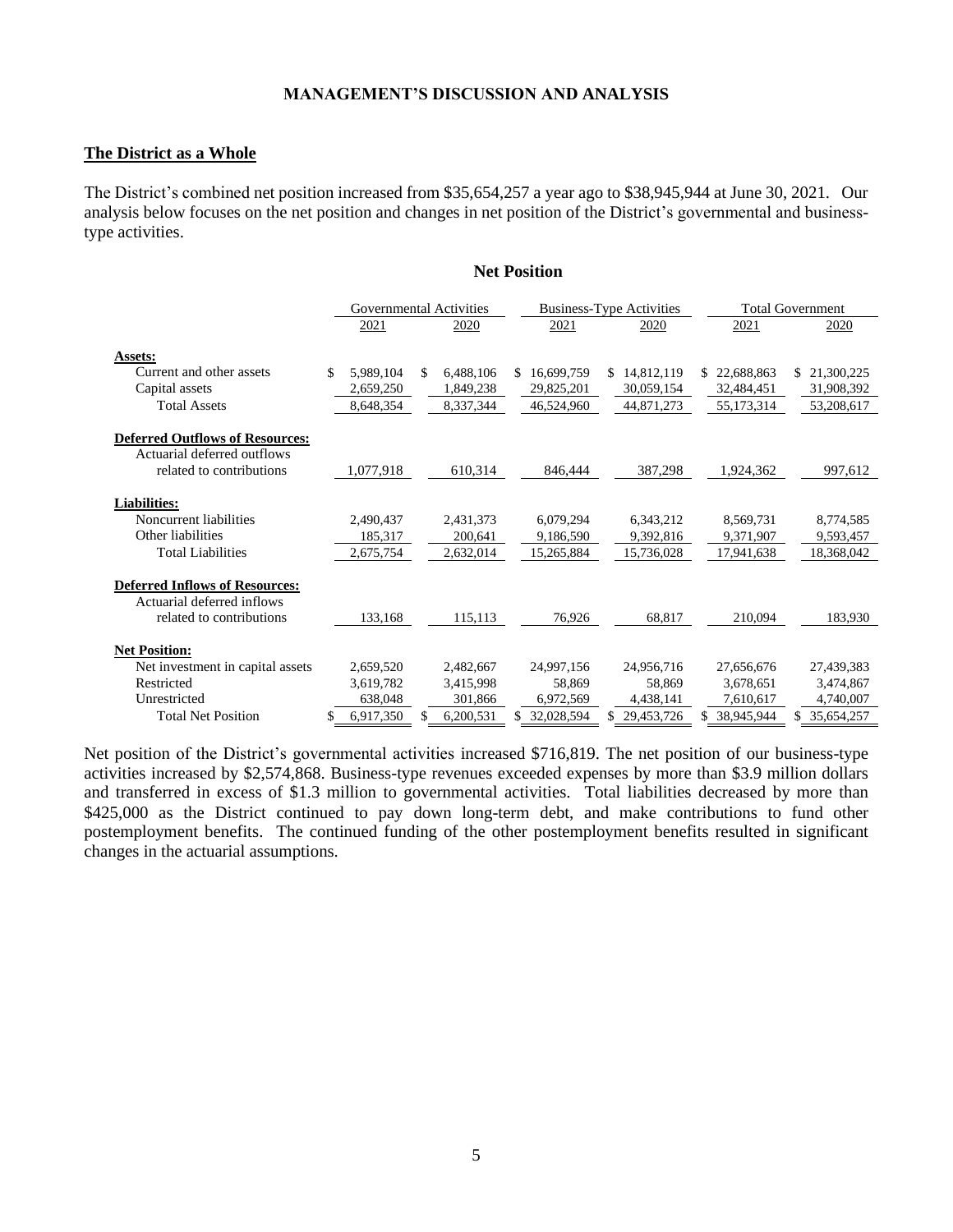### **Changes in Net Position**

|                                   | Governmental Activities |     |            |    | <b>Business-Type Activities</b> |     |            |              | <b>Total Government</b> |     |           |  |
|-----------------------------------|-------------------------|-----|------------|----|---------------------------------|-----|------------|--------------|-------------------------|-----|-----------|--|
|                                   | 2021                    |     | 2020       |    | 2021                            |     | 2020       |              | 2021                    |     | 2020      |  |
| <b>Revenues:</b>                  |                         |     |            |    |                                 |     |            |              |                         |     |           |  |
| <b>Program Revenues:</b>          |                         |     |            |    |                                 |     |            |              |                         |     |           |  |
| Fees and charges for services     | \$<br>174.138           | \$  | 301,589    | \$ | 5,868,284                       | \$  | 5,080,672  | $\mathbb{S}$ | 6,042,422               | \$. | 5,382,261 |  |
| Capital grants and contributions  | 172.211                 |     | 223.548    |    | 1,098,311                       |     | 2,281,213  |              | 1,270,522               |     | 2,504,761 |  |
| <b>General Revenues:</b>          |                         |     |            |    |                                 |     |            |              |                         |     |           |  |
| Taxes and assessments             | 1,813,430               |     | 1,276,733  |    |                                 |     |            |              | 1,813,430               |     | 1,276,733 |  |
| Interest income                   | 16.566                  |     | 119,197    |    | 86.548                          |     | 346.041    |              | 103.114                 |     | 465.238   |  |
| Other income                      | 114,938                 |     | 67,137     |    | 131,819                         |     | 179,151    |              | 246,757                 |     | 246,288   |  |
| <b>Total Revenues</b>             | 2,291,283               |     | 1,988,204  |    | 7,184,962                       |     | 7,887,077  |              | 9,476,245               |     | 9,875,281 |  |
|                                   |                         |     |            |    |                                 |     |            |              |                         |     |           |  |
| <b>Expenses:</b>                  |                         |     |            |    |                                 |     |            |              |                         |     |           |  |
| General fund                      | 1,246,697               |     | 968,021    |    |                                 |     |            |              | 1,246,697               |     | 968,021   |  |
| Fire protection                   | 1,135,459               |     | 782,457    |    |                                 |     |            |              | 1,135,459               |     | 782,457   |  |
| Parks and recreation              | 501,641                 |     | 562,840    |    |                                 |     |            |              | 501.641                 |     | 562,840   |  |
| Street lights                     | 35,065                  |     | 28,997     |    |                                 |     |            |              | 35,065                  |     | 28,997    |  |
| <b>Community Facility</b>         | 2,945                   |     |            |    |                                 |     |            |              | 2,945                   |     |           |  |
| Water                             |                         |     |            |    | 1,610,175                       |     | 1,411,826  |              | 1,610,175               |     | 1,411,826 |  |
| Sewer                             |                         |     |            |    | 1,391,754                       |     | 1,397,436  |              | 1,391,754               |     | 1,397,436 |  |
| Drainage                          |                         |     |            |    | 13,796                          |     | 14.244     |              | 13.796                  |     | 14,244    |  |
| Solid waste                       |                         |     |            |    | 39,975                          |     | 23,490     |              | 39,975                  |     | 23,490    |  |
| Interest on long-term liabilities |                         |     |            |    | 207,051                         |     | 202,655    |              | 207,051                 |     | 202,655   |  |
| <b>Total Expenses</b>             | 2,921,807               |     | 2,342,315  |    | 3,262,751                       |     | 3,049,651  |              | 6,184,558               |     | 5,391,966 |  |
| Change in Net Position Before     |                         |     |            |    |                                 |     |            |              |                         |     |           |  |
| <b>Transfers</b>                  | (630, 524)              |     | (354, 111) |    | 3,922,211                       |     | 4,837,426  |              | 3,291,687               |     | 4,483,315 |  |
| <b>Transfers</b>                  | 1,347,343               |     | 992,572    |    | (1,347,343)                     |     | (992, 572) |              |                         |     |           |  |
| <b>Increase in Net Position</b>   | \$<br>716,819           | \$. | 638,461    |    | 2,574,868                       | \$. | 3,844,854  | \$.          | 3,291,687               | \$  | 4,483,315 |  |

#### **Governmental Activities**

Revenues for the District's governmental activities increased by \$303,079 principally due to the passage of Measure A, total expenses increased \$579,492 between 2021 and 2020. Changes in actuarial assumptions result in a significant increase in the net OPEB expense. As a result of Measure A, the fire department is now staffed around the clock.

#### **Business-Type Activities**

Revenues of the District's business-type activities decreased \$(702,115) and expenses increased by \$213,100 between 2021 and 2020. The District recognized nearly \$800,000 more in fees and charges for revenues, but saw a decrease of nearly \$1.2 million in capital grants and contributions. The District recognized \$1.4 million in debt forgiveness in the prior year.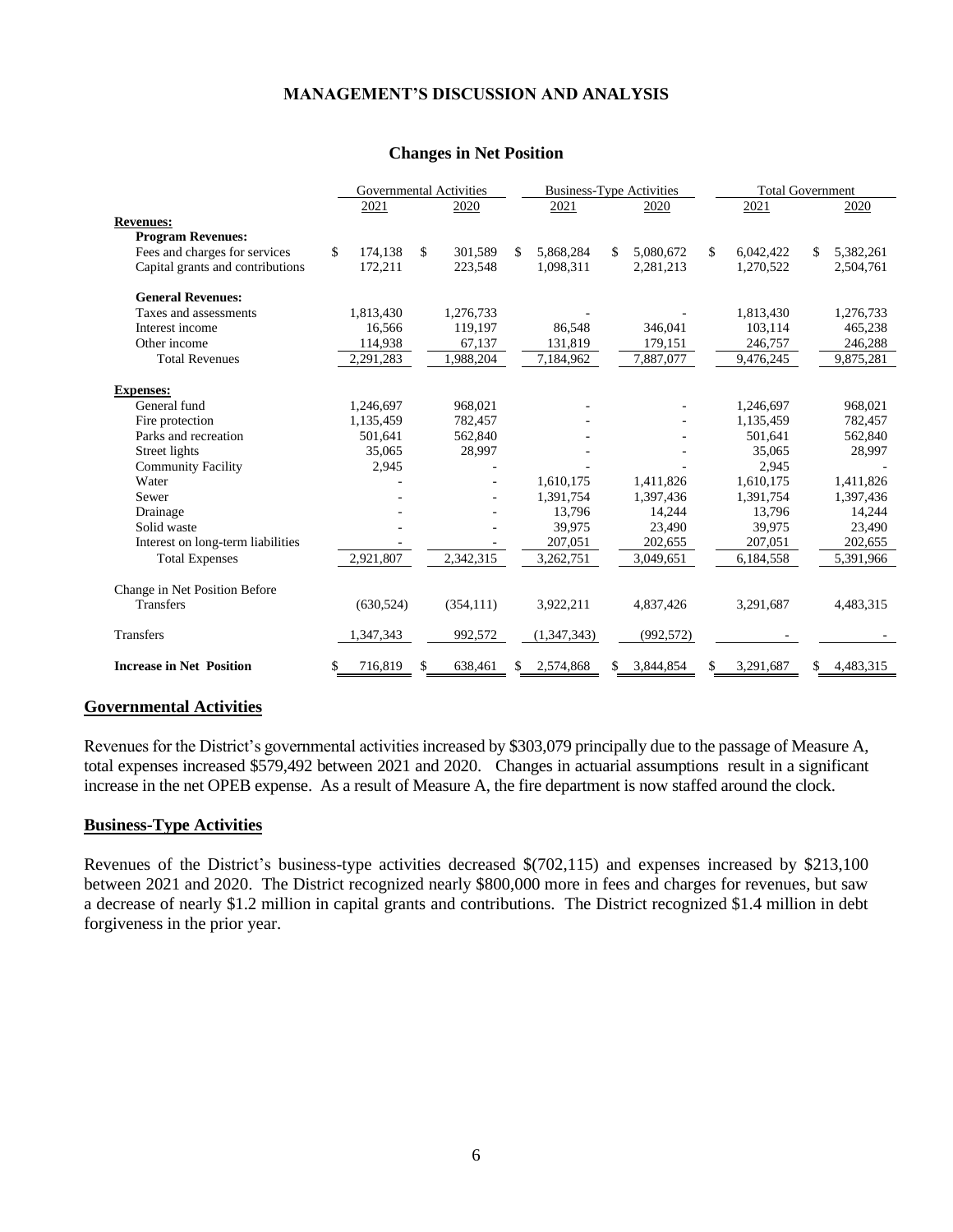#### **Capital Asset and Debt Administration**

#### **Capital Assets**

At June 30, 2021, the District had \$53,557,820 invested in a broad range of capital assets, including a water system, sanitation system, buildings, park facilities and fire equipment. Current year additions included the E7160 Wildland Fire Truck, the Cal Fire Station - Ramada and Tract 2992 Filipponi Acceptances.

### **Capital Assets at Year-End**

|                            |    | Governmental Activities |     |           | <b>Business-Type Activities</b> |            |   |              | Totals |               |    |            |
|----------------------------|----|-------------------------|-----|-----------|---------------------------------|------------|---|--------------|--------|---------------|----|------------|
|                            |    | 2021                    |     | 2020      |                                 | 2021       |   | 2020         |        | 2021          |    | 2020       |
| Land                       | S. | 633.429                 | \$. | 633,429   | S.                              | 3.640.457  | S | 3,640,457    | S      | 4.273.886     |    | 4,273,886  |
| Water delivery entitlement |    |                         |     | -         |                                 | 6,734,312  |   | 6,734,312    |        | 6,734,312     |    | 6,734,312  |
| Construction-in-progress   |    | 57.750                  |     | ۰         |                                 | 69.771     |   | 69.771       |        | 127.521       |    | 69,771     |
| Buildings and improvements |    | 3,372,434               |     | 3,366,732 |                                 | 34,708,187 |   | 34,043,049   |        | 38,080,621    |    | 37,409,781 |
| Equipment                  |    | 1,219,674               |     | 1,219,674 |                                 | 1,801,130  |   | 1,742,225    |        | 3,020,804     |    | 2,961,899  |
| Vehicles                   |    | 930,540                 |     | 636,518   |                                 | 390,136    |   | 390,135      |        | 1,320,676     |    | 1,026,653  |
| Totals                     |    | 6,213,827               |     | 5,856,353 |                                 | 47,343,993 |   | \$46,619,949 |        | \$ 53,557,820 | S. | 52,476,302 |
|                            |    |                         |     |           |                                 |            |   |              |        |               |    |            |

### **Debt**

At June 30, 2021, the District had loans payable to the State of California, Water Resources Control Board and the San Luis Obispo County Flood Control and Water Conservation District. During the current year, the District added no additional loans payable, and made principal payments of \$266,912 on the existing loans payable.

### **Outstanding Debt at Year-End**

|               |      | <b>Governmental Activities</b> |      |     | <b>Business-Type Activities</b> |  |           | Totals |           |  |           |
|---------------|------|--------------------------------|------|-----|---------------------------------|--|-----------|--------|-----------|--|-----------|
|               | 2021 |                                | 2020 |     | 2021                            |  | 2020      |        | 2021      |  | 2020      |
| Loans Payable |      | $\sim$                         |      | - 5 | 4.746.125                       |  | 5.013.037 | S.     | 4,746,125 |  | 5.013.037 |

### **Economic Factors and Next Year's Budget and Rates**

The District's management and Board of Directors considered many factors when setting the budget including the economy and employment growth. These indicators were taken into account when adopting the general fund budget for 2021. Amounts budgeted for general fund expenditures in 2022 are \$1,213,302, an decrease of \$96,160 from the final 2021 budgeted expenditures of \$1,309,462.

#### **Contacting the District's Financial Management**

This financial report is designed to provide our citizens, taxpayers, customers, investors and creditors with a general overview of the District's finances and to show the District's accountability for the money it receives. If you have questions about this report or need additional financial information contact the District offices at (805) 434 - 4900.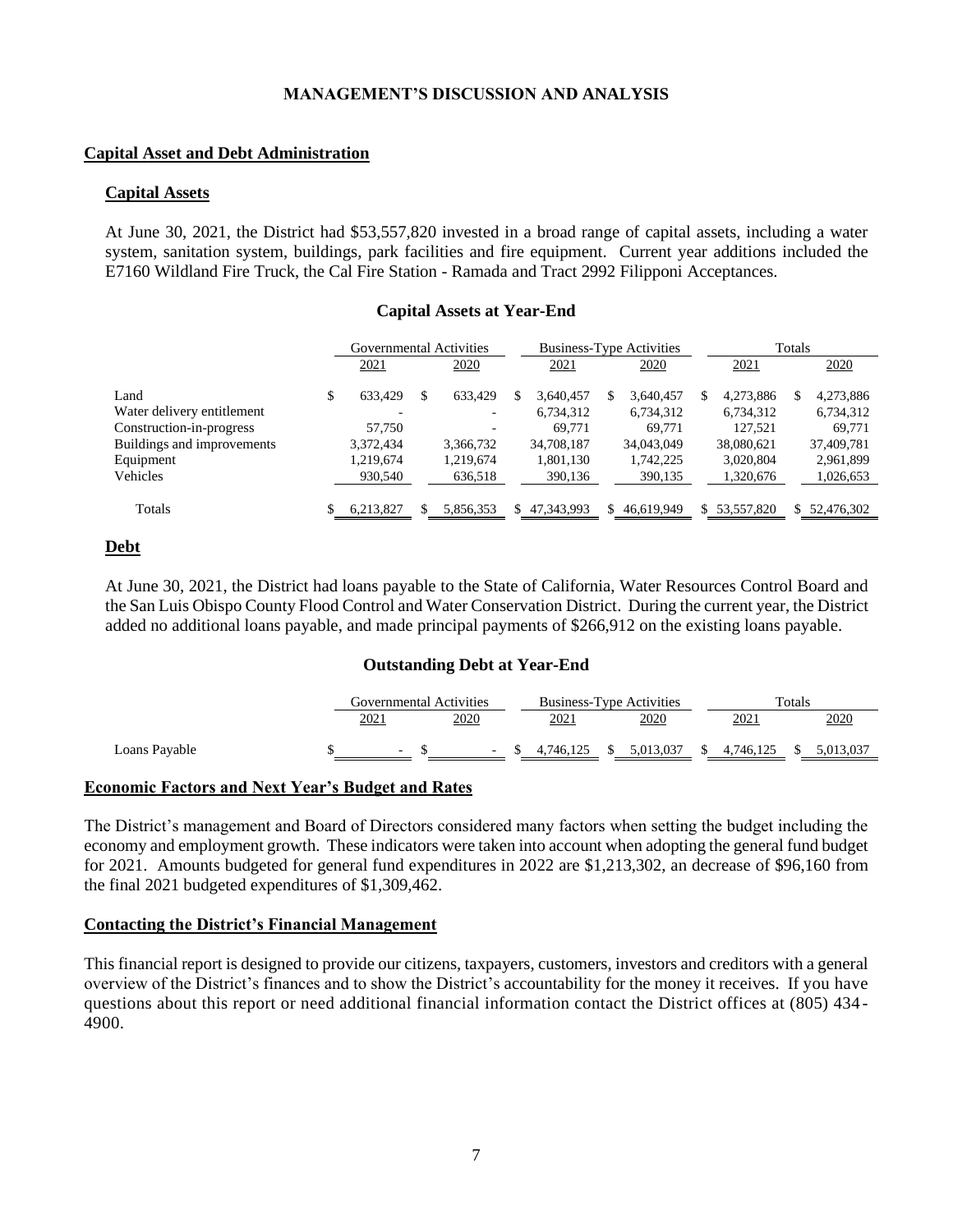## **TEMPLETON COMMUNITY SERVICES DISTRICT STATEMENT OF NET POSITION JUNE 30, 2021**

|                                               | Governmental    |        | Business-Type |                  |
|-----------------------------------------------|-----------------|--------|---------------|------------------|
|                                               | Activities      |        | Activities    | Total            |
| <b>ASSETS:</b>                                |                 |        |               |                  |
| Cash and cash equivalents                     | \$<br>2,324,424 | \$     | 15,800,622    | \$<br>18,125,046 |
| Accounts receivable                           |                 | 29,684 | 730,617       | 760,301          |
| Grant receivable                              |                 | 9,257  |               | 9,257            |
| Accrued interest receivable                   |                 | 5,687  | 46,128        | 51,815           |
| Inventory                                     |                 |        | 44,673        | 44,673           |
| Prepaid expenses                              |                 |        | 18,850        | 18,850           |
| <b>Restricted Assets:</b>                     |                 |        |               |                  |
| Restricted cash                               | 3,619,782       |        | 58,869        | 3,678,651        |
| Capital Assets:                               |                 |        |               |                  |
| Land and other non-depreciable capital assets | 691,179         |        | 10,444,540    | 11,135,719       |
| Plant and equipment,                          |                 |        |               |                  |
| net of accumulated depreciation               | 1,968,341       |        | 19,380,661    | 21,349,002       |
| <b>TOTAL ASSETS</b>                           | 8,648,354       |        | 46,524,960    | 55,173,314       |
| DEFERRED OUTFLOWS OF RESOURCES:               |                 |        |               |                  |
| Deferred Outflows - OPEB contributions        | 572,638         |        | 568,417       | 1,141,055        |
| Deferred Outflows - OPEB                      |                 | 9,128  | 4,013         | 13,141           |
| Deferred Outflows - Pension                   | 230,767         |        | 146,176       | 376,943          |
| Deferred contributions - Pension              | 265,385         |        | 127,838       | 393,223          |
| TOTAL DEFERRED OUTFLOWS OF RESOURCES          | 1,077,918       |        | 846,444       | 1,924,362        |
| <b>LIABILITIES:</b>                           |                 |        |               |                  |
| Accounts payable                              |                 | 67,787 | 64,164        | 131,951          |
| Accrued wages                                 |                 | 56,150 | 28,489        | 84,639           |
| Customer deposits                             |                 | 15,083 | 69,005        | 84,088           |
| Unearned revenue                              |                 | 46,297 |               | 46,297           |
| Prepaid capacity fees                         |                 |        | 9,024,932     | 9,024,932        |
| Noncurrent Liabilities:                       |                 |        |               |                  |
| Due within one year                           |                 |        | 357,891       | 357,891          |
| Due after one year                            | 2,490,437       |        | 5,721,403     | 8,211,840        |
| <b>TOTAL LIABILITIES</b>                      | 2,675,754       |        | 15,265,884    | 17,941,638       |
| DEFERRED INFLOWS OF RESOURCES:                |                 |        |               |                  |
| Deferred inflows related to pensions          | 133,168         |        | 76,926        | 210,094          |
| <b>Commitments and Contingencies</b>          |                 |        |               |                  |
| <b>NET POSITION:</b>                          |                 |        |               |                  |
| Net investment in capital assets              | 2,659,520       |        | 24,997,156    | 27,656,676       |
| Restricted for capital improvements           | 3,619,782       |        |               | 3,619,782        |
| Restricted for debt service                   |                 |        | 58,869        | 58,869           |
| Unrestricted                                  | 638,048         |        | 6,972,569     | 7,610,617        |
| <b>TOTAL NET POSITION</b>                     | 6,917,350<br>\$ | \$     | 32,028,594    | \$<br>38,945,944 |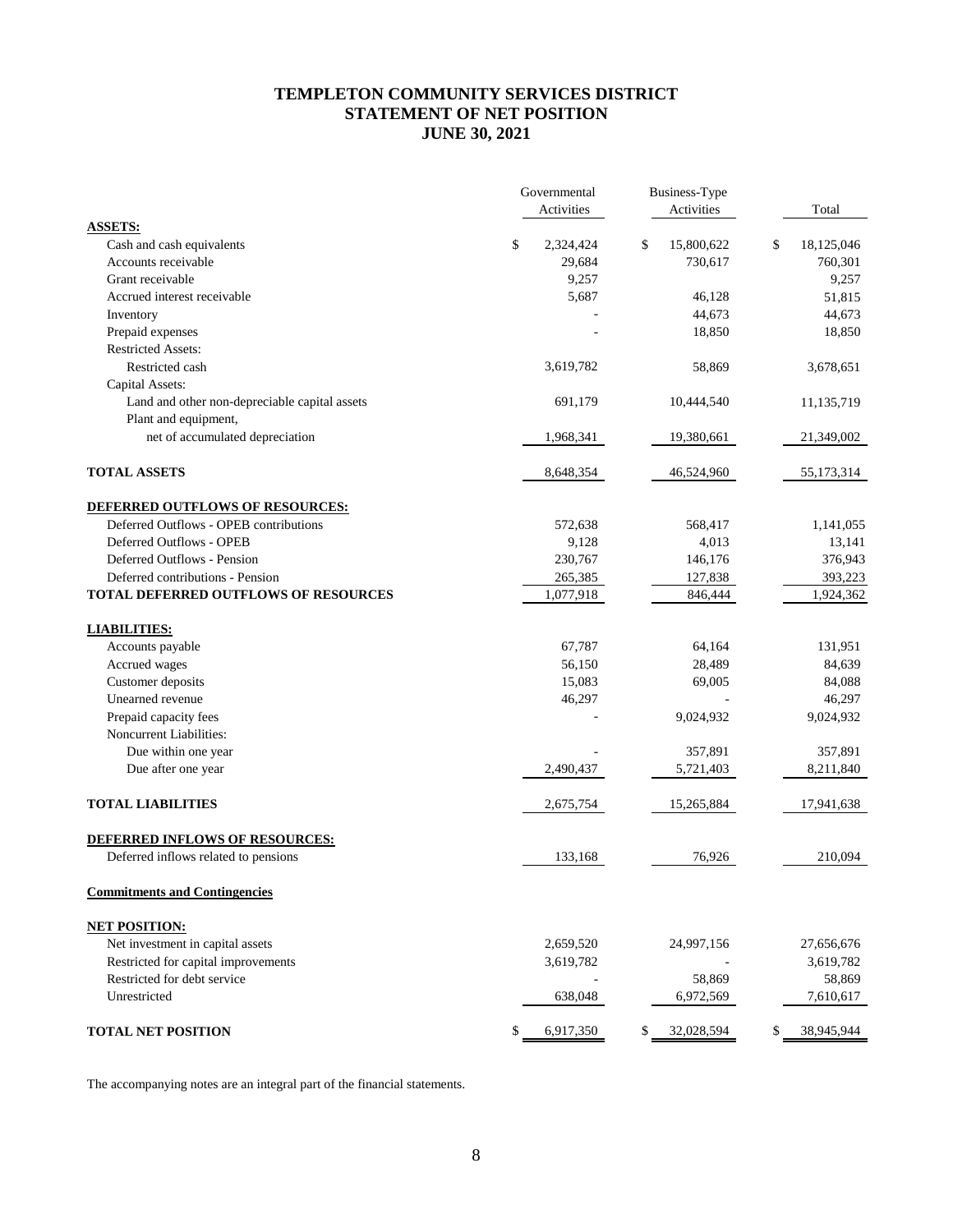## **TEMPLETON COMUNITY SERVICES DISTRICT STATEMENT OF ACTIVITIES FOR THE YEAR ENDED JUNE 30, 2021**

|                                       |              |                                                |                 | Program Revenues |                |    |              |                                                   |                   |
|---------------------------------------|--------------|------------------------------------------------|-----------------|------------------|----------------|----|--------------|---------------------------------------------------|-------------------|
|                                       |              |                                                | Fees and        |                  | Capital Grants |    |              | Net (Expense) Revenue and Changes in Net Position |                   |
|                                       |              |                                                | Charges for     |                  | and            |    | Governmental | Business-Type                                     |                   |
| <b>Functions/Programs:</b>            |              | Expenses                                       | Services        |                  | Contributions  |    | Activities   | Activities                                        | Total             |
| <b>Governmental Activities:</b>       |              |                                                |                 |                  |                |    |              |                                                   |                   |
| General fund                          | $\mathbb{S}$ | 1,246,697                                      | \$              | \$               |                | \$ | (1,246,697)  | \$                                                | \$<br>(1,246,697) |
| Fire protection                       |              | 1,135,459                                      |                 |                  | 138,785        |    | (996, 674)   |                                                   | (996, 674)        |
| Parks and recreation                  |              | 501,641                                        | 174,138         |                  | 33,426         |    | (294, 077)   |                                                   | (294, 077)        |
| Street lights                         |              | 35,065                                         |                 |                  |                |    | (35,065)     |                                                   | (35,065)          |
| Community facilities                  |              | 2,945                                          |                 |                  |                |    | (2,945)      |                                                   | (2,945)           |
| <b>Total Governmental Activities</b>  |              | 2,921,807                                      | 174,138         |                  | 172,211        |    | (2,575,458)  |                                                   | (2,575,458)       |
| <b>Business-Type Activities:</b>      |              |                                                |                 |                  |                |    |              |                                                   |                   |
| Water                                 |              | 1,610,175                                      | 3,045,641       |                  | 525,350        |    |              | 1,960,816                                         | 1,960,816         |
| Sewer                                 |              | 1,391,754                                      | 2,637,869       |                  | 572,961        |    |              | 1,819,076                                         | 1,819,076         |
| Drainage                              |              | 13,796                                         | 8,710           |                  |                |    |              | (5,086)                                           | (5,086)           |
| Solid waste                           |              | 39,975                                         | 176,064         |                  |                |    |              | 136,089                                           | 136,089           |
| Interest on long-term liabilities     |              | 207,051                                        |                 |                  |                |    |              | (207, 051)                                        | (207, 051)        |
| <b>Total Business-Type Activities</b> |              | 3,262,751                                      | 5,868,284       |                  | 1,098,311      |    |              | 3,703,844                                         | 3,703,844         |
| <b>Total Activities</b>               |              | 6,184,558                                      | \$<br>6,042,422 | \$               | 1,270,522      |    | (2,575,458)  | 3,703,844                                         | 1,128,386         |
|                                       |              | <b>General Revenues:</b>                       |                 |                  |                |    |              |                                                   |                   |
|                                       |              | Taxes and assessments                          |                 |                  |                |    | 1,813,430    |                                                   | 1,813,430         |
|                                       |              | Interest income                                |                 |                  |                |    | 16,566       | 86,548                                            | 103,114           |
|                                       |              | Other income                                   |                 |                  |                |    | 114,938      | 131,819                                           | 246,757           |
|                                       |              | <b>Total General Revenues</b>                  |                 |                  |                |    | 1,944,934    | 218,367                                           | 2,163,301         |
|                                       |              | <b>Transfers</b>                               |                 |                  |                |    | 1,347,343    | (1,347,343)                                       |                   |
|                                       |              | <b>Total General Revenues and Transfers</b>    |                 |                  |                |    | 3,292,277    | (1,128,976)                                       | 2,163,301         |
|                                       |              | Changes in Net Position                        |                 |                  |                |    | 716,819      | 2,574,868                                         | 3,291,687         |
|                                       |              | Net Position at Beginning of Year, as Restated |                 |                  |                |    | 6,200,531    | 29,453,726                                        | 35,654,257        |
|                                       |              | NET POSITION AT END OF YEAR                    |                 |                  |                | S  | 6,917,350    | \$<br>32,028,594                                  | \$<br>38,945,944  |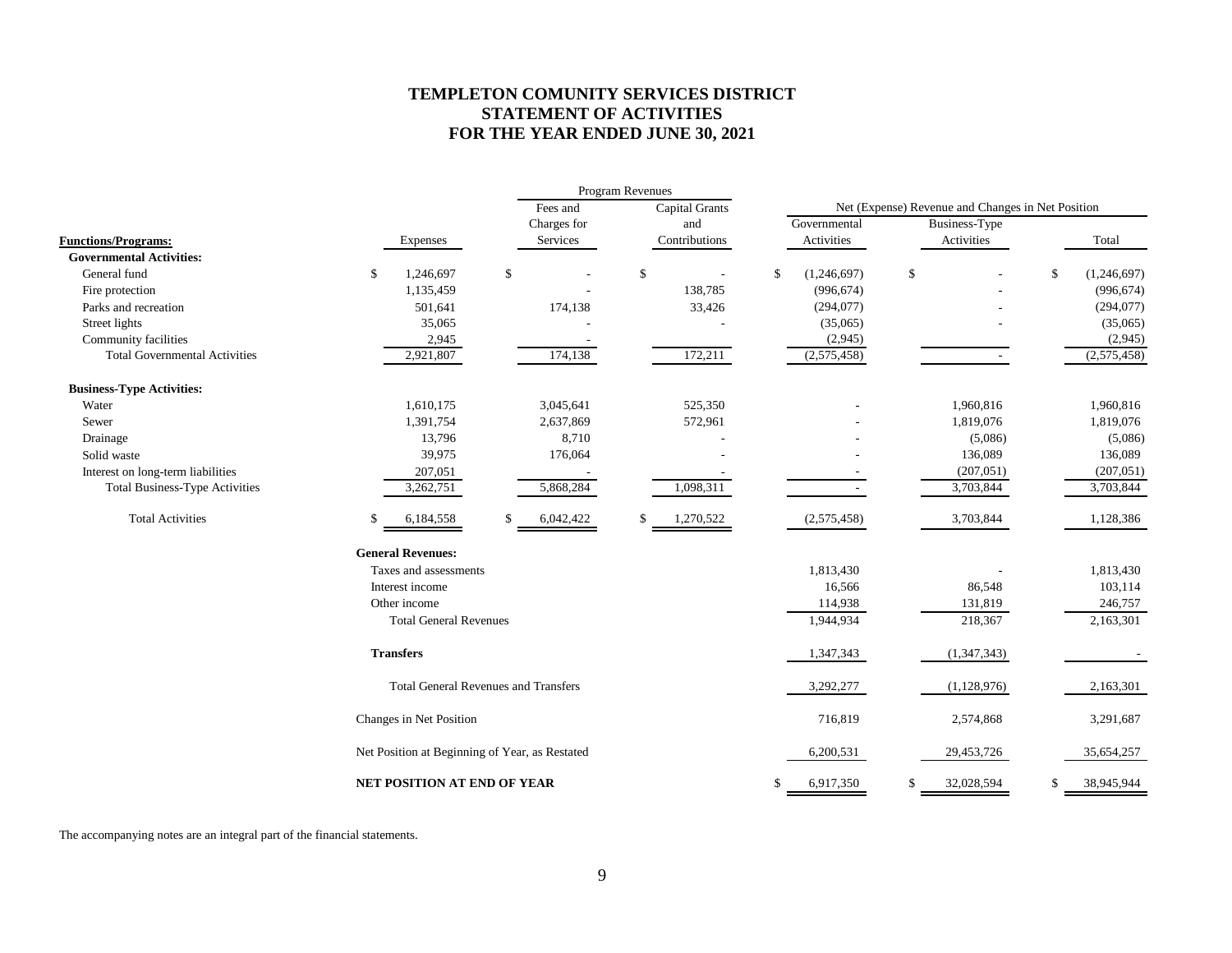### **TEMPLETON COMMUNITY SERVICES DISTRICT BALANCE SHEET GOVERNMENTAL FUNDS JUNE 30, 2021**

#### **ASSETS**

|                             | General<br>Fund          |    | Fire<br>Protection |   | Parks and<br>Recreation |   | <b>Street</b><br>Lights  | Community<br>Facilities |                          |   | Total<br>Governmental<br>Funds |
|-----------------------------|--------------------------|----|--------------------|---|-------------------------|---|--------------------------|-------------------------|--------------------------|---|--------------------------------|
| <b>Assets:</b>              |                          |    |                    |   |                         |   |                          |                         |                          |   |                                |
| Cash and cash equivalents   | \$<br>486,322            | \$ | 1,161,973          | S | 633.215                 | S | 39,146                   | S                       | 3,768                    | S | 2,324,424                      |
| Accounts receivable         | -                        |    | 22,978             |   | 6,265                   |   | 441                      |                         | $\overline{\phantom{0}}$ |   | 29,684                         |
| Grant receivable            |                          |    | 9,257              |   |                         |   | $\overline{\phantom{0}}$ |                         |                          |   | 9,257                          |
| Accrued interest receivable | 169                      |    | 3.908              |   | 1,570                   |   | 40                       |                         | $\overline{\phantom{0}}$ |   | 5,687                          |
| Resricted cash              | $\overline{\phantom{a}}$ |    | 2,634,212          |   | 985,570                 |   | $\overline{\phantom{a}}$ |                         | $\qquad \qquad$          |   | 3,619,782                      |
| <b>Total Assets</b>         | 486,491                  |    | 3,832,328          |   | .626,620                |   | 39,627                   |                         | 3,768                    |   | 5,988,834                      |

#### **LIABILITIES AND FUND BALANCES**

| <b>Liabilities:</b>                                  |             |     |           |   |           |                          |           |   |           |
|------------------------------------------------------|-------------|-----|-----------|---|-----------|--------------------------|-----------|---|-----------|
| Accounts payable                                     | \$<br>8.490 | \$  | 51,750    | S | 6.764     | \$<br>653                | \$<br>130 | S | 67,787    |
| Accrued wages                                        | 24,503      |     | 22,964    |   | 8,683     | $\overline{\phantom{a}}$ |           |   | 56,150    |
| Customer deposits                                    | 1.000       |     | 11,273    |   | 2,810     | ۰                        |           |   | 15,083    |
| Unearned revenue                                     | 60          |     |           |   | 46,237    |                          |           |   | 46,297    |
| <b>Total Liabilities</b>                             | 34,053      |     | 85,987    |   | 64,494    | 653                      | 130       |   | 185,317   |
| <b>Fund Balances:</b>                                |             |     |           |   |           |                          |           |   |           |
| Unassigned                                           | 452,438     |     | 3,746,341 |   | 1,562,126 | 38,974                   | 3,638     |   | 5,803,517 |
| <b>Total Fund Balances</b>                           | 452,438     |     | 3,746,341 |   | 1,562,126 | 38,974                   | 3,638     |   | 5,803,517 |
| <b>TOTAL LIABILITIES AND</b><br><b>FUND BALANCES</b> | 486,491     | \$. | 3,832,328 |   | 1,626,620 | 39,627                   | 3,768     |   | 5,988,834 |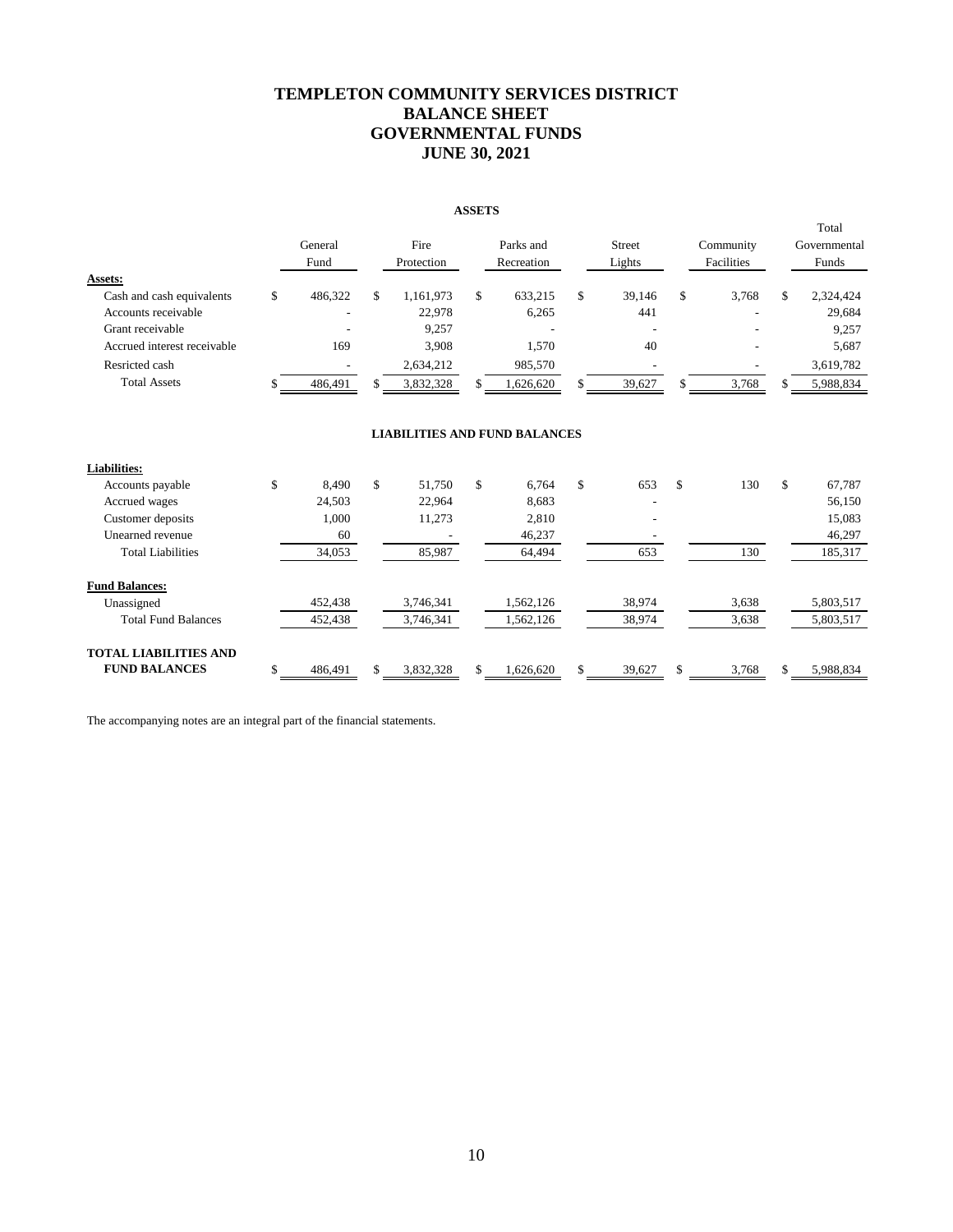## **TEMPLETON COMMUNITY SERVICES DISTRICT RECONCILIATION OF THE GOVERNMENTAL FUNDS BALANCE SHEET TO THE STATEMENT OF NET POSITION JUNE 30, 2021**

| Total fund balances - Governmental funds                                                                                                                                                                                                                                    |               | \$<br>5,803,517 |
|-----------------------------------------------------------------------------------------------------------------------------------------------------------------------------------------------------------------------------------------------------------------------------|---------------|-----------------|
| Total net position reported for governmental activities in the statement<br>of net position is different because:<br>Capital assets used in governmental activities are not financial<br>resources and therefore are not reported in the funds. Those<br>assets consist of: |               |                 |
| Land and other non-depreciable capital assets                                                                                                                                                                                                                               | \$<br>691,179 |                 |
| Plant and equipment, net of accumulated depreciation<br><b>Total Capital Assets, Net</b>                                                                                                                                                                                    | 1,968,341     | 2,659,520       |
| In governmental funds, only current liabilities are reported. In the<br>statement of net position, all liabilities, including noncurrent liabilities,<br>are reported. Noncurrent liabilities relating to governmental activities<br>consist of:                            |               |                 |
| Compensated absences                                                                                                                                                                                                                                                        | (65, 617)     |                 |
| Net OPEB Liability                                                                                                                                                                                                                                                          | (882, 237)    |                 |
| Net pension liability                                                                                                                                                                                                                                                       | (1,542,583)   |                 |
| <b>Total Long-Term Liabilities</b>                                                                                                                                                                                                                                          |               | (2,490,437)     |
| In governmental funds, deferred outflows of resources and deferred<br>inflows of resources are not reported. In the statement of net position,<br>the deferred outflows of resources and deferred inflows of resources<br>are reported and consist of:                      |               |                 |
| Deferred Outflows - OPEB contributions                                                                                                                                                                                                                                      | 572,638       |                 |
| Deferred Outflows - OPEB                                                                                                                                                                                                                                                    | 9,128         |                 |
| Deferred Outflows - Pension                                                                                                                                                                                                                                                 | 230,767       |                 |
| Deferred contributions - Pension                                                                                                                                                                                                                                            | 265,385       |                 |
| Deferred inflows related to pensions                                                                                                                                                                                                                                        | (133, 168)    |                 |
| Total                                                                                                                                                                                                                                                                       |               | 944,750         |
| <b>Total Net Position - Governmental Activities</b>                                                                                                                                                                                                                         |               | 6,917,350       |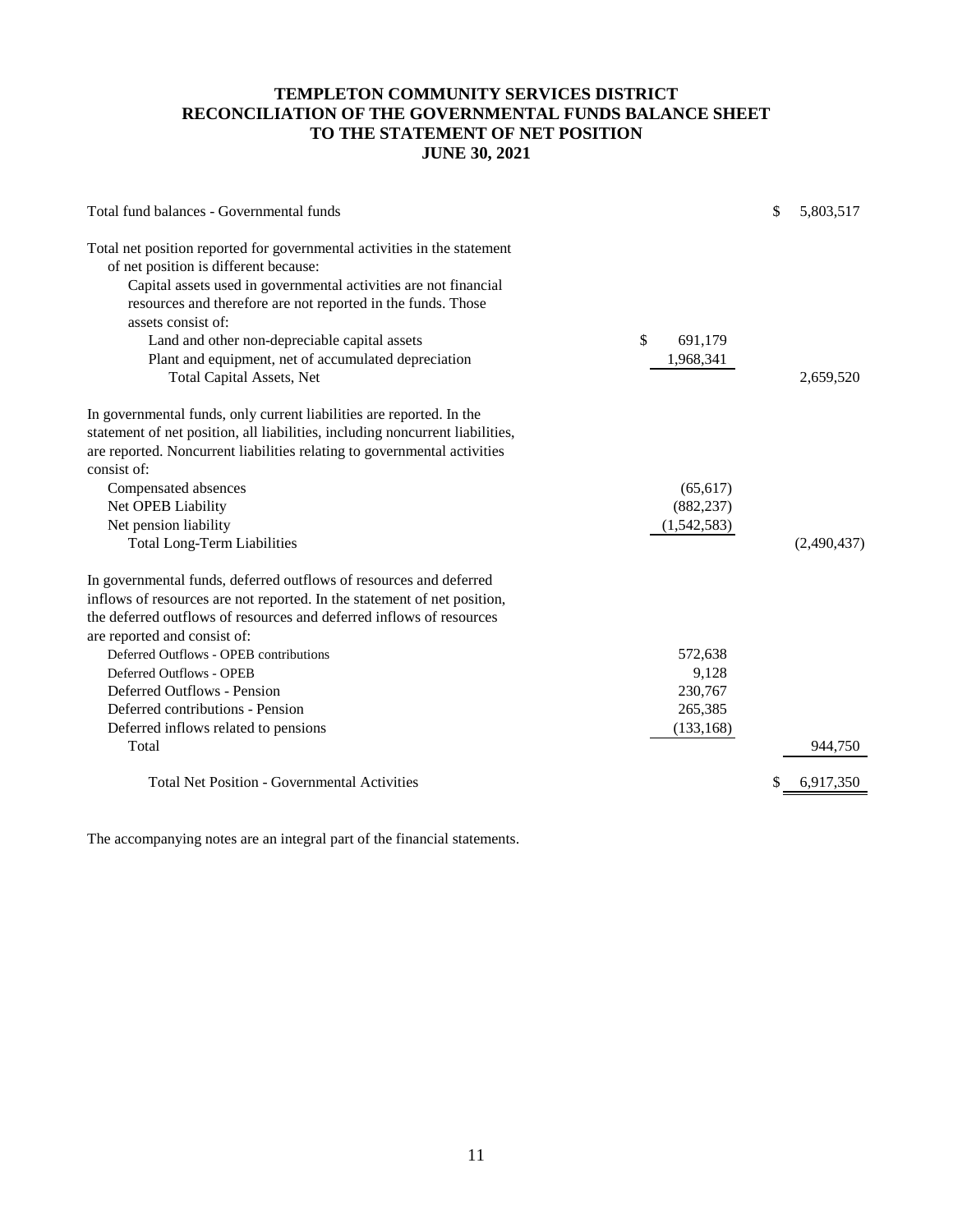## **TEMPLETON COMMUNITY SERVICES DISTRICT STATEMENT OF REVENUES, EXPENDITURES, AND CHANGES IN FUND BALANCES GOVERNMENTAL FUNDS FOR THE YEAR ENDED JUNE 30, 2021**

|                                 |     | General<br>Fund |              | Fire<br>Protection | Parks and<br>Recreation |                | Street<br>Lights |               | Community<br>Facilities | Total<br>Governmental<br>Funds |
|---------------------------------|-----|-----------------|--------------|--------------------|-------------------------|----------------|------------------|---------------|-------------------------|--------------------------------|
| <b>Revenues:</b>                |     |                 |              |                    |                         |                |                  |               |                         |                                |
| Taxes and assessments           | \$  |                 | \$           | 945,444            | \$<br>342,457           | \$             | 31,146           | $\mathcal{S}$ | 6,583                   | \$<br>1,325,630                |
| Measure A parcel tax            |     |                 |              | 487.800            |                         |                |                  |               |                         | 487,800                        |
| Contributions                   |     |                 |              | 121,189            | 33,426                  |                |                  |               |                         | 154,615                        |
| Other income                    |     | 3,504           |              | 45,316             | 66,118                  |                |                  |               |                         | 114,938                        |
| Program fees                    |     |                 |              |                    | 151,335                 |                |                  |               |                         | 151,335                        |
| Rental income                   |     |                 |              |                    | 22,803                  |                |                  |               |                         | 22,803                         |
| Interest income                 |     | 479             |              | 11,323             | 4,646                   |                | 118              |               |                         | 16,566                         |
| Grant revenue                   |     |                 |              | 17,596             |                         |                |                  |               |                         | 17,596                         |
| <b>Total Revenues</b>           |     | 3,983           |              | 1,628,668          | 620,785                 |                | 31,264           |               | 6,583                   | 2,291,283                      |
| <b>Expenditures:</b>            |     |                 |              |                    |                         |                |                  |               |                         |                                |
| Current:                        |     |                 |              |                    |                         |                |                  |               |                         |                                |
| Employee benefits               |     | 543,666         |              | 306,954            | 171,839                 |                |                  |               |                         | 1,022,459                      |
| Salaries and wages              |     | 508,909         |              | 572,059            | 158,977                 |                |                  |               |                         | 1,239,945                      |
| Program expense                 |     |                 |              |                    | 65,934                  |                |                  |               |                         | 65,934                         |
| Professional fees               |     | 95,238          |              | 42,250             |                         |                |                  |               | 1,560                   | 139,048                        |
| Payroll taxes                   |     | 41,006          |              | 46,113             | 13,365                  |                |                  |               |                         | 100,484                        |
| Other                           |     | 10,249          |              | 44,866             | 3,022                   |                |                  |               |                         | 58,137                         |
| Utilities                       |     | 12,134          |              | 17,474             | 56,250                  |                | 29,148           |               |                         | 115,006                        |
| Supplies                        |     | 8,265           |              | 82,781             | 7,874                   |                |                  |               |                         | 98,920                         |
| Insurance                       |     | 95,263          |              |                    |                         |                |                  |               |                         | 95,263                         |
| Purchased services              |     | 17,766          |              | 7,342              | 3,872                   |                |                  |               |                         | 28,980                         |
| Vehicle operation               |     | 147             |              | 24,746             | 3,266                   |                |                  |               |                         | 28,159                         |
| Dues and fees                   |     | 44,709          |              | 4,526              | 1,227                   |                |                  |               |                         | 50,462                         |
| Legal fees                      |     | 10,847          |              | 1,464              | 1,164                   |                |                  |               | 1,385                   | 14,860                         |
| Worker's compensation           |     | 2,593           |              | 14,160             | 3,273                   |                |                  |               |                         | 20,026                         |
| Directors                       |     | 24,900          |              |                    |                         |                |                  |               |                         | 24,900                         |
| Repairs and maintenance         |     | 7,760           |              | 3,372              | 9,079                   |                |                  |               |                         | 20,211                         |
| Education                       |     | 635             |              | 4,304              | 62                      |                |                  |               |                         | 5,001                          |
| Travel                          |     | 232             |              | 1,623              | 81                      |                |                  |               |                         | 1,936                          |
|                                 |     | 1,940           |              |                    | ÷,                      |                |                  |               |                         | 1,940                          |
| Postage                         |     |                 |              |                    |                         |                |                  |               |                         |                                |
| Capital outlay                  |     | 25,976          |              | 299,724            | 31,774                  |                | 29,148           |               |                         | 357,474                        |
| <b>Total Expenditures</b>       |     | 1,452,235       |              | 1,473,758          | 531,059                 |                |                  |               | 2,945                   | 3,489,145                      |
| Excess (Deficiency) of Revenues |     |                 |              |                    |                         |                |                  |               |                         |                                |
| Over Expenditures               |     | (1,448,252)     |              | 154,910            | 89,726                  |                | 2,116            |               | 3,638                   | (1, 197, 862)                  |
| <b>Other Financing Sources</b>  |     |                 |              |                    |                         |                |                  |               |                         |                                |
| (Users):                        |     |                 |              |                    |                         |                |                  |               |                         |                                |
| Transfers in                    |     | 1,572,257       |              |                    |                         |                |                  |               |                         | 1,572,257                      |
| Transfers out                   |     |                 |              | (132, 226)         | (92, 688)               |                |                  |               |                         | (224, 914)                     |
| <b>Total Other Financing</b>    |     |                 |              |                    |                         |                |                  |               |                         |                                |
| Sources and (Uses)              |     | 1,572,257       |              | (132, 226)         | (92, 688)               |                |                  |               |                         | 1,347,343                      |
| Net Change in Fund Balances     |     | 124,005         |              | 22,684             | (2,962)                 |                | 2,116            |               | 3,638                   | 149,481                        |
| Fund Balances at Beginning      |     |                 |              |                    |                         |                |                  |               |                         |                                |
| of Year                         |     | 328,433         |              | 3,723,657          | 1,565,088               |                | 36,858           |               |                         | 5,654,036                      |
| <b>FUND BALANCES AT END</b>     |     | 452,438         |              |                    |                         |                | 38,974           |               | 3,638                   | \$ 5,803,517                   |
| <b>OF YEAR</b>                  | \$. |                 | $\mathbb{S}$ | 3,746,341          | $\frac{1,562,126}{2}$   | $\mathbb{S}$ . |                  | \$_           |                         |                                |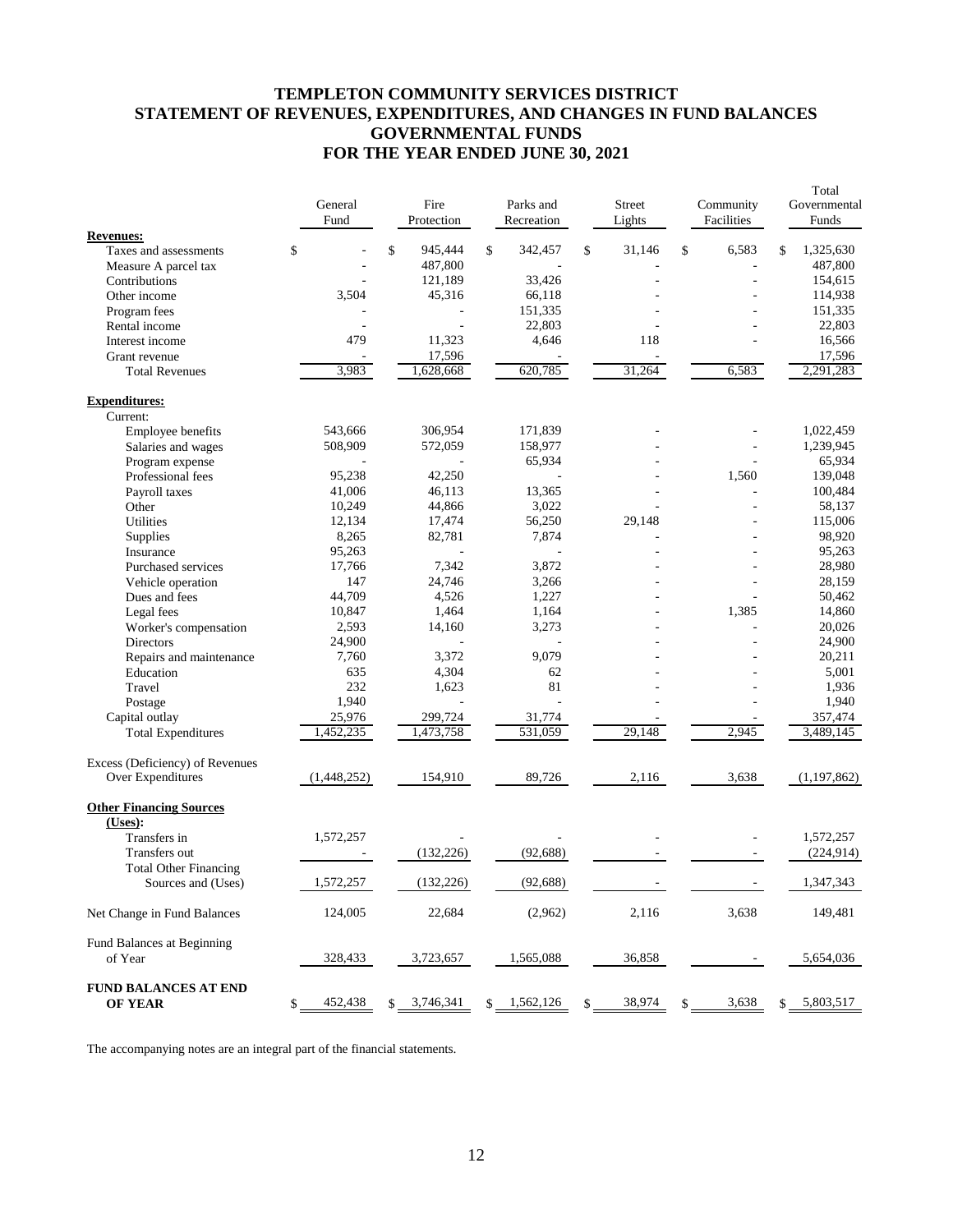## **TEMPLETON COMMUNITY SERVICES DISTRICT RECONCILIATION OF THE STATEMENT OF REVENUES, EXPENDITURES, AND CHANGES IN FUND BALANCES OF GOVERNMENTAL FUNDS TO THE STATEMENT OF ACTIVITIES FOR THE YEAR ENDED JUNE 30, 2021**

| Total net change in fund balances - Governmental funds                                                                                                                                                                                                                                                                                                                                      | \$<br>149,481 |
|---------------------------------------------------------------------------------------------------------------------------------------------------------------------------------------------------------------------------------------------------------------------------------------------------------------------------------------------------------------------------------------------|---------------|
| Amounts reported for governmental activities are different because:<br>Capital outlays are reported in governmental funds as expenditures. However, in the<br>statement of activities, the cost of those assets is allocated over their estimated<br>useful lives as depreciation expense. This is the amount by which additions to<br>depreciation expense is greater than capital outlay. | 176,853       |
| In the statement of activities, compensated absences are measured by the amounts<br>earned during the fiscal year. In governmental funds, however, expenditures for<br>these items are measured by the amount of financial resources used (essentially the<br>amounts paid). This fiscal year, vacation used was more than the amounts earned<br>by \$12,348                                | (12, 348)     |
| In the statement of activities, net OPEB liability is measured by the amounts earned<br>during the fiscal year. In governmental funds, however, expenditures for these items<br>are measured by the amount of financial resources used (essentially the amounts paid).<br>This fiscal year, the net OPEB liability earned was less than the amount used by<br>by \$109,749                  | 109,749       |
| Deferred outflows related to pensions and OPEB are not recognized in the governmental<br>funds. The change in deferred outflows is reflected in pension and OPEB expense<br>in the statement of activities, but not the statement of revenues, expenses and changes<br>in fund balances. The change in deferred contributions for both pension and OPEB totaled \$467,604                   | 467,604       |
| Deferred inflows related to pensions and OPEB are not recognized in the governmental funds.<br>The change in deferred inflows is reflected in pension and OPEB expense<br>in the statement of activities, but not the statement of revenues, expenses, and<br>changes in fund balances. The change in deferred inflows related to both pensions<br>and OPEB totaled (\$18,055)              | (18,055)      |
| Net pension liability is not recognized in the governmental funds. The change<br>in net pension liability is reflected in pension expense in the statement of activities,<br>but not in the statement of revenues, expenses and changes in fund balances. The<br>change in net pension liability totaled (\$156,465).                                                                       | (156, 465)    |
| Changes in Net Position - Governmental Activities                                                                                                                                                                                                                                                                                                                                           | 716,819       |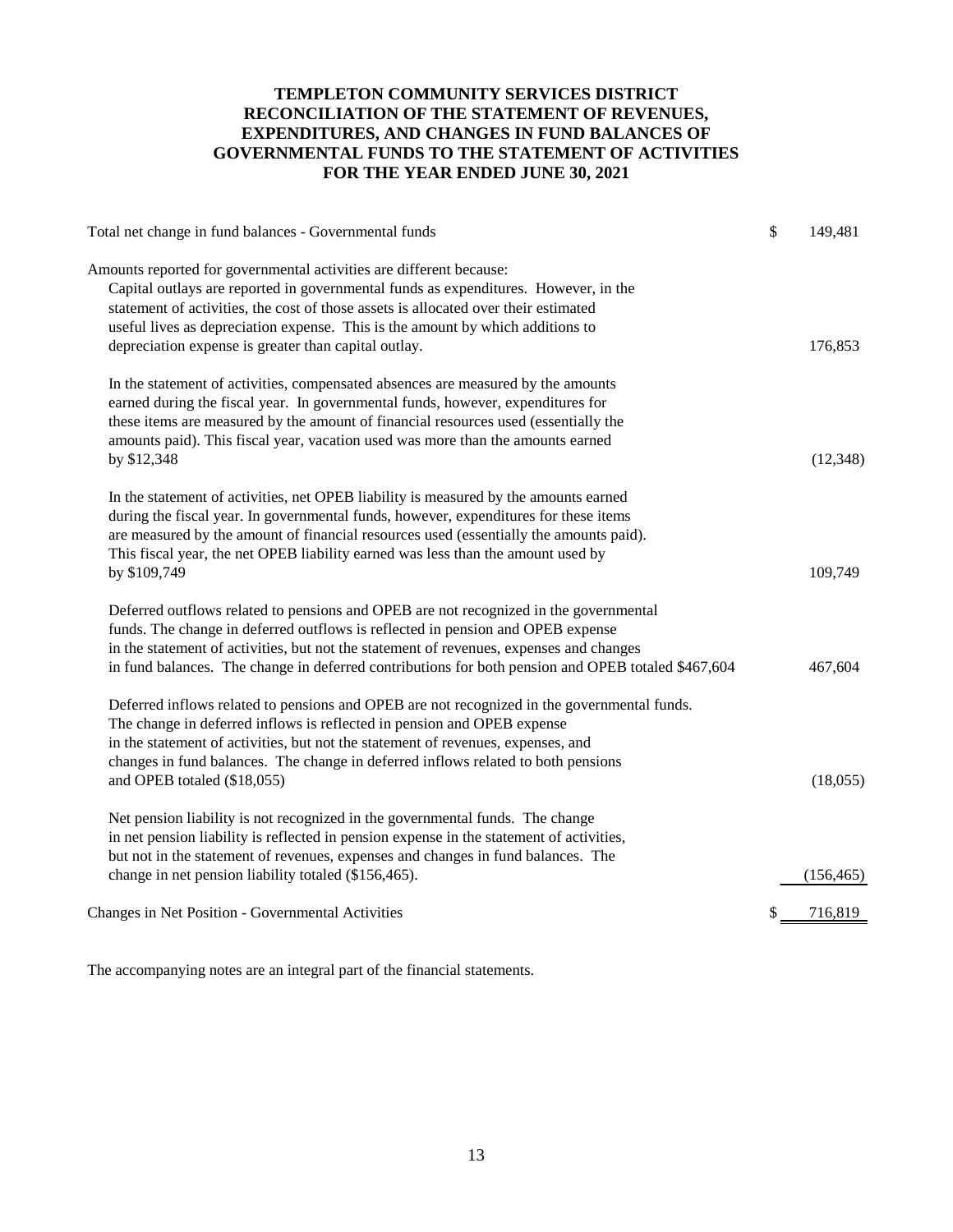## **TEMPLETON COMMUNITY SERVICES DISTRICT STATEMENT OF NET POSITION PROPRIETARY FUNDS JUNE 30, 2021**

| <b>ASSETS</b>                                              | Water      | Sewer           | Drainage       |                    | Solid Waste | Eliminations | Total            |
|------------------------------------------------------------|------------|-----------------|----------------|--------------------|-------------|--------------|------------------|
| <b>Current Assets:</b><br>Cash and cash equivalents<br>\$. | 11,488,138 | \$<br>3,709,863 | \$<br>123,608  | $\mathbf{\hat{S}}$ | 479,013     | \$           | \$<br>15,800,622 |
| Accounts receivable                                        | 395,511    | 311,767         | 995            |                    | 22,344      |              | 730,617          |
| Accrued interest receivable                                | 41,714     | 3,821           | 89             |                    | 504         |              | 46,128           |
| Inventory                                                  | 44,673     |                 |                |                    |             |              | 44,673           |
| Prepaid expenses                                           |            | 18,850          |                |                    |             |              | 18,850           |
| <b>Total Current Assets</b>                                | 11,970,036 | 4,044,301       | 124,692        |                    | 501,861     |              | 16,640,890       |
|                                                            |            |                 |                |                    |             |              |                  |
| <b>Noncurrent Assets:</b><br><b>Restricted Assets:</b>     |            |                 |                |                    |             |              |                  |
| Cash and cash equivalents                                  |            | 58,869          |                |                    |             |              | 58,869           |
| <b>Total Restricted Assets</b>                             |            | 58,869          | $\bar{a}$      |                    |             |              | 58,869           |
|                                                            |            |                 |                |                    |             |              |                  |
| Capital Assets:                                            |            |                 |                |                    |             |              |                  |
| Land and other non-depreciable capital assets              | 8,623,933  | 1,671,206       | 149,401        |                    |             |              | 10,444,540       |
| Plant and equipment, net of                                |            |                 |                |                    |             |              |                  |
| accumulated depreciation                                   | 4,979,212  | 14,265,429      | 136,020        |                    |             |              | 19,380,661       |
| <b>Total Capital Assets</b>                                | 13,603,145 | 15,936,635      | 285,421        |                    |             |              | 29,825,201       |
| Other Noncurrent Assets:                                   |            |                 |                |                    |             |              |                  |
| Interfund loan                                             | 999,307    | (999, 307)      |                |                    |             |              |                  |
| <b>Total Other Noncurrent Assets</b>                       | 999,307    | (999, 307)      | $\sim$         |                    | $\omega$    | $\omega$     |                  |
| <b>Total Noncurrent Assets</b>                             | 14,602,452 | 14,996,197      | 285,421        |                    | $\equiv$    | $\sim$       | 29,884,070       |
| <b>TOTAL ASSETS</b>                                        | 26,572,488 | 19,040,498      | 410,113        |                    | 501,861     |              | 46,524,960       |
| DEFERRED OUTFLOWS OF RESOURCES:                            |            |                 |                |                    |             |              |                  |
| Deferred outflows related to OPEB contributions            | 154,937    | 410,778         | $\overline{a}$ |                    | 2,702       |              | 568,417          |
| Deferred outflows related to OPEB                          | 3,323      | 603             | $\mathbf{Q}$   |                    | 78          |              | 4.013            |
| Deferred outflows related to pension contributions         | 71,202     | 52,423          | 1,089          |                    | 3,124       |              | 127,838          |
| Deferred outflows related to pension                       | 87,306     | 54,244          | 2,439          |                    | 2,187       |              | 146,176          |
| <b>Total Deferred Outflows</b>                             | 316,768    | 518,048         | 3,537          |                    | 8.091       | $\omega$     | 846,444          |
| <b>LIABILITIES</b>                                         |            |                 |                |                    |             |              |                  |
| <b>Current Liabilities:</b>                                |            |                 |                |                    |             |              |                  |
| Accounts payable                                           | 33,937     | 28,671          | 137            |                    | 1,419       |              | 64.164           |
| Accrued wages                                              | 16,117     | 12,029          |                |                    | 343         |              | 28,489           |
| Customer deposits                                          | 25,617     | 43,388          |                |                    |             |              | 69.005           |
| Accrued interest payable                                   | 48,935     | 32,985          |                |                    |             |              | 81,920           |
| Prepaid capacity fees                                      | 6,076,963  | 2,947,969       |                |                    |             |              | 9,024,932        |
| Compensated absences                                       | 22,080     | 16,662          |                |                    |             |              | 38,742           |
| <b>Total Current Liabilities</b>                           | 6,223,649  | 3,081,704       | 137            |                    | 1,762       |              | 9,307,252        |
| <b>Noncurrent Liabilities:</b>                             |            |                 |                |                    |             |              |                  |
| Loans payable                                              | 3,325,000  | 1,421,125       |                |                    |             |              | 4,746,125        |
| Net OPEB liability                                         | 21,289     | 210,388         | (3,616)        |                    | 15,725      |              | 243,786          |
| Net pension liability                                      | 602,195    | 338,352         | 5,096          |                    | 23,078      |              | 968,721          |
| <b>Total Noncurrent Liabilities</b>                        | 3,948,484  | 1,969,865       | 1,480          |                    | 38,803      |              | 5,958,632        |
| <b>TOTAL LIABILITIES</b>                                   | 10,172,133 | 5,051,569       | 1,617          |                    | 40,565      |              | 15,265,884       |
| DEFERRED INFLOWS OF RESOURCES:                             |            |                 |                |                    |             |              |                  |
| Deferred inflows related to pensions                       | 42,266     | 29,183          | 1,064          |                    | 4,413       |              | 76,926           |
| <b>NET POSITION:</b>                                       |            |                 |                |                    |             |              |                  |
| Net investment in capital assets                           | 10,229,210 | 14,482,525      | 285,421        |                    |             |              | 24,997,156       |
| Restricted for debt service                                |            | 58,869          |                |                    |             |              | 58,869           |
| Unrestricted                                               | 6,445,647  | (63,600)        | 125,548        |                    | 464,974     |              | 6,972,569        |
| <b>TOTAL NET POSITION</b>                                  | 16,674,857 | 14,477,794      | 410,969        |                    | 464,974     | \$           | \$<br>32,028,594 |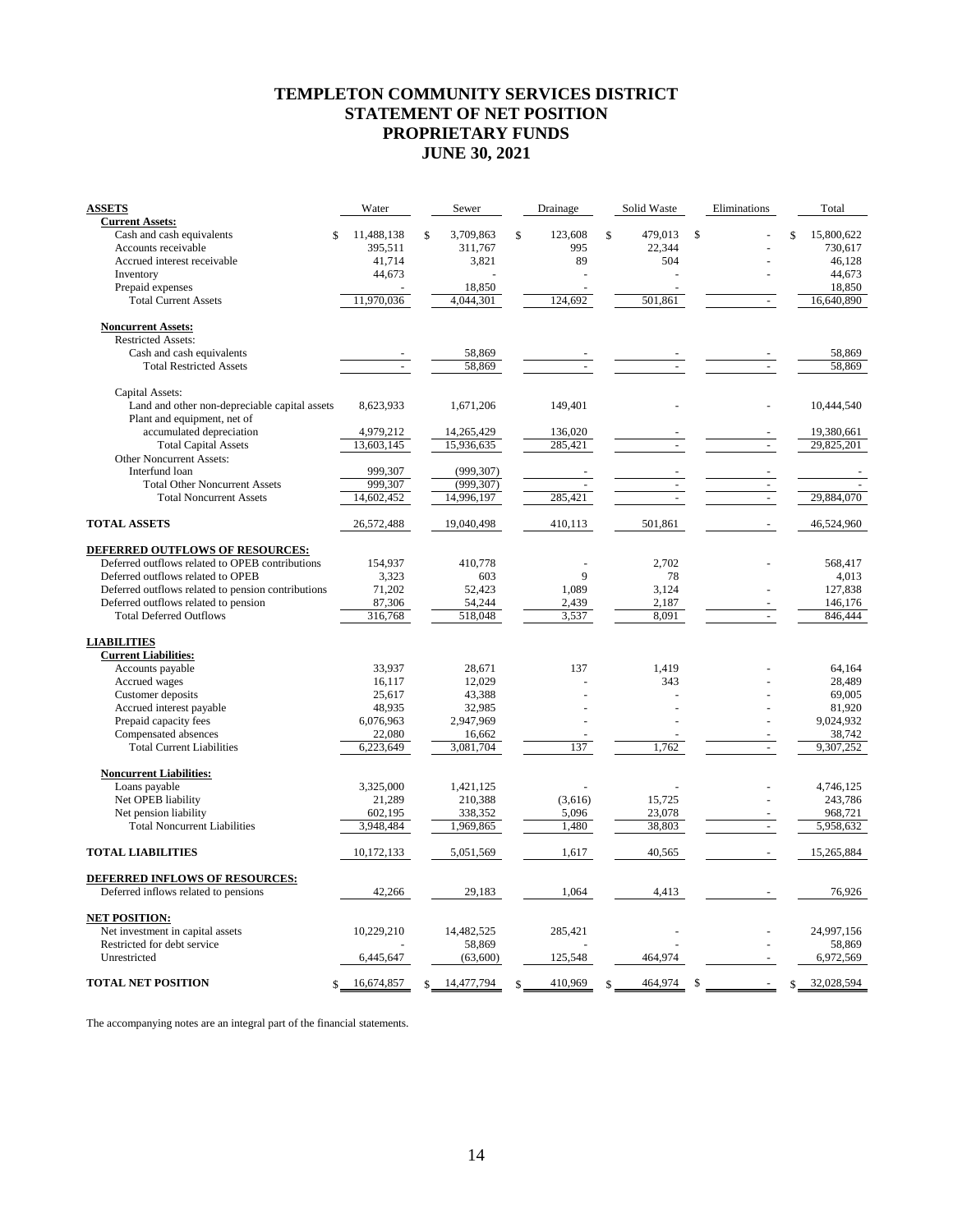## **TEMPLETON COMMUNITY SERVICES DISTRICT STATEMENT OF REVENUES, EXPENSES AND CHANGES IN NET POSITION PROPRIETARY FUNDS FOR THE YEAR ENDED JUNE 30, 2021**

|                                                   | Water            | Sewer            | Drainage      | Solid Waste   | Total            |
|---------------------------------------------------|------------------|------------------|---------------|---------------|------------------|
| <b>Operating Revenues:</b>                        |                  |                  |               |               |                  |
| Charges for services                              | \$<br>3,045,641  | \$<br>2,637,869  | \$<br>8,710   | \$            | 5,692,220<br>S   |
| Franchise fees                                    |                  |                  |               | 176,064       | 176,064          |
| <b>Total Operating Revenues</b>                   | 3,045,641        | 2,637,869        | 8,710         | 176,064       | 5,868,284        |
| <b>Operating Expenses:</b>                        |                  |                  |               |               |                  |
| Depreciation                                      | 373,785          | 577,555          | 6,656         |               | 957,996          |
| Salaries and wages                                | 322,194          | 238,738          | 2,775         | 21,579        | 585,286          |
| <b>Utilities</b>                                  | 250,222          | 168,436          |               |               | 418,658          |
| Legal fees                                        | 62,961           | 21,400           |               | 1,820         | 86,181           |
| Repairs and maintenance                           | 167,607          | 83,882           |               |               | 251,489          |
| Professional fees                                 | 54,862           | 36,942           |               |               | 91,804           |
| Employee benefits                                 | 194,286          | 147,376          | 2,471         | 9,099         | 353,232          |
| Nacimeinto Operations                             | 9,310            |                  |               |               | 9,310            |
| Other                                             | 45,398           | 26,748           |               | 5,040         | 77.186           |
| Dues and fees                                     | 27,594           | 12,215           | 1,499         |               | 41,308           |
| Payroll taxes                                     | 25,709           | 18,765           | 222           | 1,702         | 46,398           |
| Water analysis                                    | 11,241           | 26,601           |               |               | 37,842           |
| Purchased services                                | 9,451            | 1,979            |               | 696           | 12,126           |
| Vehicle operation                                 | 14,535           | 11,201           |               |               | 25,736           |
| Supplies                                          | 31,224           | 11,163           |               |               | 42,387           |
| Worker's compensation                             | 9,110            | 8,535            | 173           | 39            | 17,857           |
| Education                                         | 600              | 153              |               |               | 753              |
| Travel                                            | 86               | 65               | $\sim$        |               | 151              |
| <b>Total Operating Expenses</b>                   | 1,610,175        | 1,391,754        | 13,796        | 39,975        | 3,055,700        |
| Operating Income (Loss)                           | 1,435,466        | 1,246,115        | (5,086)       | 136,089       | 2,812,584        |
| <b>Nonoperating Revenues (Expenses):</b>          |                  |                  |               |               |                  |
| Lease revenue                                     | 80.970           |                  |               |               | 80.970           |
| Other income                                      | 44,361           | 6,488            |               |               | 50,849           |
| Investment income                                 | 73,292           | 11,317           | 272           | 1,667         | 86,548           |
| Interest expense                                  | (147, 640)       | (59, 411)        |               |               | (207, 051)       |
| <b>Total Nonoperating Revenues (Expenses)</b>     | 50,983           | (41,606)         | 272           | 1,667         | 11,316           |
| Income Before Transfers and Capital Contributions | 1,486,449        | 1,204,509        | (4, 814)      | 137,756       | 2,823,900        |
| <b>Transfers and Capital Contributions:</b>       |                  |                  |               |               |                  |
| <b>Transfers</b> out                              | (581,793)        | (396, 677)       | (6,611)       | (362, 262)    | (1, 347, 343)    |
| Capital contributions                             | 525,350          | 572,961          |               |               | 1,098,311        |
| Treated water sales                               | (228, 193)       | 228,193          |               |               |                  |
| <b>Total Transfers and Capital Contributions</b>  | (284, 636)       | 404,477          | (6,611)       | (362, 262)    | (249, 032)       |
| Change in Net Position                            | 1,201,813        | 1,608,986        | (11, 425)     | (224, 506)    | 2,574,868        |
| Net Position at Beginning of Year (As Restated)   | 15,473,044       | 12,868,808       | 422,394       | 689,480       | 29,453,726       |
| NET POSITION AT END OF YEAR                       | \$<br>16,674,857 | \$<br>14,477,794 | \$<br>410,969 | \$<br>464,974 | 32,028,594<br>\$ |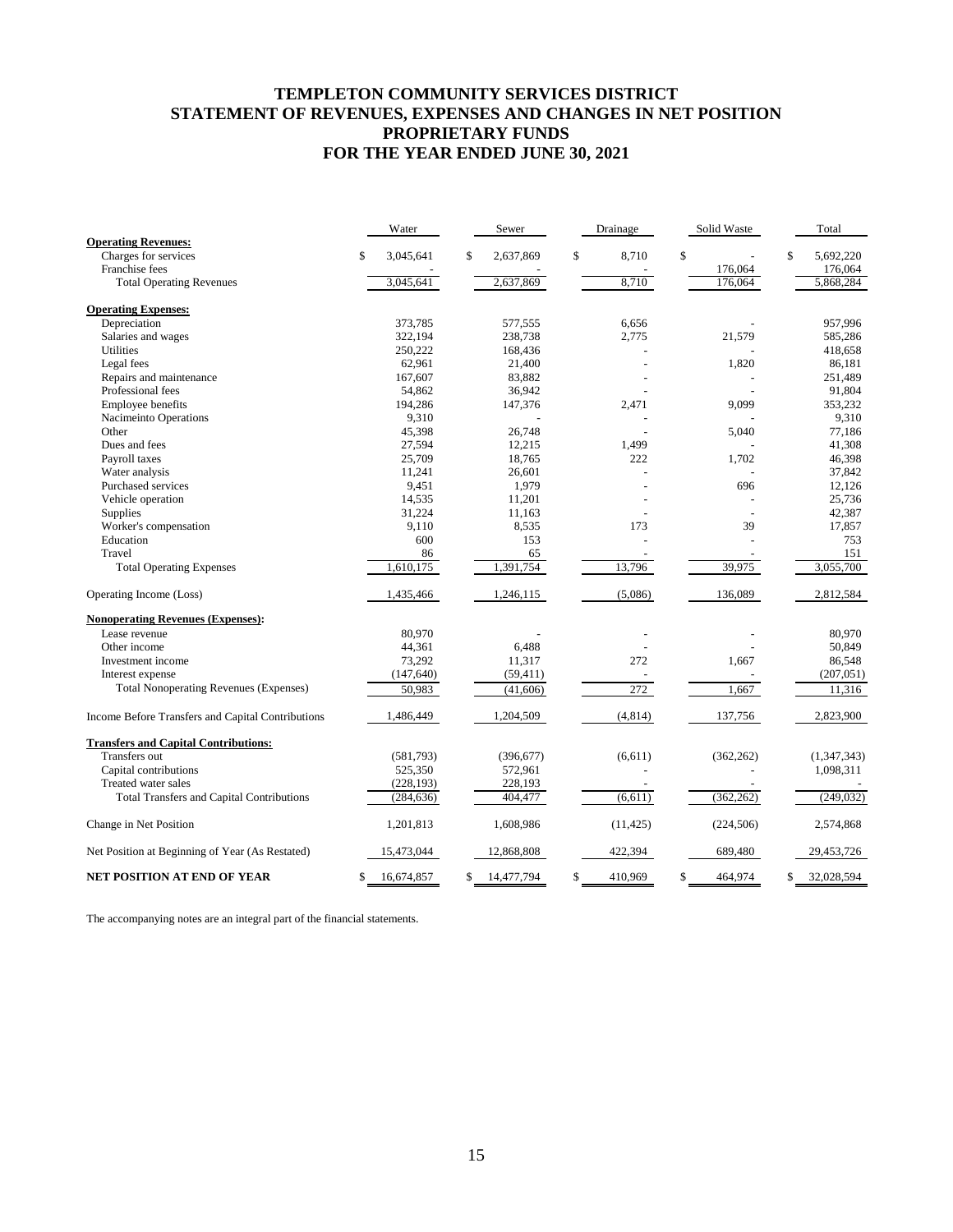## **TEMPLETON COMMUNITY SERVICES DISTRICT STATEMENT OF CASH FLOWS PROPRIETARY FUNDS FOR THE YEAR ENDED JUNE 30, 2021**

|                                                         |     | Water      | Sewer           |     | Drainage |     | Solid Waste |     | Total       |
|---------------------------------------------------------|-----|------------|-----------------|-----|----------|-----|-------------|-----|-------------|
| <b>Cash Flows From Operating Activities:</b>            |     |            |                 |     |          |     |             |     |             |
| Cash received from customers                            | \$. | 2,224,724  | \$<br>2,415,542 | \$  | 1,991    | \$  | (188, 362)  | \$  | 4,453,895   |
| Cash payments to suppliers for goods and services       |     | (821, 783) | (828.450)       |     | (833)    |     | (5,191)     |     | (1,656,257) |
| Cash payments to employees for services                 |     | (537, 270) | (398, 794)      |     | (5, 468) |     | (32, 488)   |     | (974, 020)  |
| Net Cash Provided by (Used in)                          |     |            |                 |     |          |     |             |     |             |
| <b>Operating Activities</b>                             |     | 865,671    | 1,188,298       |     | (4,310)  |     | (226, 041)  |     | 1,823,618   |
|                                                         |     |            |                 |     |          |     |             |     |             |
| <b>Cash Flows From Noncapital and Related Financing</b> |     |            |                 |     |          |     |             |     |             |
| <b>Activities:</b>                                      |     |            |                 |     |          |     |             |     |             |
| Receipts from other income                              |     | 125,331    | 6,488           |     |          |     |             |     | 131,819     |
| Net Cash Provided by Noncapital and Related             |     |            |                 |     |          |     |             |     |             |
| <b>Financing Activities</b>                             |     | 125,331    | 6,488           |     |          |     |             |     | 131,819     |
| <b>Cash Flows From Capital and Related</b>              |     |            |                 |     |          |     |             |     |             |
| <b>Financing Activities:</b>                            |     |            |                 |     |          |     |             |     |             |
| Acquisition and construction of capital assets          |     | (231,029)  | (493, 014)      |     |          |     |             |     | (724, 043)  |
| Principal paid on loans payable                         |     | (100,000)  | (166, 912)      |     |          |     |             |     | (266,912)   |
| Interest paid on loans payable                          |     | (149, 307) | (65, 225)       |     |          |     |             |     | (214, 532)  |
| Receipts from contributed capital                       |     | 363,826    | 624,681         |     |          |     |             |     | 988,507     |
| Net Cash (Used in) Provided by Capital and              |     |            |                 |     |          |     |             |     |             |
| <b>Related Financing Activities</b>                     |     | (116, 510) | (100, 470)      |     |          |     |             |     | (216,980)   |
| <b>Cash Flows From Investing Activities:</b>            |     |            |                 |     |          |     |             |     |             |
| Interfund loan                                          |     | 150,803    | (150, 803)      |     |          |     |             |     |             |
| Investment income                                       |     | 89,893     | 14,373          |     | 416      |     | 2,805       |     | 107,487     |
| Net Cash Provided by (Used in) Investing Activities     |     | 240,696    | (136, 430)      |     | 416      |     | 2,805       |     | 107,487     |
|                                                         |     |            |                 |     |          |     |             |     |             |
| Net Increase (Decrease) in Cash and Cash Equivalents    |     | 1,115,188  | 957,886         |     | (3,894)  |     | (223, 236)  |     | 1,845,944   |
| Cash and Cash Equivalents at Beginning of Year          |     | 10,372,950 | 2,810,846       |     | 127,502  |     | 702,249     |     | 14,013,547  |
| CASH AND CASH EQUIVALENTS AT<br><b>END OF YEAR</b>      | \$. | 11,488,138 | \$<br>3,768,732 | \$. | 123,608  | \$. | 479,013     | \$. | 15,859,491  |

(Continued)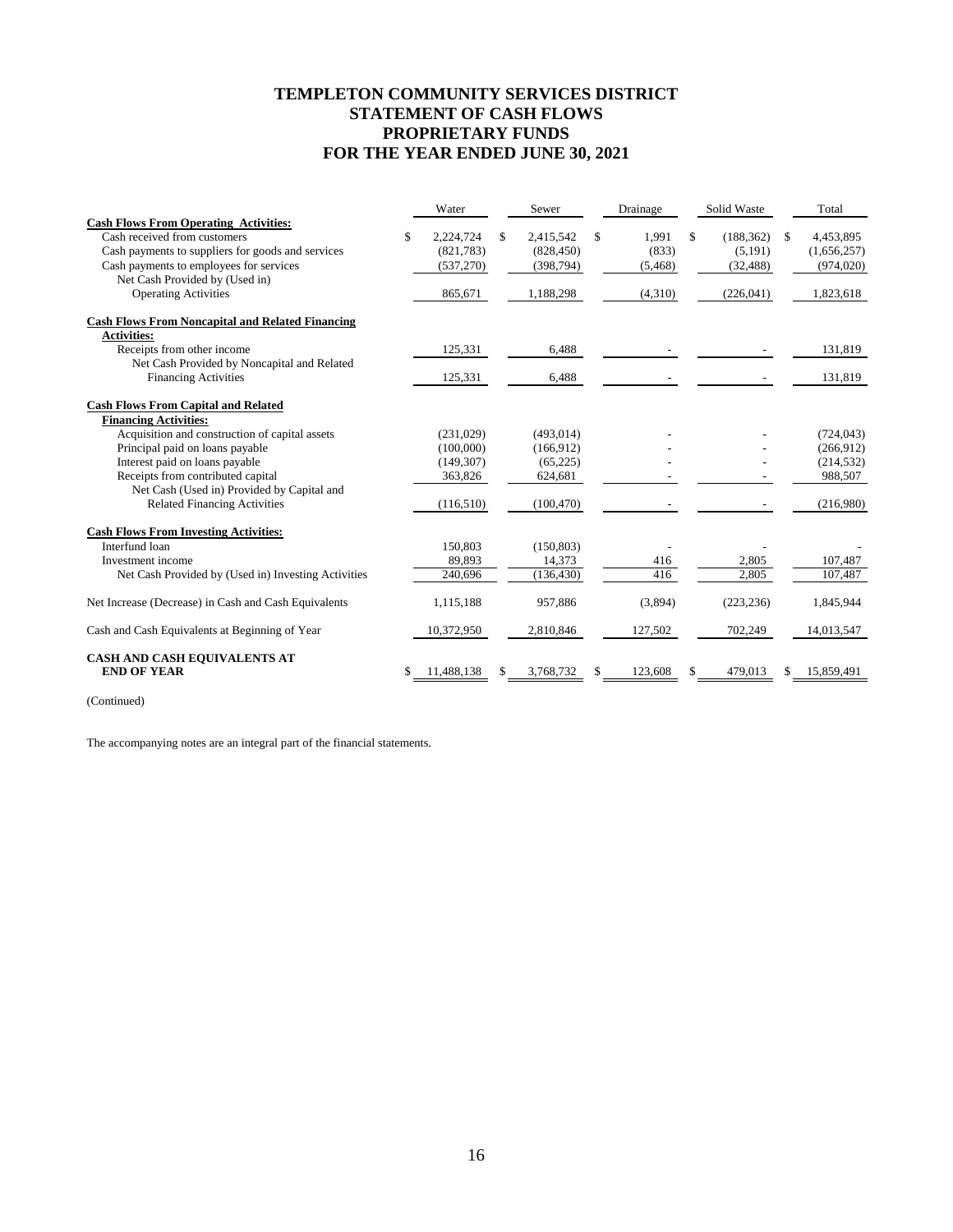## **TEMPLETON COMMUNITY SERVICES DISTRICT STATEMENT OF CASH FLOWS (CONTINUED) PROPRIETARY FUNDS FOR THE YEAR ENDED JUNE 30, 2021**

|                                                  | Water           |     | Sewer      | Drainage |         | Solid Waste  |            |     | Total       |
|--------------------------------------------------|-----------------|-----|------------|----------|---------|--------------|------------|-----|-------------|
| <b>Reconciliation of Operating Income (Loss)</b> |                 |     |            |          |         |              |            |     |             |
| to Net Cash Provided by                          |                 |     |            |          |         |              |            |     |             |
| (Used in) Operating Activities:                  |                 |     |            |          |         |              |            |     |             |
| Operating income (loss)                          | \$<br>1,435,466 | \$  | 1,246,115  | \$       | (5,086) | $\mathbb{S}$ | 136,089    | \$  | 2,812,584   |
| Adjustments to reconcile operating               |                 |     |            |          |         |              |            |     |             |
| income (loss) to net cash provided by            |                 |     |            |          |         |              |            |     |             |
| (used in) operating activities:                  |                 |     |            |          |         |              |            |     |             |
| Depreciation                                     | 373,785         |     | 577,555    |          | 6,656   |              |            |     | 957,996     |
| Transfers                                        | (809, 986)      |     | (168, 484) |          | (6,611) |              | (362, 262) |     | (1,347,343) |
| (Increase) Decrease in:                          |                 |     |            |          |         |              |            |     |             |
| Accounts receivable                              | (10, 931)       |     | (53, 843)  |          | (108)   |              | (2,164)    |     | (67,046)    |
| Inventory                                        | (5,870)         |     |            |          |         |              |            |     | (5,870)     |
| Prepaid expenses                                 |                 |     | 10,281     |          |         |              |            |     | 10,281      |
| Deferred outflows                                | (82, 244)       |     | (376, 372) |          | 855     |              | (1,385)    |     | (459, 146)  |
| Increase (Decrease) in:                          |                 |     |            |          |         |              |            |     |             |
| Accounts payable                                 | (32, 343)       |     | (109, 920) |          | (2)     |              | 1,419      |     | (140, 846)  |
| Accrued wages                                    | 2,010           |     | 2,242      |          |         |              | (5)        |     | 4,247       |
| Customer deposits                                | (1,557)         |     | 41,734     |          |         |              |            |     | 40,177      |
| Compensated absences                             | 2,909           |     | 3,843      |          |         |              |            |     | 6,752       |
| Net OPEB liability                               | (58, 349)       |     | (33, 537)  |          | (415)   |              | (103)      |     | (92, 404)   |
| Net pension liability                            | 52,854          |     | 40,018     |          | 715     |              | 2,540      |     | 96,127      |
| Deferred inflows related to pensions             | (73)            |     | 8,666      |          | (314)   |              | (170)      |     | 8,109       |
| Net Cash Provided by (Used in)                   |                 |     |            |          |         |              |            |     |             |
| <b>Operating Activities</b>                      | 865,671         | \$. | 1,188,298  | \$.      | (4,310) | S            | (226, 041) | \$. | 1,823,618   |
|                                                  |                 |     |            |          |         |              |            |     |             |
| <b>Noncash Investing, Capital and</b>            |                 |     |            |          |         |              |            |     |             |
| <b>Financing Activities:</b>                     |                 |     |            |          |         |              |            |     |             |
| Contributions of capital assets                  | \$.<br>184,674  | \$  | 480,464    | \$       |         |              |            |     | 665,138     |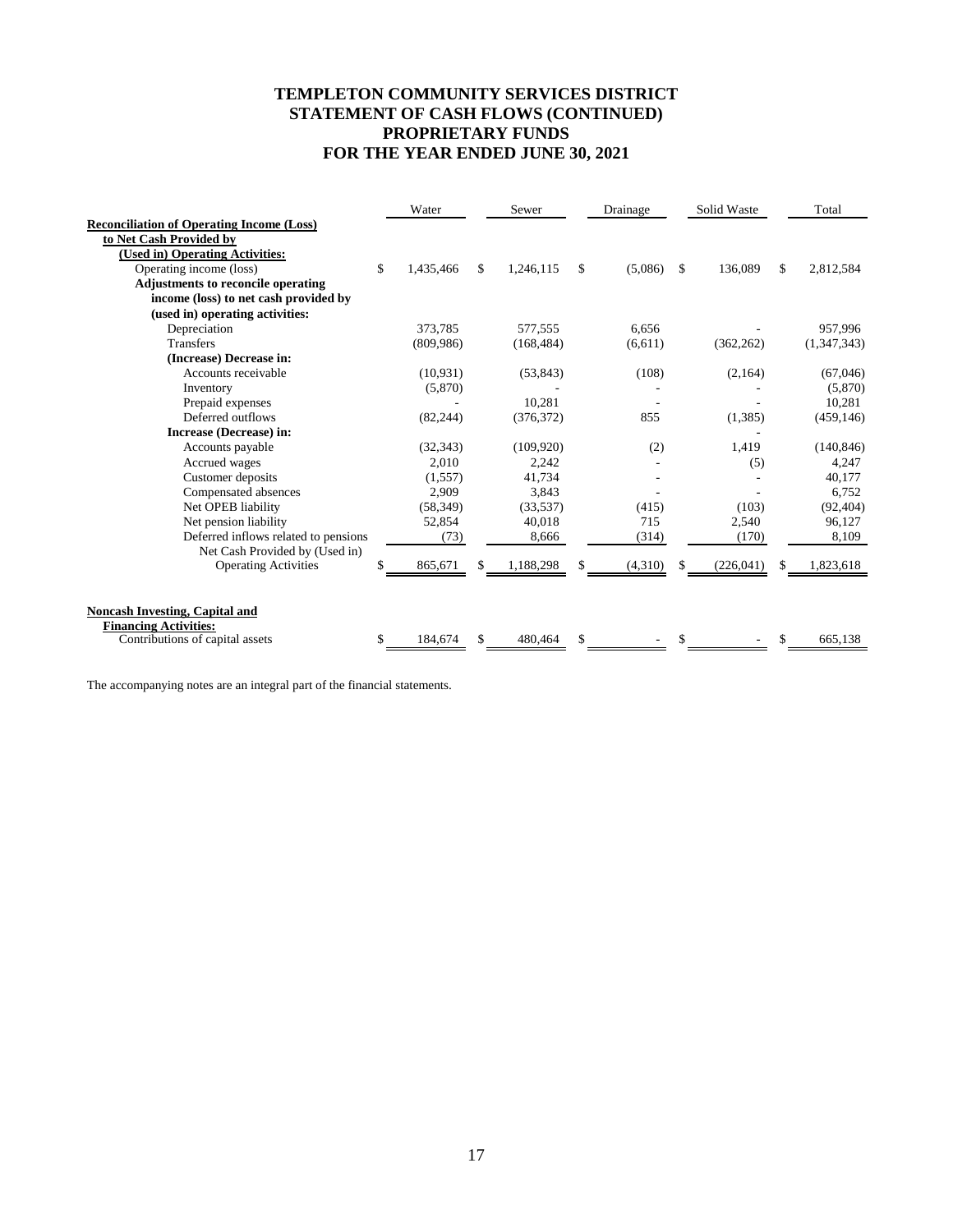### **Note 1 - Organization and Significant Accounting Policies:**

### **Organization**

The Templeton Community Services District (the "District") was organized under the authorization of Section 61,000 et. seq., of the Government Code of the State of California, for the purpose of providing all permissible uses of a community services district. The District currently provides water, sewer, drainage, solid waste disposal, fire protection, street lights, park and recreation services and a community center. The District is governed by an elected Board of Directors.

The criteria used in determining the scope of the reporting entity are based on the provisions of GASB Cod. Sec. 2100, "Defining the Financial Reporting Entity." The District is the primary government unit. Component units are those entities which are financially accountable to the primary government, either because the District appoints a voting majority of the component unit's board, or because the component unit will provide a financial benefit or impose a financial burden on the District. The District has no component units.

### **Significant Accounting Policies**

A summary of the District's significant accounting policies consistently applied in the preparation of the accompanying financial statements follows:

### **Basis of Presentation**

# **Government-Wide Statements**

The District's financial statements include both government-wide (reporting the District as a whole) and fund financial statements (reporting the District's major funds). Both the government-wide and fund financial statements categorize primary activities as either governmental or business-type. The District's fire protection, parks and recreation, street lights, community facilities and general funds are classified as governmental activities. The water, sewer, drainage and solid waste funds are classified as business-type activities, and are generally financed by fees charged to external parties for goods or services.

In the government-wide statement of net position, both the governmental and business-type activities are presented on a consolidated basis by column and are reported on a full accrual basis of accounting and the economic resource measurement focus, which recognizes all long-term assets and receivables as well as longterm debt and obligations. The District's net position is reported in three parts; net investment in capital assets, restricted and unrestricted. The statement of net position includes all funds of the reporting entity.

The government-wide statement of activities presents a comparison between expenses, both direct and indirect, and program revenues for each function of the business-type activities of the District and for each program of the governmental activities. Direct expenses are those that are clearly identifiable with a specific function or program. Program revenues include charges paid by the recipients of the goods or services offered by the programs and grants and contributions that are restricted to meeting the operational or capital requirements of a particular program. Revenues that are not classified as program revenues are presented as general revenues.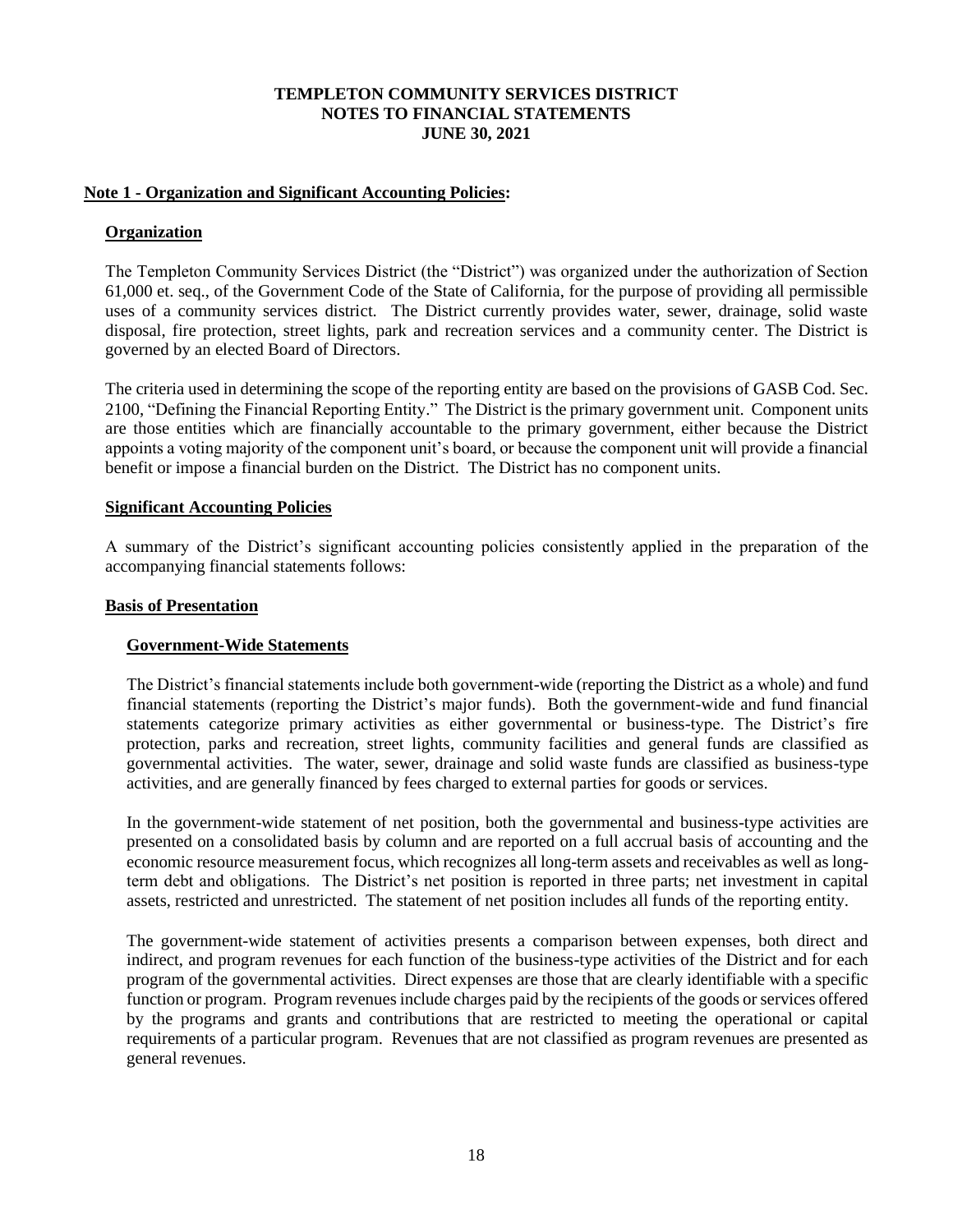### **Note 1 - Organization and Significant Accounting Policies: (Continued)**

### **Significant Accounting Policies (Continued)**

### **Basis of Presentation (Continued)**

### **Fund Financial Statements**

Fund financial statements report detailed information about the District. Each fund is accounted for by providing a separate set of self-balancing accounts that comprise its assets, deferred outflows of resources, liabilities, deferred inflows of resources, reserves, net position, revenues and expenditures/expenses. The various funds are reported by generic classification within the financial statements.

The emphasis in fund financial statements is on major funds in either the governmental or business-type activities categories. GASB Cod. Sec. 2200, "Comprehensive Annual Financial Report", sets forth minimum criteria for the determination of major funds.

The funds of the District are described below:

### **Governmental Funds**

The focus of the governmental funds measurement (in the fund statements) is upon determination of financial position and changes in financial position (sources, uses, and balances of financial resources) rather than upon net income. The District reports the general fund, fire protection, parks and recreation, street lights and community facilities as major governmental funds.

### **Proprietary Funds**

The focus of proprietary fund measurement is upon determination of operating income, changes in net position, financial position, and cash flows. The generally accepted accounting principles applicable are those similar to businesses in the private sector.

Proprietary funds distinguish operating revenues and expenses from non-operating items. Operating revenues and expenses generally result from providing services and producing and delivering goods in connection with a proprietary fund's principal ongoing operations. The principal operating revenues of the District's enterprise funds are charges to customers for sales and services. Operating expenses for the enterprise funds include the cost of sales and services, administrative expenses, and depreciation on capital assets. All revenues and expenses not meeting this definition are reported as nonoperating revenues and expenses.

The District reports the water, sewer, drainage and solid waste funds as major proprietary funds.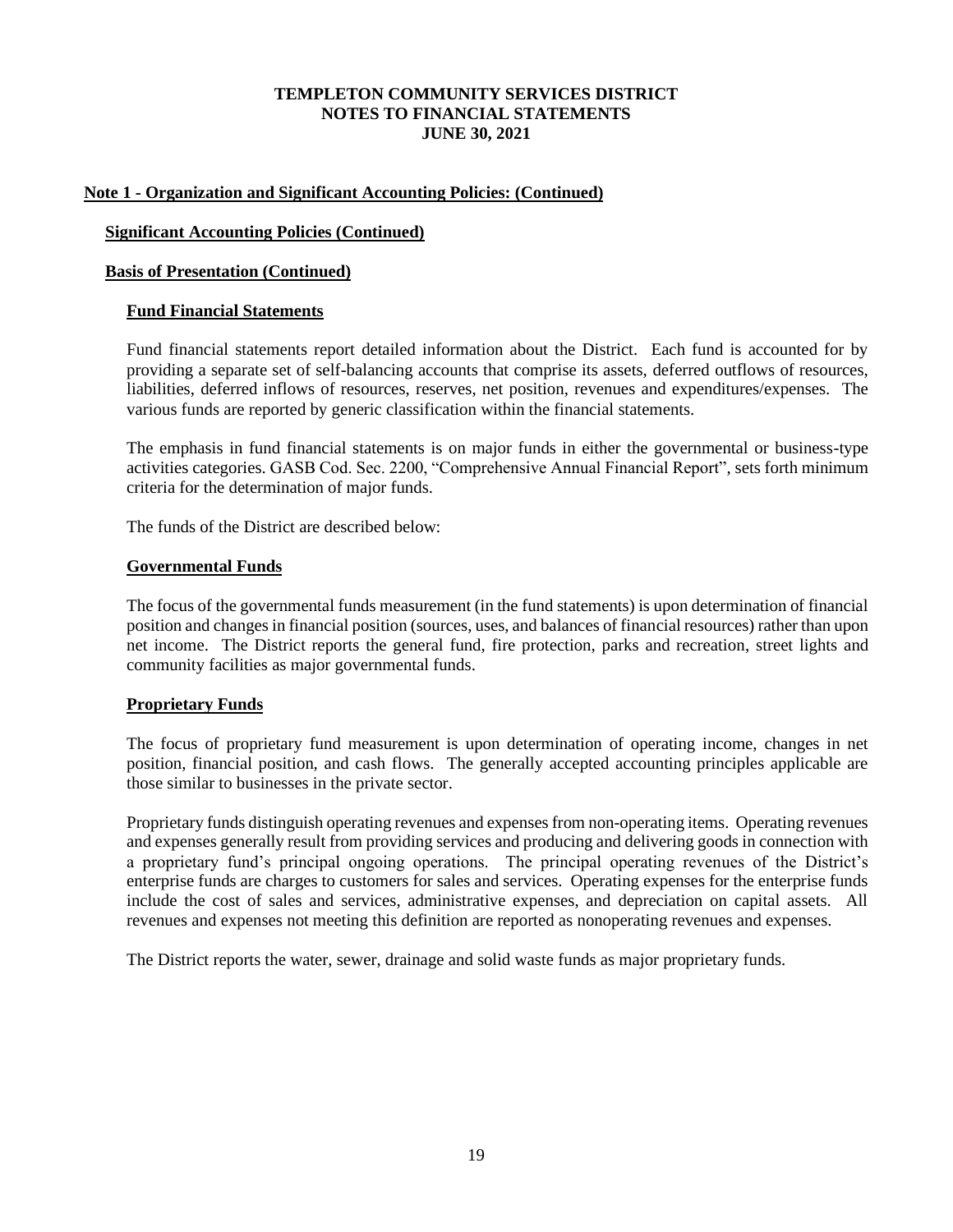### **Note 1 - Organization and Significant Accounting Policies: (Continued)**

### **Significant Accounting Policies (Continued)**

### **Measurement Focus and Basis of Accounting**

### **Method of Accounting**

Method of accounting refers to the point at which revenues or expenditures/expenses are recognized in the accounts and reported in the financial statements. It relates to the timing of the measurements made regardless of the measurement focus applied.

The District has not elected to apply the option allowed in GASB Cod. Sec P80.103, "Proprietary Fund, Accounting and Financial Reporting" and as a consequence will continue to apply GASB Statements and interpretations.

### **Accrual**

Both governmental and business-type activities in the government-wide financial statements and the proprietary financial statements are presented on the accrual basis of accounting. Revenues are recognized when earned and expenses are recognized when incurred. Earned but unbilled amounts for services provided are accrued and included in accounts receivable and recognized as revenue.

### **Modified Accrual**

The governmental funds' financial statements are presented on the modified accrual basis of accounting. Under the modified accrual basis of accounting, revenues are recorded when susceptible to accrual; i.e., both measurable and available. "Available" means collectible within the current period or soon enough thereafter to be used to pay liabilities of the current period. The District considers all revenue available if collected within 60 days after year-end. The District considers interest, certain taxes, grant revenues, groundwater charges and water delivery charges to be susceptible to accrual. Expenditures are generally recognized under the modified accrual basis of accounting when the related liability is incurred. The exception to this general rule is that principal and interest on long-term debt, if any, is recognized when due.

#### **Estimates**

The preparation of financial statements in conformity with accounting principles generally accepted in the United States of America requires management to make estimates and assumptions that affect the reported amounts of assets, deferred outflows of resources, liabilities, deferred inflows of resources and disclosure of contingent assets and liabilities at the date of the financial statements and the reported amounts of revenues and expenses during the reporting period. Actual results could differ from those estimates.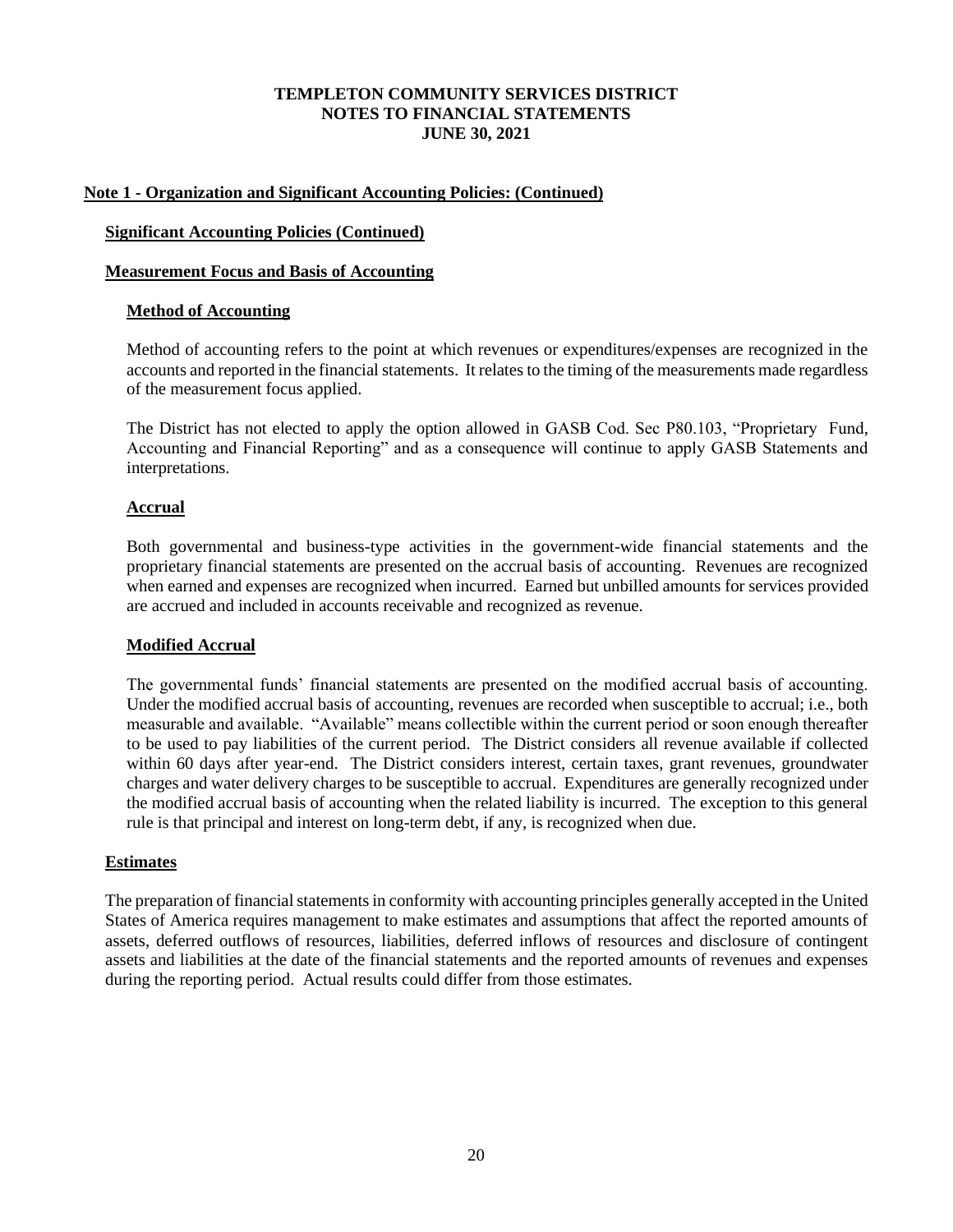### **Note 1 - Organization and Significant Accounting Policies: (Continued)**

#### **Significant Accounting Policies (Continued)**

#### **Revenue Recognition**

The District recognizes revenue from user fees, service charges, program fees and rental fees as they are earned. The District has recorded \$45,855 of unearned revenue for soccer registrations at June 30, 2021.

#### **Investments**

Investments are stated at their fair value which represents the quoted or stated market value. Investments that are not traded on a market, such as investments in external pools, are valued based on the stated fair value as represented by the external pool.

### **Allowance for Doubtful Accounts**

Bad debts are recognized on the allowance method based on historical experience and management's evaluation of outstanding accounts receivables. Management believes that all accounts receivable were fully collectible, therefore, no allowance for doubtful accounts receivable was recorded at June 30, 2021.

#### **Taxes and Assessments**

Property taxes and assessments are billed by the County of San Luis Obispo (the "County") to property owners. The District's property tax calendar for the fiscal year ended June 30, 2021, was as follows:

| Lien Date:       | January 1                       |
|------------------|---------------------------------|
| Levy Date:       | July 1                          |
| Due Date:        | First Installment – November 1  |
|                  | Second Installment – February 1 |
| Delinquent Date: | First Installment – December 10 |
|                  | Second Installment – April 10   |

The County collects the taxes from the property owners and remits the funds to the District periodically during the year. The District has an arrangement with the County whereby the County remits taxes which are delinquent as of each June 30 to the District in exchange for the right to retain the delinquent taxes, penalties, and interest when these amounts are subsequently collected.

#### **Inventory**

Inventory consist primarily of materials used in the construction and maintenance of capital assets and is valued at the lower of cost (first-in, first-out basis) or market.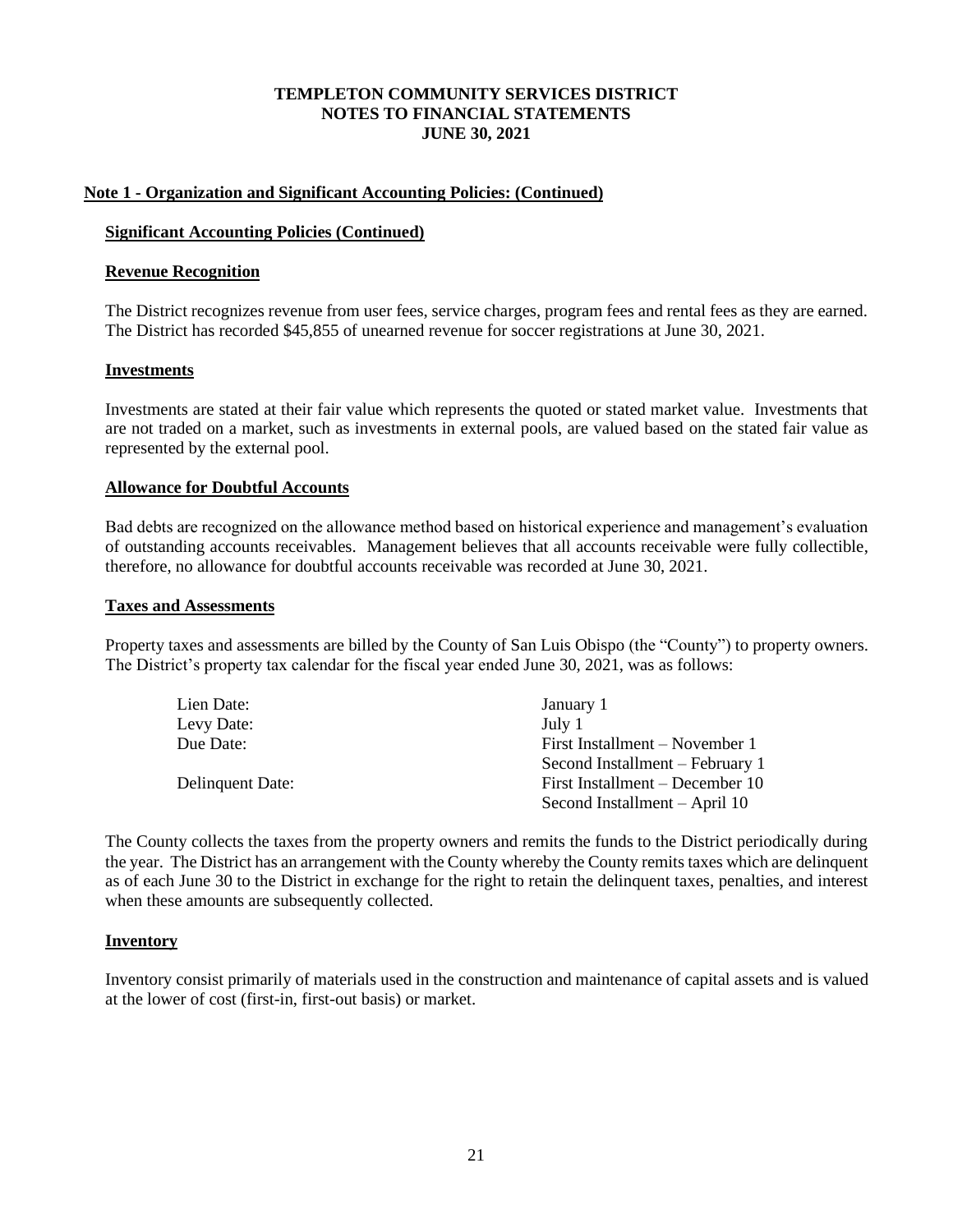### **Note 1 - Organization and Significant Accounting Policies: (Continued)**

### **Significant Accounting Policies (Continued)**

### **Capital Assets**

Capital assets purchased or acquired with a cost exceeding \$5,000 and an estimated useful life of more than two years are reported at historical cost. Contributed assets are recorded at fair market value as of the date received. Additions, improvements and other capital outlays that significantly extend the useful life of an asset are capitalized. Other costs incurred for repairs and maintenance are expensed as incurred. Depreciation is calculated on the straight-line method over the following estimated useful lives:

| Water                | $5 - 75$ years  |
|----------------------|-----------------|
| Sewer                | $10 - 50$ years |
| Drainage             | $5 - 50$ years  |
| Fire protection      | $5 - 40$ years  |
| Parks and recreation | $5 - 10$ years  |
| Administration       | $5 - 40$ years  |
| Community center     | 40 years        |

Depreciation aggregated \$1,138,617 for the year ended June 30, 2021.

### **Compensated Absences**

Accumulated unpaid vacation totaling \$104,359 at June 30, 2021, is accrued when incurred and included in noncurrent liabilities.

### **Deferred Outflows of Resources and Deferred Inflows of Resources**

Deferred outflows of resources and deferred inflows of resources are defined as a consumption of net assets by the District that is applicable to a future period and an acquisition of net assets by the District that is applicable to a future reporting period respectively.

### **Fund Balances - Governmental Funds**

The fund balances of the governmental funds are classified as follows at June 30, 2021:

Nonspendable - Amounts that cannot be spent either because they are in nonspendable form or because they are legally or contractually required to be maintained intact.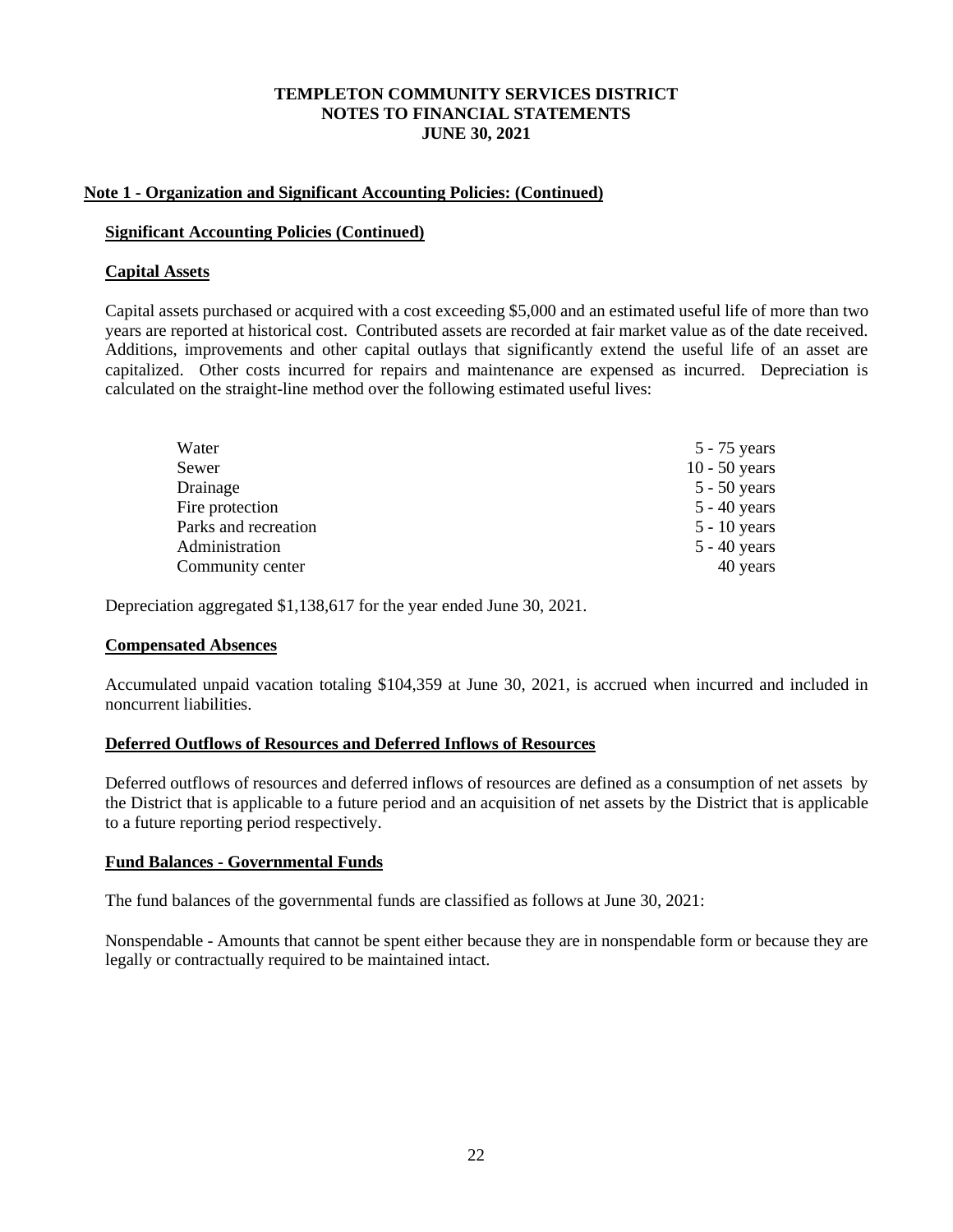## **Note 1 - Organization and Significant Accounting Policies: (Continued)**

### **Significant Accounting Policies (Continued)**

### **Fund Balances - Governmental Funds (Continued)**

Restricted - Amounts that can be spent only for specific purposes because of constitutional provisions or enabling legislation or because of constraints that are externally imposed by creditors, grantors, contributors, or the laws or regulations of other governments. Fire and park facility fees are collected for new development. Restricted fire protection and park and recreation fund balances related to facility fees totaled \$2,634,212 and \$985,570 at June 30, 2021, respectively. A reserve fund totaling \$58,869 at June 30, 2021 was established as required by the State of California Water Resources Control Board Installment Sale Agreement.

Committed **-** Amounts that can be used only for specific purposes determined by a formal action of the Board of Directors. The Board Directors is the highest level of decision-making authority for the District. Commitments may be established, modified, or rescinded only through ordinances or resolutions approved by the Board of Directors.

Assigned **-** Amounts that do not meet the criteria to be classified as restricted or committed but that are intended to be used for specific purposes.

Unassigned - All other spendable amounts.

### **Risk Management**

The District is a member of the Special District Risk Management Authority (Authority). The Authority is a risk-pooling self-insurance authority, created under provisions of California Government Code Sections 6500 et. seq. The purpose of the Authority is to arrange and administer programs of insurance for the pooling of selfinsured losses and to purchase excess insurance coverage.

At June 30, 2021, the District participated in the self-insurance programs of the Authority as follows:

General and Auto Liability, Public Officials' and Employees' Errors and Omissions and Employment Practices Liability - Total risk financing limits of \$10 million with a combined single limit at \$10 million per occurrence, subject to the following deductibles:

- \$500 per occurrence for third party generated liability property damage.
- \$1,000 per occurrence for third party auto liability property damage.
- 50% co-insurance after initial \$10,000 cost expended by the Authority, up to \$50,000, per occurrence, for employment related claims;
- Comprehensive and collision on selected vehicles, with deductibles of \$250/\$500 or \$500/\$1,000, as elected.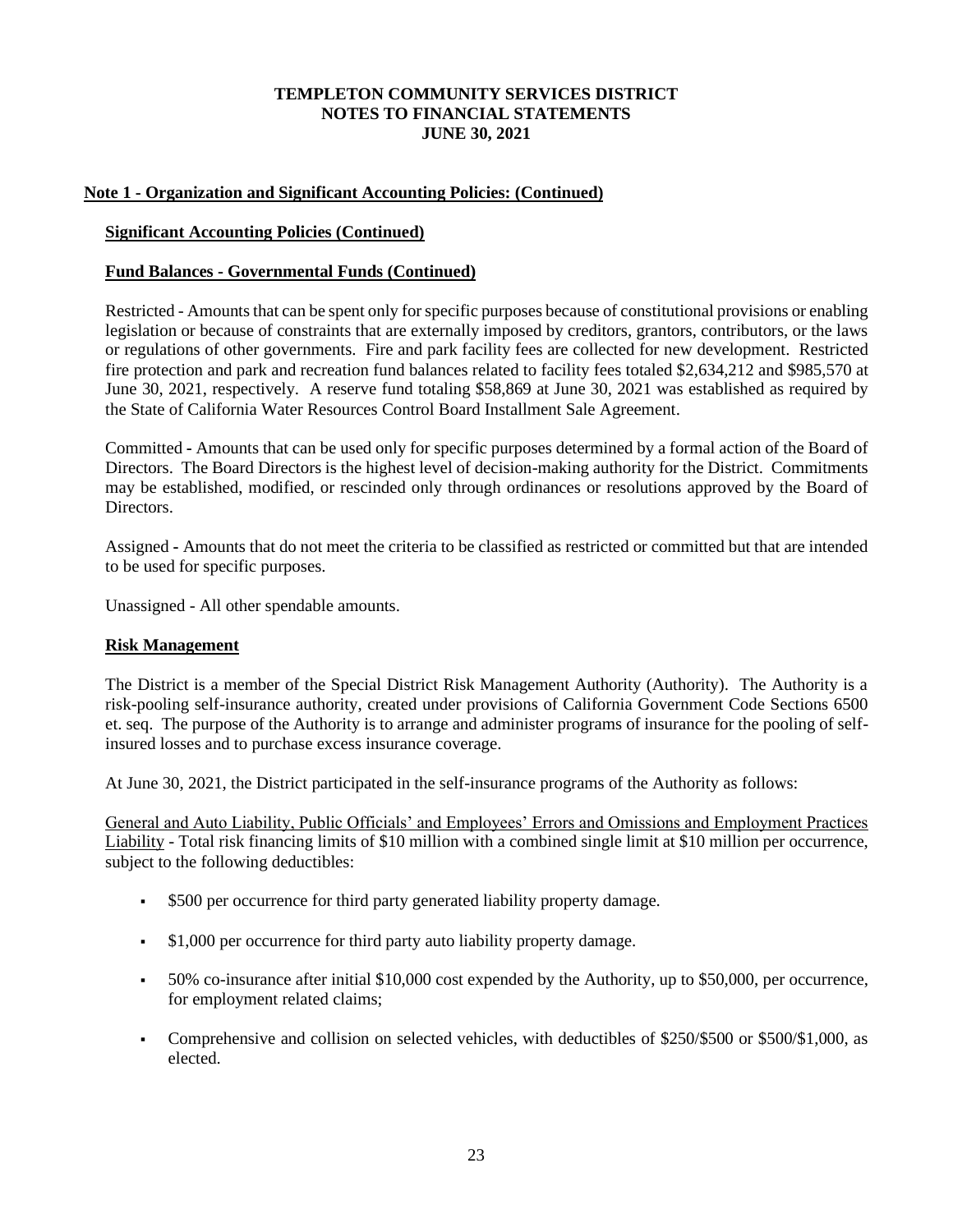### **Note 1 - Organization and Significant Accounting Policies: (Continued)**

### **Significant Accounting Policies (Continued)**

### **Risk Management (Continued)**

Employee Dishonesty Coverage - Total of \$1 million per loss includes public employee dishonesty, forgery or alteration and theft, disappearance and destruction.

Property Loss - Replacement cost, for property on file, if replaced, and if not replaced within two years after the loss, paid on an actual cash value basis, to a combined total of \$1 billion per occurrence, subject to a \$1,000 deductible per occurrence.

Boiler and Machinery - Replacement cost up to \$100 million per occurrence, subject to a \$1,000 deductible.

Public Officials Personal Liability - \$500,000 each occurrence, with an annual aggregate of \$500,000 per each elected/appointed official, subject to a \$1,000 deductible per occurrence.

Workers' Compensation Coverage and Employer's Liability - Includes statutory limits per occurrence for workers' compensation and \$5 million for employer's liability coverage.

The District pays annual premiums for this coverage. They are subject to retrospective adjustments based on claims experienced. The nature and amounts of the adjustments cannot be estimated and are charged to expense as invoiced. There were no instances in the past three years where a settlement exceeded the District's coverage.

### **Postemployment Benefits Other Than Pensions (OPEB)**

For purposes of measuring the net OPEB liability, deferred outflows of resources and deferred inflows of resources related to OPEB, and OPEB expense, information about the fiduciary net position of the Templeton Community Services District Other Postemployment Benefits Plan (OPEB Plan) and additions to/deductions from the OPEB Plan's fiduciary net position have been determined on the same basis as they are reported by the OPEB Plan. For this purpose, the OPEB Plan recognizes benefit payments when due and payable in accordance with the benefit terms. The District has assets designated for OPEB that are invested in California Employers' Retiree Benefit Trust (CERBT) Strategy 2 which are reported at fair value as reported to the District by CERBT.

Generally accepted accounting principles require that the reported results must pertain to the liability and fiduciary net position information within certain defined time frames. For this report, the following time frames are used:

| Valuation Date     | June 30, 2019                  |
|--------------------|--------------------------------|
| Measurement Date   | June 30, 2020                  |
| Measurement Period | June 30, 2019 to June 30, 2020 |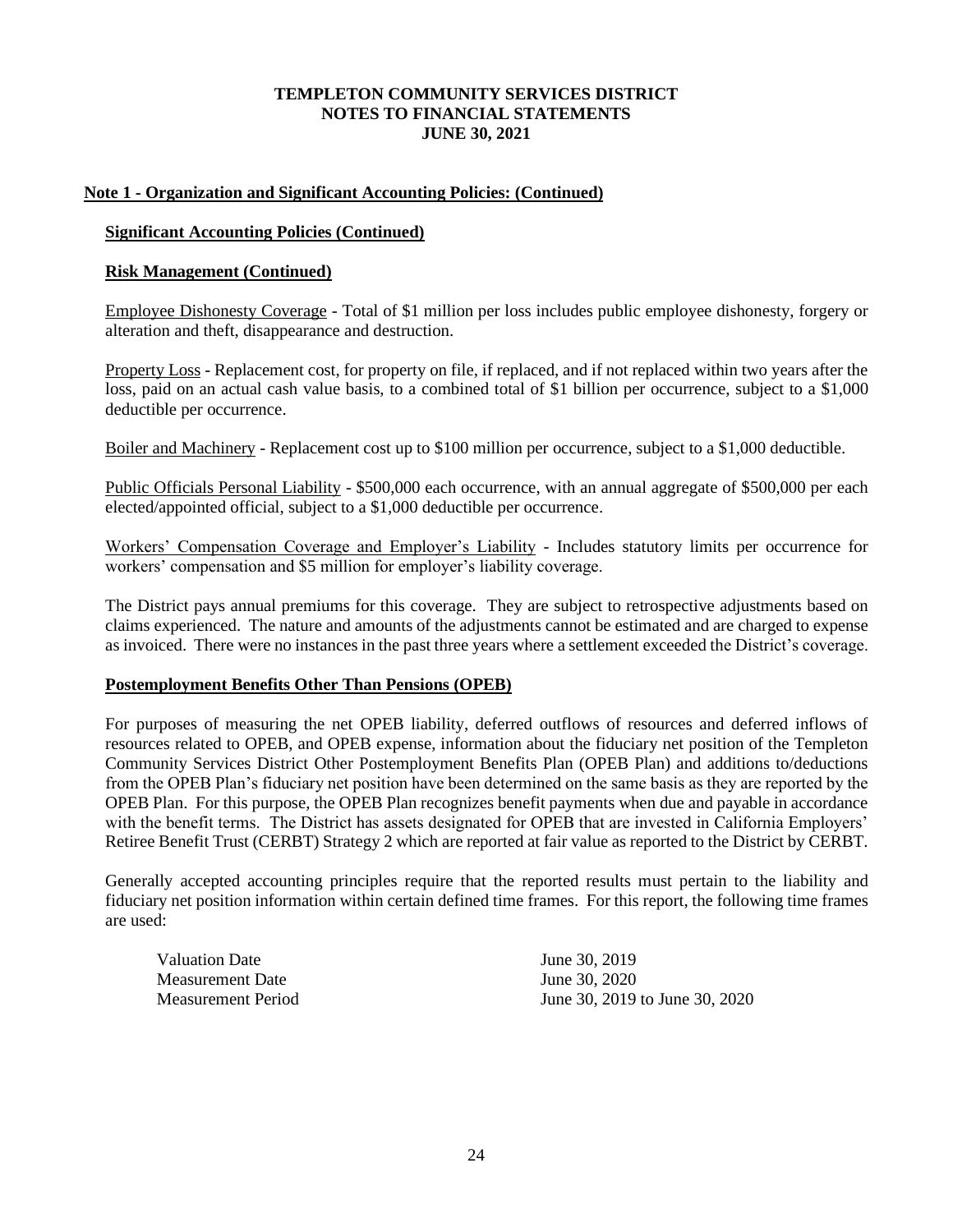### **Note 1 - Organization and Significant Accounting Policies: (Continued)**

### **Significant Accounting Policies (Continued)**

### **Pensions**

For purposes of measuring the net pension liability, deferred outflows of resources and deferred inflows of resources related to pensions, and pension expense, information about the fiduciary net position and additions to/deductions from the Plan's fiduciary net position have been determined on the same basis as they are reported by the CalPERS financial office. For this purpose, benefit payments (including refunds of employee contributions) are recognized when due and payable in accordance with the benefit terms. Investments are reported at fair value. CalPERS audited financial statements are publicly available reports that can be obtained at CalPERS website under Forms and Publications.

GASB 68 requires that the reported results must pertain to liability and asset information within certain defined time frames, for this report, the following time frames are used:

| June 30, 2019                  |
|--------------------------------|
| June 30, 2020                  |
| June 30, 2019 to June 30, 2020 |
|                                |

#### **Fair Value Measurements**

Fair value accounting standards define fair value, establish a framework for measuring fair value, outline a fair value hierarchy based on inputs used to measure fair value and enhance disclosure requirements for fair value measurements. The fair value hierarchy distinguishes between market participant assumptions based on market data obtained from sources independent of the reporting entity (observable inputs that are classified within Level 1 or 2 of the hierarchy) and the reporting entity's own assumptions about market participant assumptions (unobservable inputs classified within Level 3 of the hierarchy).

- Level 1 inputs are quoted prices in active markets for identical investments that the investment manager has the ability to access at the measurement date.
- Level 2 inputs are inputs other than quoted prices included within Level 1 that are observable for the investment, either directly or indirectly.
- Level 3 inputs are unobservable inputs for the investment.

The District's statement of net position includes the following financial instruments that are required to be measured at fair value on a recurring basis:

- Negotiable certificates of deposit are considered Level 2 assets and are reported at the fair value reported by the counter-party.
- Investments in the California Local Agency Investment Fund (LAIF) are considered Level 2 assets and are reported at the fair value of the underlying assets as provided LAIF.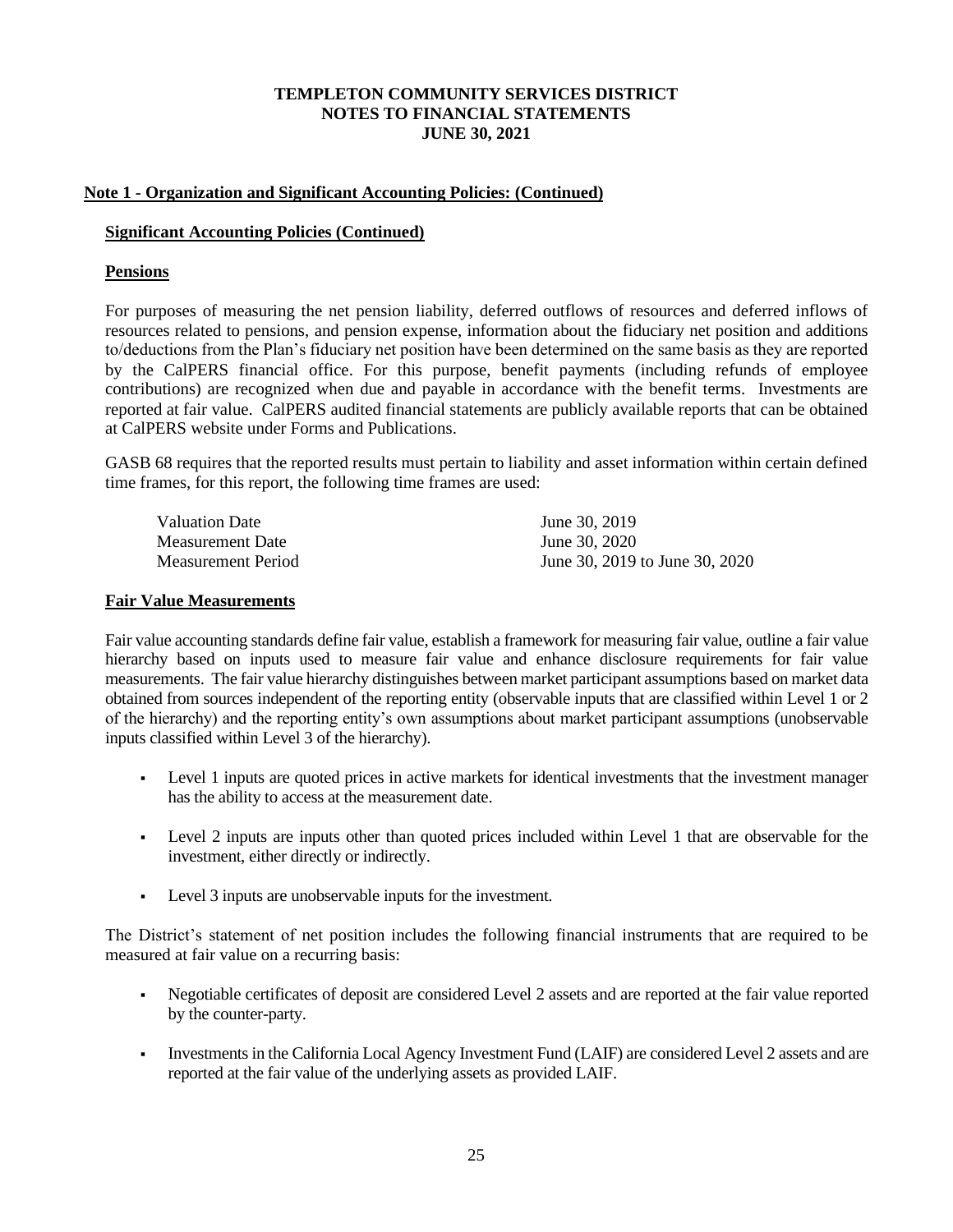### **Note 1 - Organization and Significant Accounting Policies: (Continued)**

#### **Significant Accounting Policies (Continued)**

### **Interfund Transfers**

Interfund transfers for the year ended June 30, 2021, consisted of general fund transfers from the following:

| Water                | (581,793)   |
|----------------------|-------------|
| Sewer                | (396, 677)  |
| Parks and recreation | (92, 688)   |
| Fire protection      | (132, 226)  |
| Solid waste          | (362, 262)  |
| Drainage             | (6,611)     |
| Total                | (1,572,257) |

### **Economic Dependency**

The District extracts approximately 31% of its water supply from the underflow of the Salinas River, 10% from reclaimed water from the Selby Ponds, 40% from groundwater wells located in the Atascadero sub basin, and 19% from Nacimiento recharge. Interruption of these sources would impact the District negatively.

#### **Cash and Cash Equivalents**

For purposes of the statement of cash flows, the District considers all investment instruments purchased with a maturity of three months or less to be cash. Negotiable certificates of deposit that may be redeemed without significant penalty are considered cash and cash equivalents regardless of the maturity.

### **Subsequent Events**

In preparing these financial statements, the District has evaluated events and transactions for potential recognition or disclosure through November 16, 2021, the date the financial statements were available to be issued.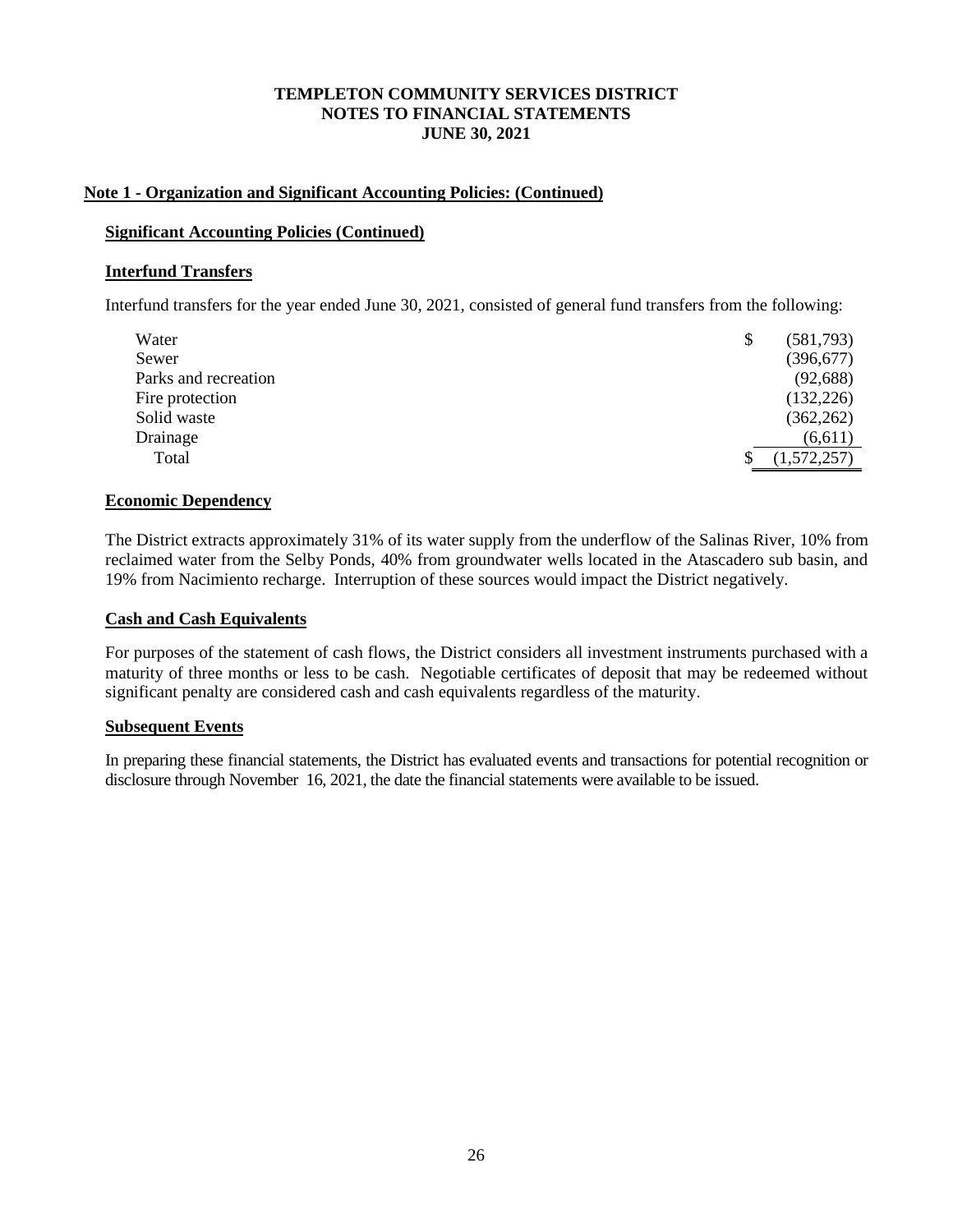### **Note 2 - Cash and Investments:**

### **Investments Authorized by the California Government Code and the District's Investment Policy**

The table below identifies the investment types that are authorized for the District by the California Government Code. The table also identifies certain provisions of the California Government Code that address interest rate risk, and concentration of credit risk. This table does not address investments of debt proceeds held by bond trustees that are governed by the provisions of debt agreements of the District, rather than the general provision of the California Government Code or the District's investment policy:

| Maximum  |              |                  |  |  |  |  |  |  |
|----------|--------------|------------------|--|--|--|--|--|--|
| Maximum  | Percentage   | Quality          |  |  |  |  |  |  |
| Maturity | of Portfolio | Requirements     |  |  |  |  |  |  |
| 5 years  | None         | None             |  |  |  |  |  |  |
| 5 years  | None         | None             |  |  |  |  |  |  |
| 5 years  | None         | None             |  |  |  |  |  |  |
| 5 years  | None         | None             |  |  |  |  |  |  |
| 5 years  | None         | None             |  |  |  |  |  |  |
| 180 days | 40%          | None             |  |  |  |  |  |  |
| 270 days | 25%          | A1               |  |  |  |  |  |  |
| 5 years  | 30%          | None             |  |  |  |  |  |  |
| 1 year   | None         | None             |  |  |  |  |  |  |
| 92 days  | 20%          | None             |  |  |  |  |  |  |
| 5 years  | 30%          | A Rating         |  |  |  |  |  |  |
| N/A      | 20%          | Multiple         |  |  |  |  |  |  |
| N/A      | 20%          | Multiple         |  |  |  |  |  |  |
| 5 years  | None         | None             |  |  |  |  |  |  |
|          | 20%          | <b>AA</b> Rating |  |  |  |  |  |  |
| 5 years  | None         | None             |  |  |  |  |  |  |
|          |              |                  |  |  |  |  |  |  |
| N/A      | None         | None             |  |  |  |  |  |  |
| N/A      | None         | None             |  |  |  |  |  |  |
|          | 5 years      |                  |  |  |  |  |  |  |

The District's Investment Policy is more restrictive than the California Government Code. The policy only allows the District to invest in the California Local Agency Investment Fund, FDIC insured accounts and investments collateralized pursuant to the California Government Code Section 53652.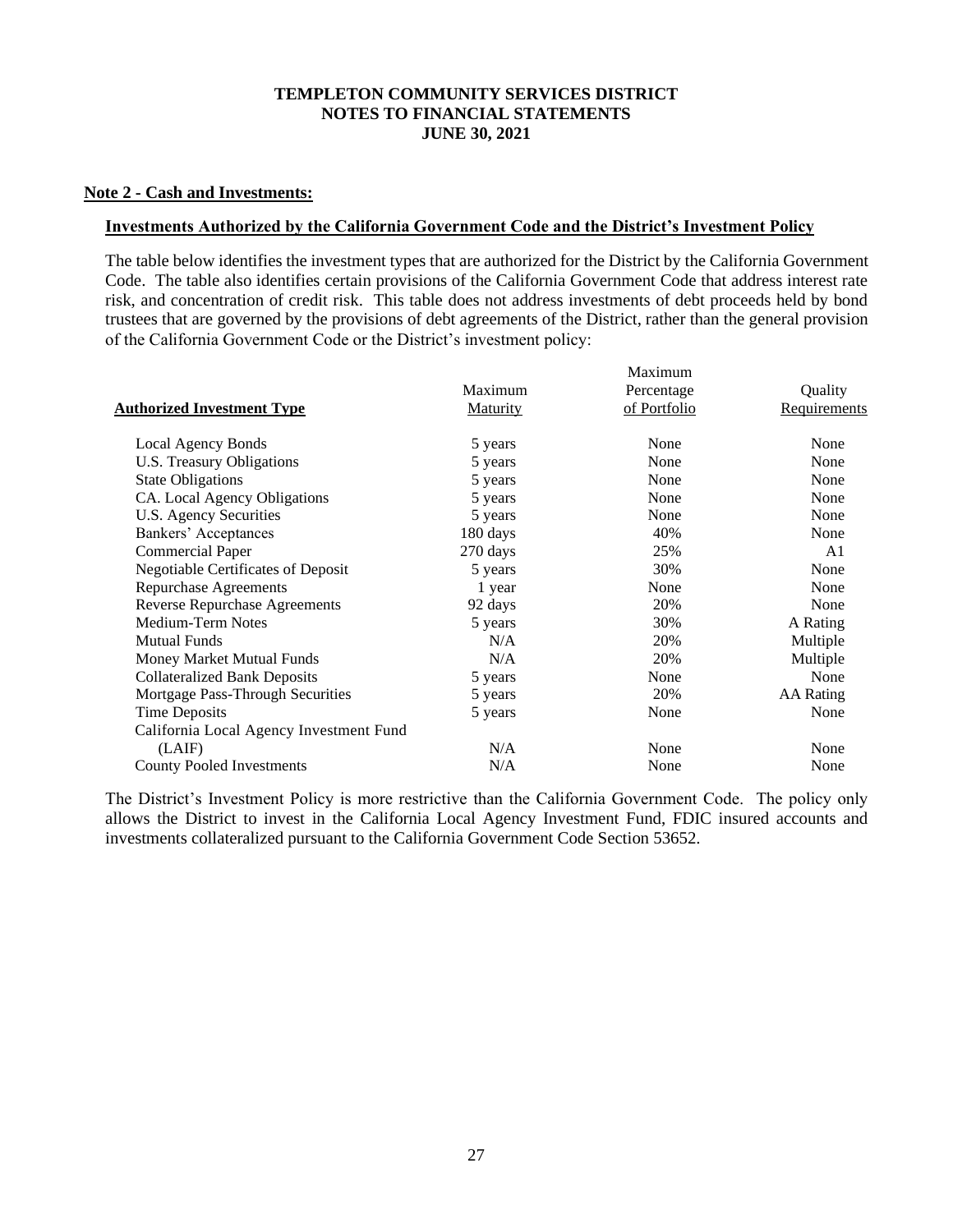### **Note 2 - Cash and Investments: (Continued)**

# **Investments Authorized by the California Government Code and the District's Investment Policy (Continued)**

Cash and investments held by the District were comprised of the following at June 30, 2021:

|                                                | <b>Maturity in Years</b> |            |    |             |    |            |
|------------------------------------------------|--------------------------|------------|----|-------------|----|------------|
|                                                |                          | Less Than  |    |             |    |            |
|                                                |                          | 1 Year     |    | 1 - 5 Years |    | Total      |
| California Local Agency Investment Fund (LAIF) | \$                       | 5,858,030  | \$ |             | \$ | 5,858,030  |
| Negotiable certificates of deposit             |                          | 498.784    |    | 5,142,502   |    | 5,641,286  |
| Money market funds                             |                          | 10,146,172 |    |             |    | 10,146,172 |
| Deposits with financial institutions           |                          | 158,209    |    |             |    | 158,209    |
| <b>Total Cash and Investments</b>              |                          | 16,661,195 | J. | 5,142,502   | J. | 21,803,697 |
| Financial Statement Classification:            |                          |            |    |             |    |            |
| Cash and cash equivalents                      |                          |            |    |             | \$ | 18,125,046 |
| Restricted cash                                |                          |            |    |             |    | 3,678,651  |
|                                                |                          |            |    |             |    | 21,803,697 |

### **Disclosures Relating to Interest Rate Risk**

Interest rate risk is the risk that changes in market interest rates will adversely affect the fair value of an investment. Generally, the longer the maturity of an investment, the greater the sensitivity of its fair value to changes in market interest rates. One of the ways that the District manages its exposure to interest rate risk is by holding only cash and cash equivalents.

Information about the sensitivity of the fair values of the District's investments to market interest rate fluctuations is provided in the previous table that shows the distribution of the District's investments by maturity at June 30, 2021.

### **Disclosures Relating to Credit Risk**

Generally, credit risk is the risk that an issuer of an investment will not fulfill its obligation to the holder of the investment. This is measured by the assignment of a rating by a nationally recognized statistical rating organization. Presented below is the actual rating as of the year end for each investment type.

| Investment                         | Rating as of Year End |
|------------------------------------|-----------------------|
|                                    | Standard & Poor's     |
| $L$ AIF                            | Not Rated             |
| Negotiable Certificates of Deposit | Not Rated             |
| <b>Money Market Funds</b>          | Not Rated             |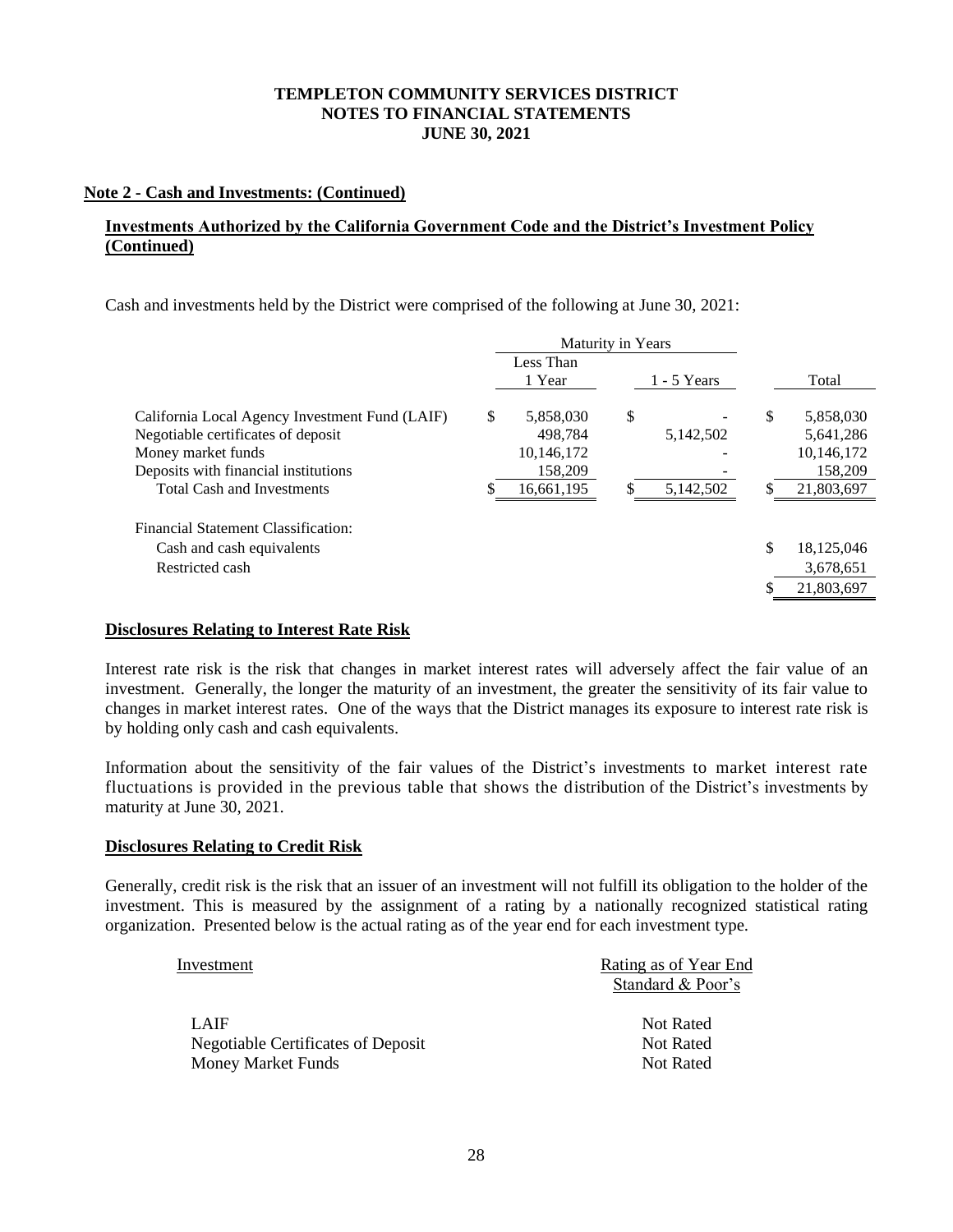## **Note 2 - Cash and Investments: (Continued)**

### **Concentration of Credit Risk**

Concentration of credit is the risk of loss attributed to the magnitude to the District's investment in a single issue.

The investment policy of the District contains no limitations on the amount that can be invested in any one issuer beyond that stipulated by the California Government Code. The District holds no investments in any one issuer (other than mutual funds and external investment pools) that represent 5% or more of total District investments.

## **Custodial Credit Risk**

Custodial credit risk for deposits is the risk that, in the event of the failure of a depository financial institution, the District will not be able to recover its deposits or will not be able to recover collateral securities that are in the possession of an outside party. The custodial credit risk for investments is the risk that, in the event of the failure of the counter-party (e.g., broker-dealer) the District will not be able to recover the value of its investment or collateral securities that are in the possession of another party. The California Government Code and the District's investment policy do not contain legal or policy requirements that would limit the exposure to custodial credit risk for deposits or investments, other than the following provision for deposits: The California Government Code requires that a financial institution secure deposits made by state or local govern-mental units by pledging securities in an undivided collateral pool held by a depository regulated under state law (unless so waived by the governmental unit). The market value of the pledged securities in the collateral pool must equal at least 110% of the total amount deposited by the public agencies. California law also allows financial institutions to secure District deposits by pledging first trust deed mortgage notes having a value of 150% of the secured public deposits.

At June 30, 2021, none of the District's deposits with financial institutions in excess of federal depository insurance limits were held in uncollateralized accounts. At June 30, 2021, no District investments were held by the same broker-dealer (counterparty) that was used by the District to buy the securities.

### **Investment in State Investment Pool**

The District is a voluntary participant in the Local Agency Investment Fund (LAIF) that is regulated by California Government Code under the oversight of the Treasurer of the State of California. The fair value of the District's investment in this pool is reported in the accompanying financial statements at amounts based upon the District's pro-rata share of the fair value provided by LAIF for the entire LAIF portfolio (in relation to the amortized cost of that portfolio). The balance available for withdrawal is based on the accounting records maintained by LAIF, which are recorded on an amortized cost basis.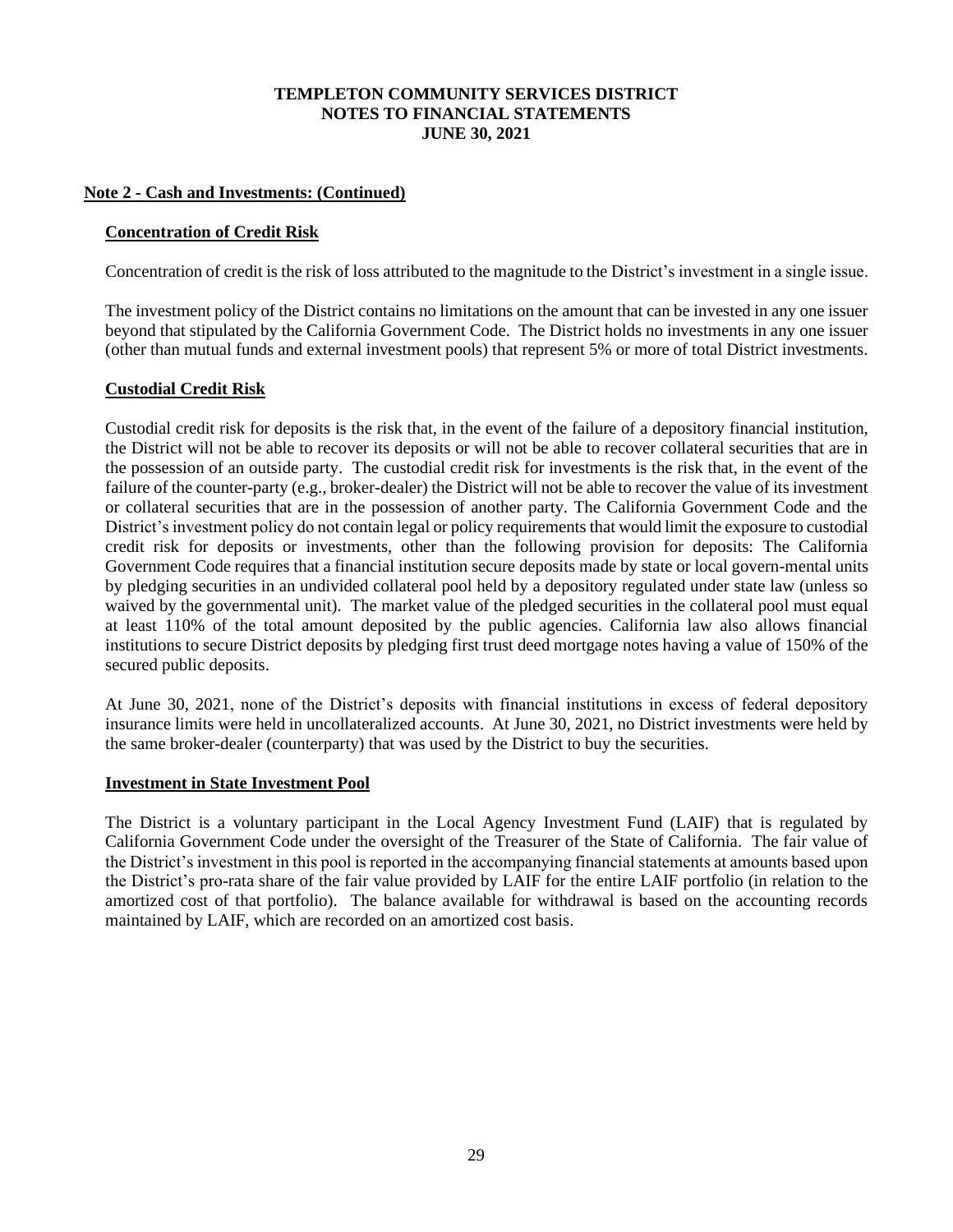# **Note 3 - Capital Assets:**

Capital assets consist of the following at June 30:

#### **Governmental Activities:**

|                                              | Balance at<br>June 30, 2020 |             | Increases |            | Decreases |  | Balance at<br>June 30, 2021 |             |
|----------------------------------------------|-----------------------------|-------------|-----------|------------|-----------|--|-----------------------------|-------------|
| <b>Capital Assets Not Being Depreciated:</b> |                             |             |           |            |           |  |                             |             |
| Land                                         | \$                          | 633,429     | \$        |            | S         |  | \$                          | 633,429     |
| Construction in progress                     |                             |             |           | 57,750     |           |  |                             | 57,750      |
| <b>Total Capital Assets Not Being</b>        |                             |             |           |            |           |  |                             |             |
| Depreciated                                  |                             | 633,429     | \$        | 57,750     | S         |  |                             | 691,179     |
| <b>Capital Assets Being Depreciated:</b>     |                             |             |           |            |           |  |                             |             |
| Buildings and improvements                   |                             | 3,366,732   | \$        | 5.702      | \$        |  | \$                          | 3,372,434   |
| Equipment                                    |                             | 1,219,674   |           |            |           |  |                             | 1,219,674   |
| Vehicles                                     |                             | 636,518     |           | 294,022    |           |  |                             | 930,540     |
| Total                                        |                             | 5,222,924   |           | 299.724    |           |  |                             | 5,522,648   |
| Less: Accumulated depreciation               |                             | (3,373,686) |           | (180, 621) |           |  |                             | (3,554,307) |
| <b>Total Capital Assets Being</b>            |                             |             |           |            |           |  |                             |             |
| Depreciated                                  |                             | 1,849,238   | \$        | 119,103    |           |  |                             | 1,968,341   |

### **Business-Type Activities:**

|                                              | Balance at<br>June 30, 2020 |     | Increases  | Decreases |    | Balance at<br>June 30, 2021 |
|----------------------------------------------|-----------------------------|-----|------------|-----------|----|-----------------------------|
| <b>Capital Assets Not Being Depreciated:</b> |                             |     |            |           |    |                             |
| Land                                         | \$<br>3,640,457             | \$  |            |           | S  | 3,640,457                   |
| Water delivery entitlement                   | 6,734,312                   |     |            |           |    | 6,734,312                   |
| Construction in progress                     | 69,771                      |     |            |           |    | 69,771                      |
| <b>Total Capital Assets Not</b>              |                             |     |            |           |    |                             |
| <b>Being Depreciated</b>                     | 10,444,540                  | \$. |            |           |    | 10,444,540                  |
| <b>Capital Assets Being Depreciated:</b>     |                             |     |            |           |    |                             |
| Buildings and improvements                   | \$<br>34,043,049            | \$  | 665,138    | \$        | \$ | 34,708,187                  |
| Equipment                                    | 1,742,225                   |     | 58,905     |           |    | 1,801,130                   |
| Vehicles                                     | 390,136                     |     |            |           |    | 390,136                     |
| Total                                        | 36,175,410                  |     | 724,043    |           |    | 36,899,453                  |
| Less: Accumulated depreciation               | (16, 560, 796)              |     | (957, 996) |           |    | (17,518,792)                |
| <b>Total Capital Assets</b>                  |                             |     |            |           |    |                             |
| Being Depreciated                            | 19,614,614                  |     | (233,953)  |           |    | 19,380,661                  |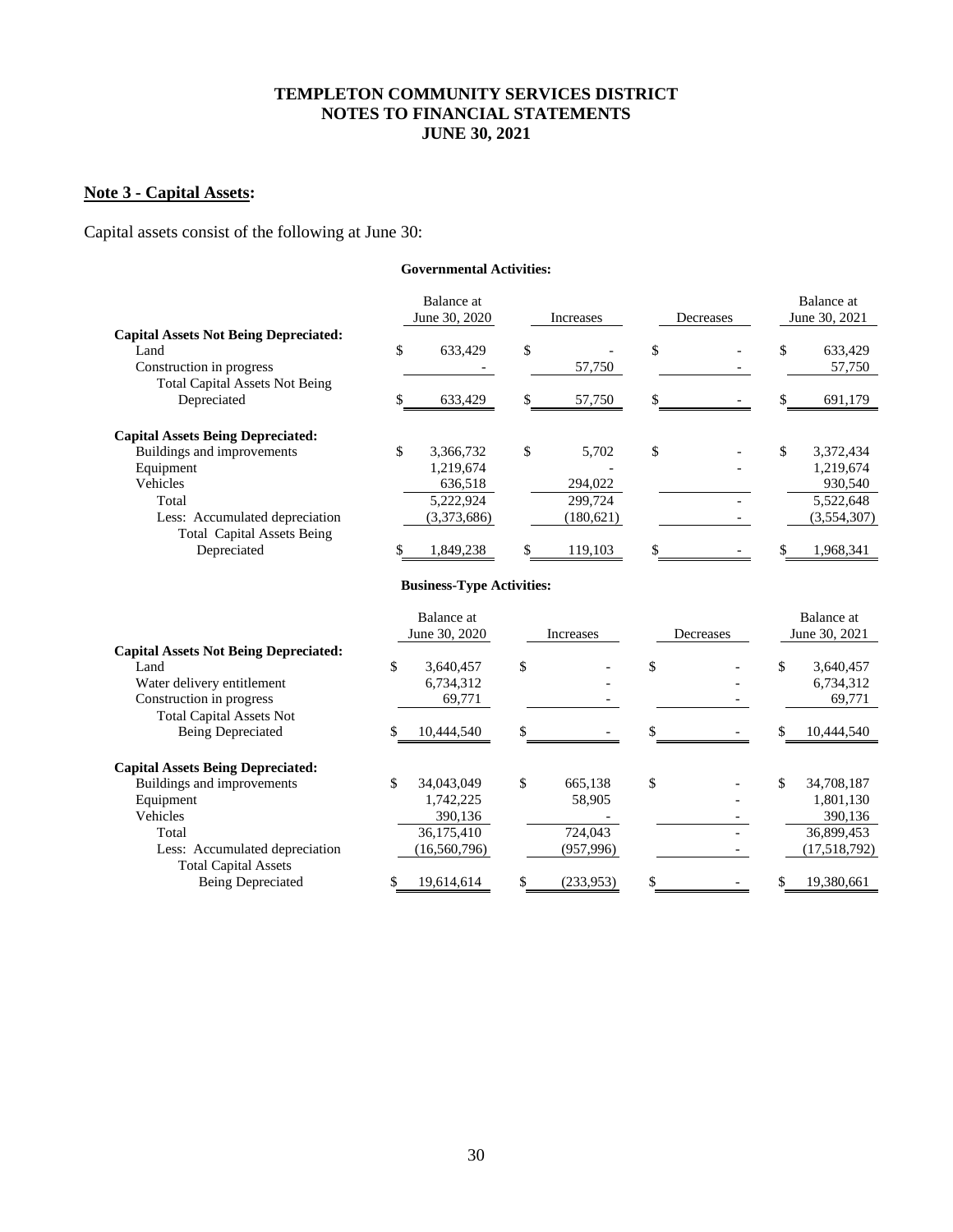#### **Note 4 -Noncurrent Liabilities:**

Noncurrent liabilities consists of the following at June 30:

|                                                       |    | Balance at<br>June 30, 2020 |     | Increases |     | Decreases      | Balance at<br>June 30, 2021 |     | Payable<br>Within One<br>Year |    | Payable<br>After One<br>Year |
|-------------------------------------------------------|----|-----------------------------|-----|-----------|-----|----------------|-----------------------------|-----|-------------------------------|----|------------------------------|
| Governmental Activities:                              |    |                             |     |           |     |                |                             |     |                               |    |                              |
| Compensated absences (Note 1)                         | S  | 53.269                      | \$. | 65.617    | \$. | $(53,269)$ \$  | 65.617                      | S   | $\sim$ 10 $\pm$               | -S | 65,617                       |
| Net OPEB liability (Note 7)                           |    | 991.986                     |     | 93.998    |     | (203.747)      | 882,237                     |     |                               |    | 882,237                      |
| Net pension liability (Note 6)                        |    | 1,386,118                   |     | 338,258   |     | (181,793)      | 1,542,583                   |     |                               |    | 1,542,583                    |
| Total                                                 |    | 2,431,373                   |     | 497,873   |     | (438, 809)     | 2,490,437                   | \$. |                               |    | 2,490,437                    |
| Business-Type Activities:<br>Accrued interest payable | \$ | 89.402                      | \$. | 207,050   | \$  | $(214.532)$ \$ | 81,920                      | \$  | 81,920                        | \$ |                              |
| Compensated absences (Note 1)                         |    | 31.989                      |     | 38.742    |     | (31,989)       | 38.742                      |     |                               |    | 38.742                       |
| Loans payable                                         |    | 5,013,037                   |     |           |     | (266.912)      | 4.746.125                   |     | 275,971                       |    | 4,470,154                    |
| Net OPEB liability (Note 7)                           |    | 336,190                     |     | 51,813    |     | (144, 217)     | 243,786                     |     |                               |    | 243,786                      |
| Net pension liability (Note 6)                        |    | 872,594                     |     | 202,528   |     | (106, 401)     | 968,721                     |     |                               |    | 968,721                      |
| Total                                                 |    | 6,343,212                   |     | 500.133   |     | (764.051)      | 6,079,294                   |     | 357.891                       |    | 5.721.403                    |

Loans payable consist of the following at June 30, 2021:

#### **Loans Payable**

State of California, Water Resources Control Board - The District entered into a contract with the State of California, Water Resources Control Board, for a loan in the amount of \$2,144,073 to increase the wastewater treatment capacity of the Meadowbrook Wastewater Treatment Plant. The loan accrues interest at 2.6% with annual payments of principal and interest in the amount of \$138,764. The loan matures March 4, 2022. The District shall maintain a dedicated source of revenue sufficient to provide reasonable assurance of repayment of this loan. Accrued interest totaled \$1,172 at June 30, 2021. \$ 135,248

State of California, Water Resources Control Board (State Water Board) - The District entered into a Construction Installment Sale Agreement (Agreement) with the State of California, Water Resources Control Board in the amount of \$2,815,570 of which the State Water Board agreed to forgive up to \$1,440,134 to help finance the Upper Salinas River Basin Conjunctive Use Project. The Agreement accrues interest at 1.8% with annual payments of principal and interest in the amount of \$58,869. The Agreement matures June 1, 2049. The District has covenanted to fix, prescribe and collect rates, fees, and charges in amounts necessary to cover operations and maintenance cost and shall ensure that net revenues are equal to at least 110% of the maximum annual debt service. Accrued interest totaled \$1,929 at June 30, 2021.  $1,285,877$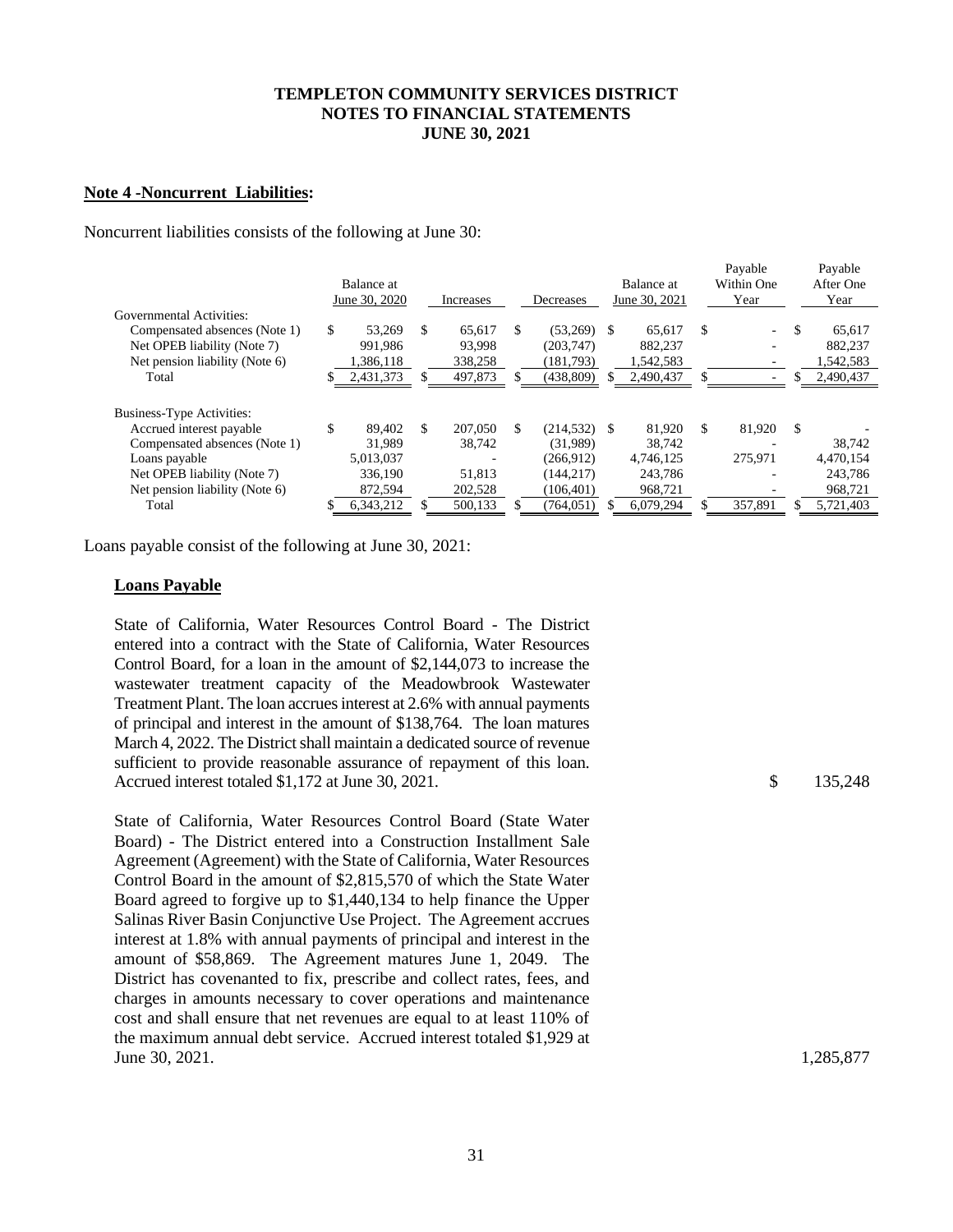#### **Note 4 -Noncurrent Liabilities: (Continued)**

#### **Loans Payable (Continued)**

San Luis Obispo County Flood Control and Water Conservation District - The District entered into a water delivery entitlement contract in the original amount of \$4,615,000 to pay its share of various capital expenses relating to the funding of design costs, engineering, planning, mapping, acquiring easements and right-ofway, and construction in connection with the Nacimiento Water Project (Project). The District has pledged certain revenues it collects from the operation of the Project for payment of debt service on the loan. The San Luis Obispo County Flood Control and Water Conservation District has refinanced its debt related to the project and revised its cost allocation on more than one occasion resulting in a \$469,475 reduction in the District's share of the project's cost and a revised debt service schedule. Under the most recently revised debt service schedule the loan accrues interest between 3% and 5% with semiannual payments of interest and principal through 2041 as set forth in the contract. Accrued interest totaled \$48,934 at June 30, 2021. \$ 3,325,000

Total Loans Payable  $\qquad \qquad$  4,746,125

Debt service requirements on loans payable at June 30, 2021 are as follows:

#### **Business-Type Activities**

| Year Ended    | Loans Payable |          |           |  |  |
|---------------|---------------|----------|-----------|--|--|
| June 30       | Principal     | Interest |           |  |  |
|               |               |          |           |  |  |
| 2022          | \$<br>275,971 | \$       | 188,644   |  |  |
| 2023          | 146,366       |          | 179,109   |  |  |
| 2024          | 147,021       |          | 172,954   |  |  |
| 2025          | 157,687       |          | 166,538   |  |  |
| 2026          | 163,365       |          | 159,735   |  |  |
| $2027 - 2031$ | 927,437       |          | 694,881   |  |  |
| $2032 - 2036$ | 1,126,324     |          | 498,223   |  |  |
| $2037 - 2041$ | 1,366,971     |          | 235,645   |  |  |
| $2042 - 2046$ | 264,549       |          | 29,795    |  |  |
| 2047 - 2049   | 170,434       |          | 6,172     |  |  |
| Total         | 4,746,125     | \$       | 2,331,696 |  |  |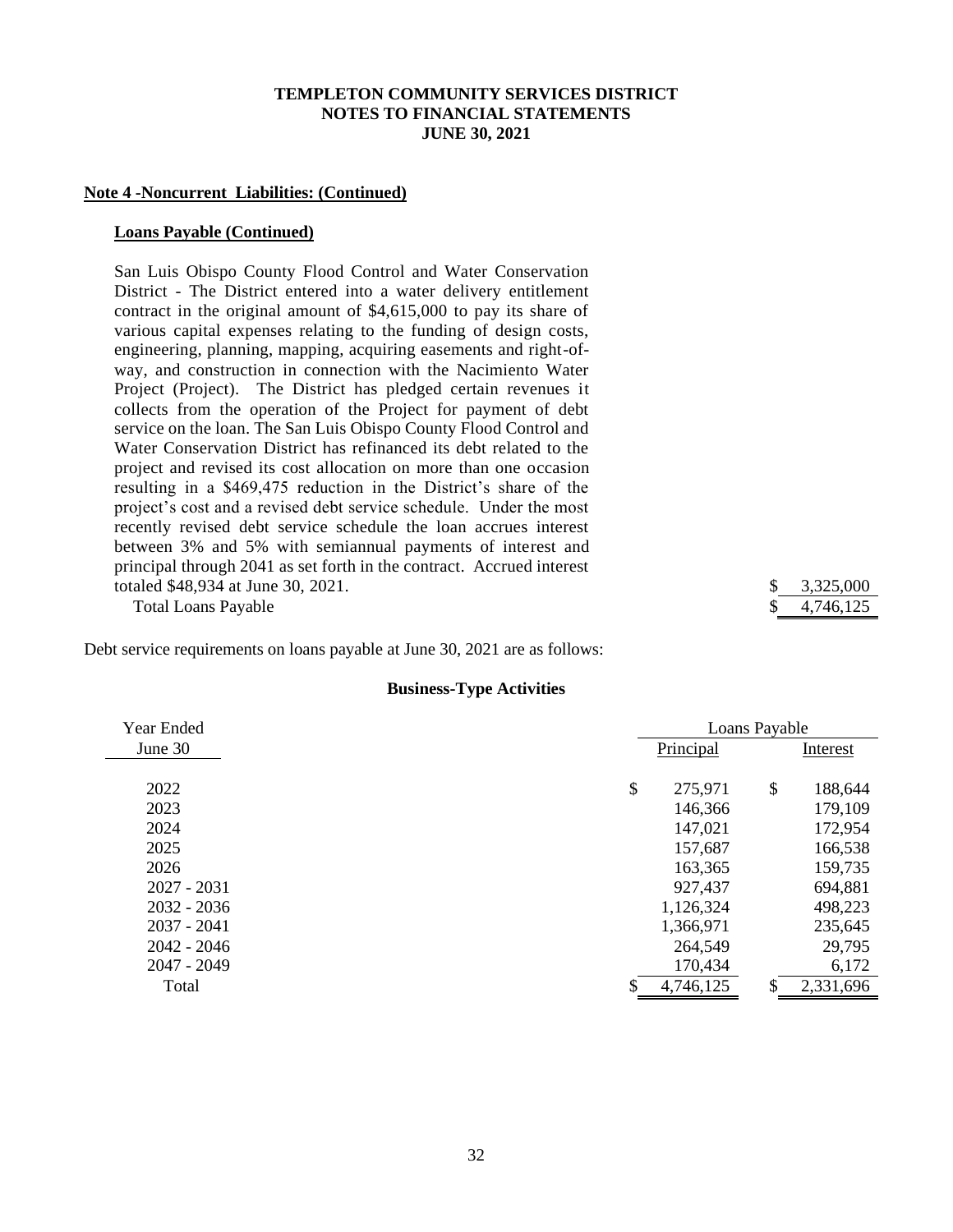### **Note 5 - Prepaid Capacity Fees:**

The District records capacity fees collected as a liability until its duty to perform has been completed and service has begun at which time these fees are recorded as contributed capital. Following is a summary of the prepaid capacity fees liability at June 30, 2021:

| Balance at Beginning of Year      | -SS | 9.134.736  |
|-----------------------------------|-----|------------|
| Add: Capacity fees received       |     | 388,661    |
| Less: Water and sewer connections |     | (433, 173) |
| Refunds                           |     | (65,292)   |
| Balance at End of Year            |     | 9.024.932  |

#### **Note 6 - Defined Benefit Pension Plan:**

#### **General Information About the Pension Plans**

**Plan Descriptions** - All qualified permanent and probationary employees are eligible to participate in the Miscellaneous Plan or the Safety Plan of the Templeton Community Services District (All Plans) a cost-sharing multiple employer defined benefit pension plan administered by the California Public Employees' Retirement System (CalPERS). Benefit provisions under the Plans are established by State statute and Local Government resolution. CalPERS issues publicly available reports that include a full description of the pension plan regarding benefit provisions, assumptions and membership information that can be found on the CalPERS website. The Plans consist of both the Miscellaneous Plan and the PEPRA Plan.

**Benefits Provided** - CalPERS provides service retirement and disability benefits, annual cost of living adjustments and death benefits to plan members, who must be public employees and beneficiaries. Benefits are based on years of credited service, equal to one year of full time employment. Miscellaneous plan members with five years of service are eligible to retire at age 50 with statutory reduced benefits. PEPRA miscellaneous members with five years of service are eligible to retire at age 52 with statutorily reduced benefits, Safety plan members with five years of service are eligible to retire at age 50 with statutorily reduced benefits and Safety PEPRA plan members are eligible to retire at age 50 with statutorily reduced benefits. All members are eligible for non-duty disability retirement benefits after five years of service. The death benefit is the basic death benefit. The cost of living adjustments for each plan are applied as specified by the Public Employees Retirement Law, per contract. The Plan's provisions and benefits in effect at June 30, 2021 are summarized as follows:

|                                                   | Miscellaneous               |                  |                  |  |  |  |
|---------------------------------------------------|-----------------------------|------------------|------------------|--|--|--|
|                                                   | On or After January 1, 2013 |                  |                  |  |  |  |
|                                                   | Prior to                    | With Prior       | Without          |  |  |  |
|                                                   | January 1, 2013             | Service          | Prior Service    |  |  |  |
| Benefit formula                                   | $3.0\% \ @ 60$              | 2.5% @ 55        | $2.0\% \ @ \ 62$ |  |  |  |
| Benefit vesting schedule                          | 5 years service             | 5 years service  | 5 years service  |  |  |  |
| Benefit payments                                  | Monthly for life            | Monthly for life | Monthly for life |  |  |  |
| Retirement age                                    | $50+$                       | 50+              | $52+$            |  |  |  |
| Monthly benefits, as a % of eligible compensation | 2.0% to 3.0%                | 2.0% to 2.5%     | 1.0% to 2.5%     |  |  |  |
| Required employee contribution rates              | 8.0%                        | 8.0%             | 6.25%            |  |  |  |
| Required employer contribution rates              | 15.445%                     | 11.742%          | 7.732%           |  |  |  |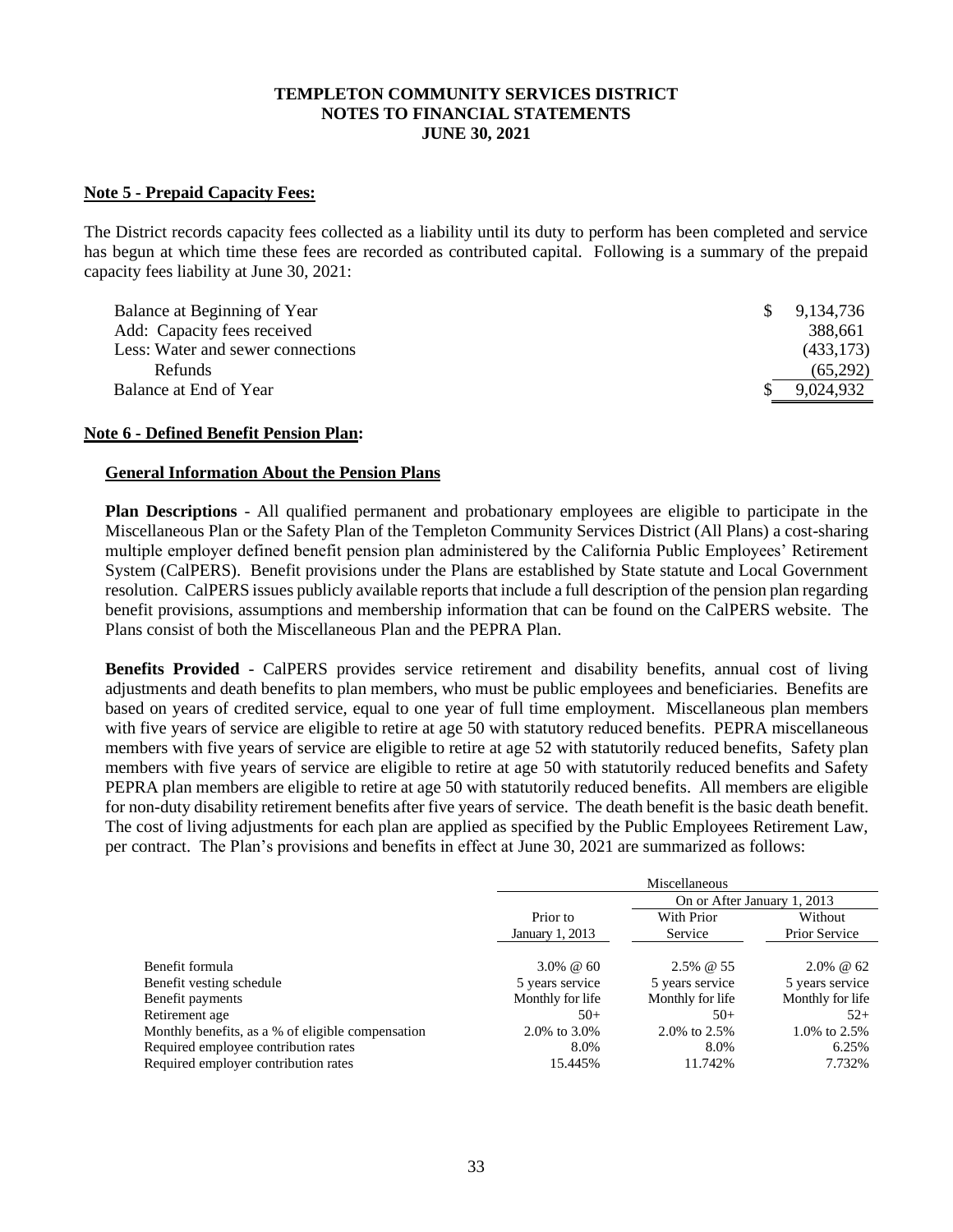### **Note 6 - Defined Benefit Pension Plan: (Continued)**

### **General Information About the Pension Plans (Continued)**

### **Benefits Provided (Continued)**

|                                                   |                  | Safety                      |                  |  |  |  |
|---------------------------------------------------|------------------|-----------------------------|------------------|--|--|--|
|                                                   |                  | On or After January 1, 2013 |                  |  |  |  |
|                                                   | Prior to         | With Prior                  | Without          |  |  |  |
|                                                   | January 1, 2013  | Service                     | Prior Service    |  |  |  |
|                                                   |                  |                             |                  |  |  |  |
| Benefit formula                                   | $3.0\% \ @ \ 50$ | $3.0\% \ @ \ 55$            | $2.7\%$ @ 57     |  |  |  |
| Benefit vesting schedule                          | 5 years service  | 5 years service             | 5 years service  |  |  |  |
| Benefit payments                                  | Monthly for life | Monthly for life            | Monthly for life |  |  |  |
| Retirement age                                    | $50+$            | $50+$                       | $50 - 57$        |  |  |  |
| Monthly benefits, as a % of eligible compensation | 3.0%             | 2.4% to 3.0%                | 2.0% to 2.7%     |  |  |  |
| Required employee contribution rates              | 9.0%             | $9.0\%$                     | 11.5%            |  |  |  |
| Required employer contribution rates              | 23.674%          | 20.585%                     | 13.044%          |  |  |  |

In addition to the contribution rates above, the District was also required to make payments of \$131,184 for the miscellaneous Tier 1 plan, \$6,751 for the Miscellaneous Tier 2 Plan and \$4,579 for the Miscellaneous PEPRA Plan, \$27,798 for the Safety Tier 1 Plan, \$341 for the Safety Tier 2 Plan and \$1,069 for the Safety PEPRA Plan toward its unfunded actuarial liability during the year end June 30, 2021.

The miscellaneous and the miscellaneous safety plans are closed to new members that are not already CalPERS eligible participants.

**Contribution Description** *-* Section 20814(c) of the California Public Employees' Retirement Law (PERL) requires that the employer contribution rates for all public employers are determined on an annual basis by the actuary and shall be effective on the July 1 following notice of a change in the rate. The total plan contributions are determined through the CalPERS annual actuarial process. The Plans actuarially determined rate is based on the estimated amount necessary to pay the Plan's allocated share of the risk pool's costs of benefits earned by employees during the year and any unfunded accrued liability. The employer is required to contribute the difference between the actuarially determined rate and the contribution rate of employees.

### **Pension Liabilities, Pension Expenses and Deferred Outflows/Inflows of Resources Related to Pensions**

The District reported the following net pension liability for its proportionate share of net pension liability of the risk pool at June 30, 2021:

|                                                    |    | Proportionate<br>Share of Net<br>Pension Liability |
|----------------------------------------------------|----|----------------------------------------------------|
| Miscellaneous Risk Pool<br><b>Safety Risk Pool</b> | S. | 2,140,124<br>371,181                               |
|                                                    |    | 2,511,305                                          |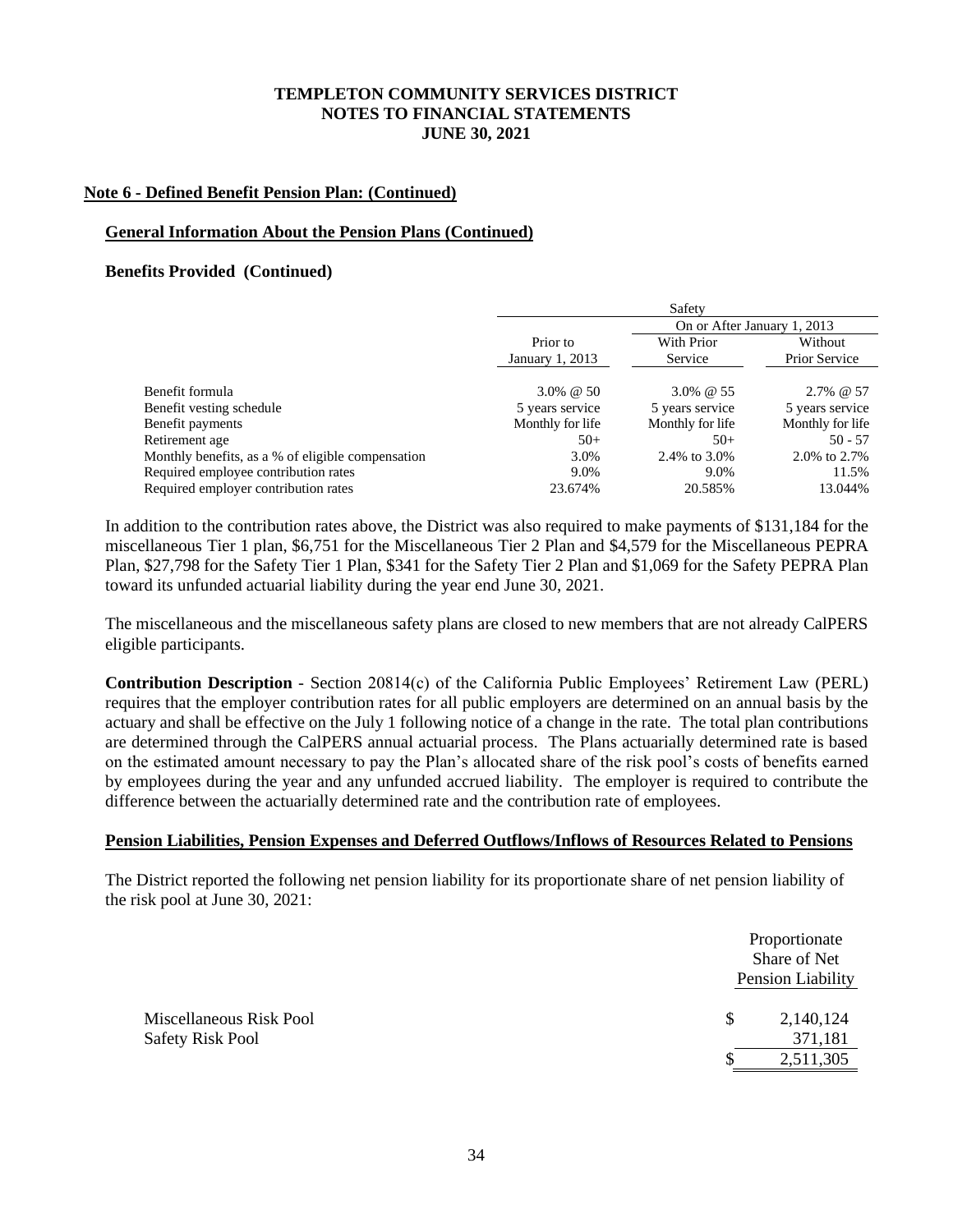# **Note 6 - Defined Benefit Pension Plan: (Continued)**

## **Pension Liabilities, Pension Expenses and Deferred Outflows/Inflows of Resources Related to Pensions (Continued)**

The District's net pension liability for the risk pool is measured as the proportionate share of the risk pool's net pension liability. GASB 68 indicates that to the extent different contribution rates are assessed based on separate relationships that constitute the collective net pension liability, the determination of the employer's proportionate share of the collective net pension liability should be made in a manner that reflects those relationships. The allocation method used by CalPERS to determine each employer's proportionate share reflects those relationships through the employer rate plans they sponsor within the respective risk pools. An actuarial measurement of the employer's rate plan liability and asset-related information are used where available, and proportional allocations of individual employer rate plan amounts as of the valuation date are used where not available.

The District's proportionate share of the net pension liability as of June 30, 2019, the valuation date, was calculated as follows:

- In determining an employer's proportionate share, the employer rate plans included in the Plan were assigned to the miscellaneous or safety risk pool. Estimates of the total pension liability and the fiduciary net position were first determined as of the valuation date, June 30, 2019.
- Each employer rate plan's fiduciary net position was subtracted from its total pension liability to obtain its net pension liability as of the valuation date. The District's proportionate share percentage at the valuation date was calculated by dividing the District's net pension liability for each of its employer rate plans by the net pension liability as of the valuation date.

The District's proportionate share of the net pension liability as of June 30, 2020, the measurement date, was calculated as follows:

- Each risk pool's total pension liability was computed at the measurement date, June 30, 2020, by applying standard actuarial roll-forward methods to the total pension liability amounts as of the valuation date. The fiduciary net position for each risk pool at the measurement date was determined by CalPERS' Financial Office. The net pension liability for each risk pool at June 30, 2019, was computed by subtracting the respective risk pool's fiduciary net pension from its total pension liability.
- The individual employer risk pool's proportionate share percentage of the total pension liability and fiduciary net position as of June 30, 2020, was calculated by applying the District's proportionate share percentage as of the valuation date (described above) to the total pension liability and fiduciary net position as of June 30, 2019, to obtain the total pension liability and fiduciary net position as of June 30, 2020. The fiduciary net position was then subtracted from total pension liability to obtain the net pension liability as of the measurement date.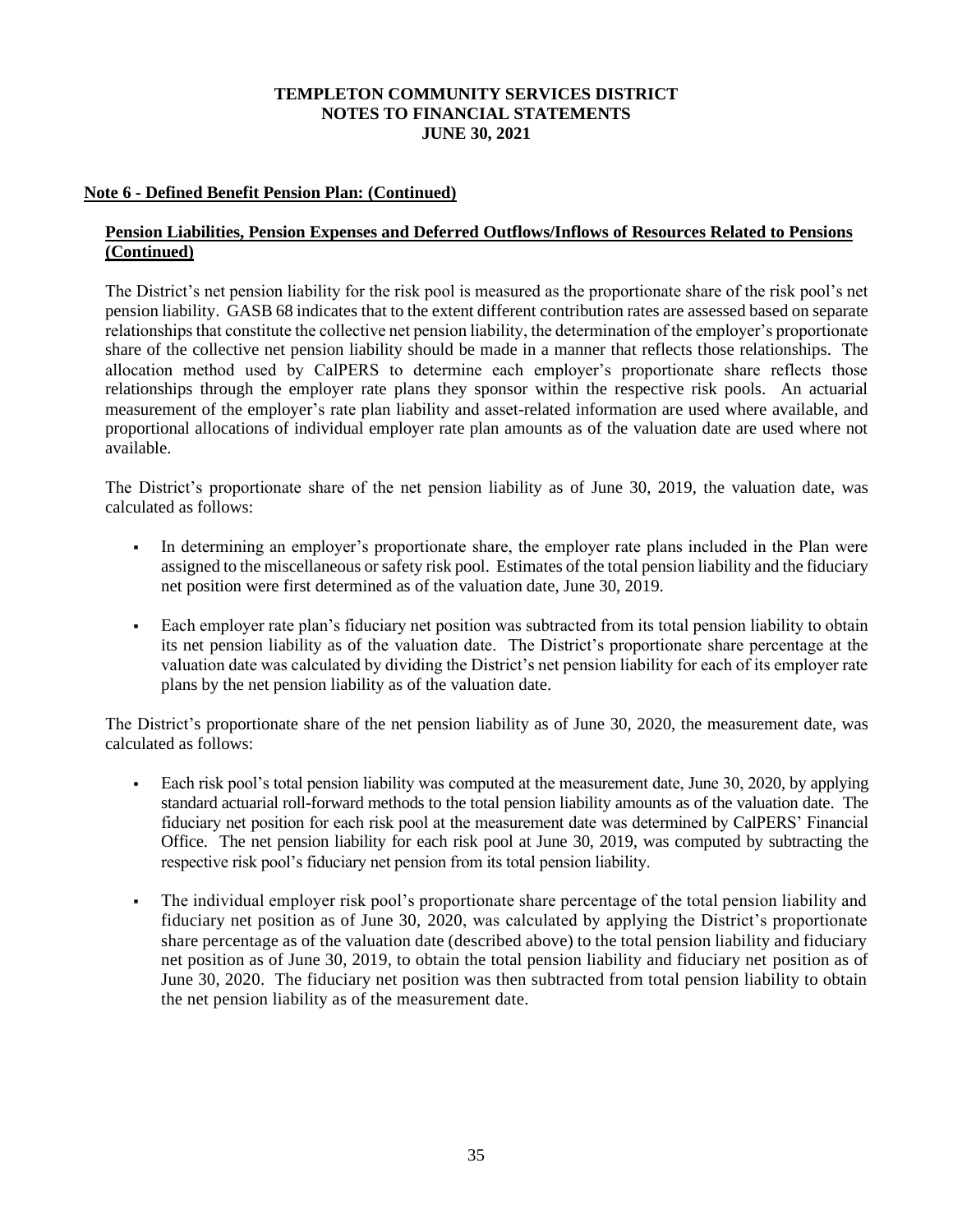### **Note 6 - Defined Benefit Pension Plan: (Continued)**

### **Pension Liabilities, Pension Expenses and Deferred Outflows/Inflows of Resources Related to Pensions (Continued)**

The District's proportionate share percentage of the net pension liability as of June 30, 2019 and June 30, 2020, was as follows:

|                              | <b>Miscellaneous</b> | Safety     |
|------------------------------|----------------------|------------|
|                              |                      |            |
| Proportion - June 30, 2019   | 0.048287%            | 0.005207\% |
| Proportion - June 30, 2020   | 0.050737%            | 0.005571\% |
| Change - Increase (Decrease) | 0.00245\%            | 0.000364%  |

For the year ended June 30, 2021, the District recognized a pension expense of \$542,775. The District reported deferred outflows of resources and deferred inflows of resources related to pensions from the following sources at June 30, 2021:

|                                                                                           | Miscellaneous Risk Pool          |         |    |                                  |  |
|-------------------------------------------------------------------------------------------|----------------------------------|---------|----|----------------------------------|--|
|                                                                                           | Deferred Outflow<br>of Resources |         |    | Deferred Inflows<br>of Resources |  |
| Pension contributions subsequent to the measurement date                                  | \$                               | 285,246 | \$ |                                  |  |
| Differences between actual contributions made and proportionate<br>share of contributions |                                  |         |    | 152,139                          |  |
| Differences between expected and actual experience                                        |                                  | 110,286 |    |                                  |  |
| Changes of assumptions                                                                    |                                  | 12,348  |    | 27,611                           |  |
| Net difference between projected and actual earnings on pension plan                      |                                  |         |    |                                  |  |
| investments                                                                               |                                  | 66,368  |    | 2,791                            |  |
| Adjustment due to difference in proportions                                               |                                  | 122,443 |    |                                  |  |
| Total                                                                                     |                                  | 596,691 |    | 182.541                          |  |

|                                                                      | Safety Risk Pool |                                  |    |                                  |  |
|----------------------------------------------------------------------|------------------|----------------------------------|----|----------------------------------|--|
|                                                                      |                  | Deferred Outflow<br>of Resources |    | Deferred Inflows<br>of Resources |  |
| Pension contributions subsequent to the measurement date             | \$               | 107.977                          | \$ |                                  |  |
| Differences between actual contributions made and proportionate      |                  |                                  |    |                                  |  |
| share of contributions                                               |                  |                                  |    | 26,317                           |  |
| Differences between expected and actual experience                   |                  | 28,783                           |    |                                  |  |
| Changes of assumptions                                               |                  |                                  |    | 1,236                            |  |
| Net difference between projected and actual earnings on pension plan |                  |                                  |    |                                  |  |
| investments                                                          |                  | 8.067                            |    |                                  |  |
| Adjustment due to difference in proportions                          |                  | 28,648                           |    |                                  |  |
| Total                                                                |                  | 173,475                          |    | 27,553                           |  |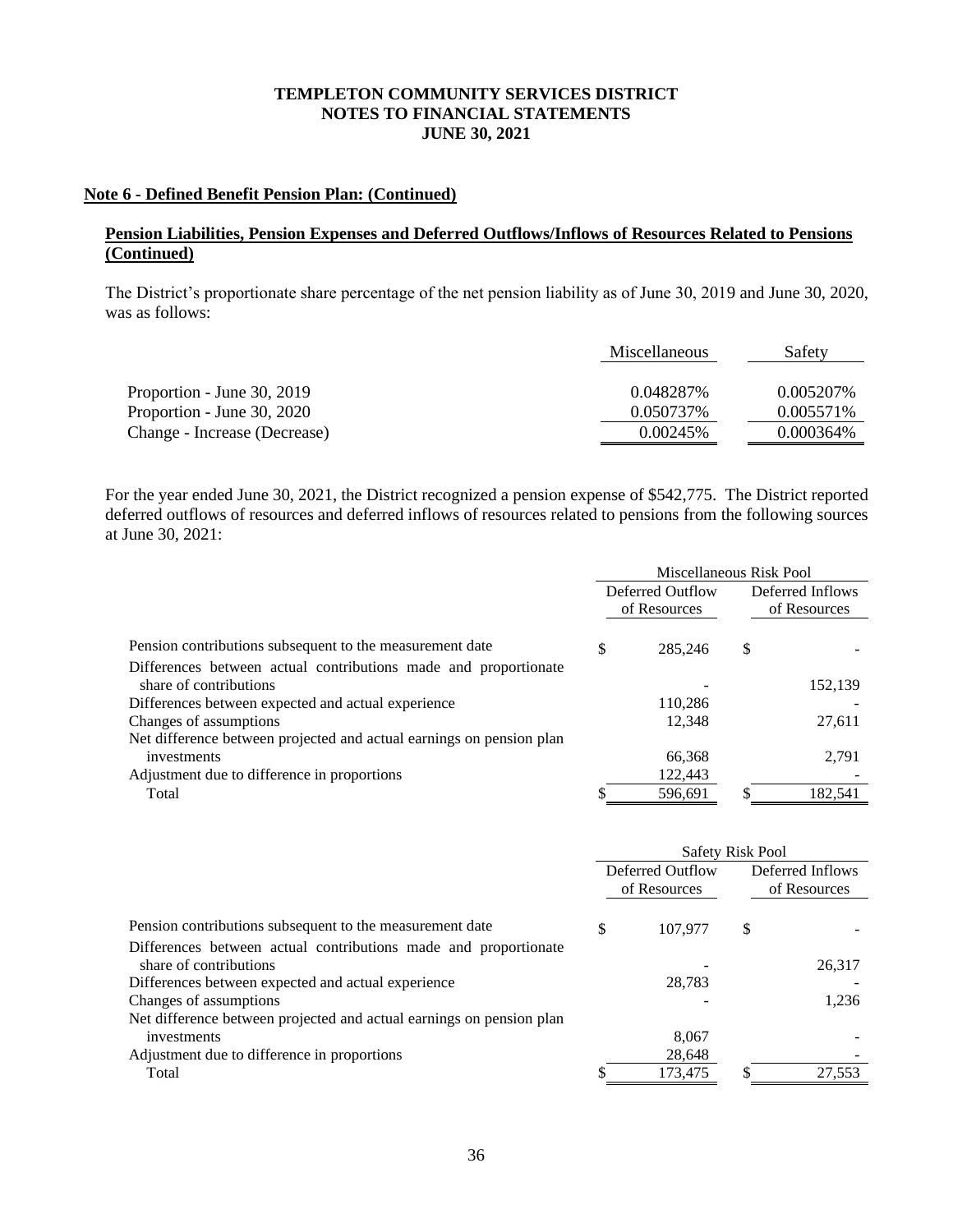#### **Note 6 - Defined Benefit Pension Plan: (Continued)**

### **Pension Liabilities, Pension Expenses and Deferred Outflows/Inflows of Resources Related to Pensions (Continued)**

The \$285,246 (Miscellaneous Risk Pool) and the \$107,977 (Safety Risk Pool) reported as deferred outflows of resources related to contributions subsequent to the measurement date will be recognized as a reduction of the net pension liability in the year ended June 30, 2021. Other amounts reported as deferred outflows and deferred inflows of resources in the previous chart will be recognized in future pension expense as follows:

|                    | Deferred Outflows/(Inflows) |               |    |        |  |  |  |
|--------------------|-----------------------------|---------------|----|--------|--|--|--|
| Measurement Period | of Resources                |               |    |        |  |  |  |
| Ended June 30      |                             | Miscellaneous |    |        |  |  |  |
| 2022               | \$                          | 11,876        | \$ | 14,532 |  |  |  |
| 2023               |                             | 45,223        |    | 11,826 |  |  |  |
| 2024               |                             | 41,308        |    | 7,546  |  |  |  |
| 2025               |                             | 30,497        |    | 4,041  |  |  |  |
| Total              | \$                          | 128,904       | \$ | 37,945 |  |  |  |

### **Actuarial Assumptions**

Total pension liabilities in the June 30, 2020 actuarial valuations were determined using the following actuarial assumptions:

| <b>Valuation Date</b><br><b>Measurement Date</b><br><b>Actuarial Cost Method</b> | June 30, 2019<br>June 30, 2020<br>Entry Age Normal                                                                              |
|----------------------------------------------------------------------------------|---------------------------------------------------------------------------------------------------------------------------------|
| <b>Actuarial Assumptions:</b>                                                    |                                                                                                                                 |
| Discount Rate                                                                    | 7.15%                                                                                                                           |
| Inflation                                                                        | 2.75%                                                                                                                           |
| <b>Salary Increases</b>                                                          | Varies by Entry Age and Service                                                                                                 |
| <b>Mortality Rate Table</b>                                                      | Derived using 2010 CalPERS' experience study for the<br>period 1997 - 2007                                                      |
| Post Retirement Benefit Increase                                                 | Contract COLA up to 2.75% until Purchasing Power<br>Protection Allowance Floor on Purchasing Power applies,<br>2.75% thereafter |

### **Discount Rate**

The discount rate used to measure the total pension liability was 7.15%. To determine whether the municipal bond rate should be used in the calculation of a discount rate for each plan, CalPERS stress tested plans that would most likely result in a discount rate that would be different from the actuarially assumed discount rate. Based on the testing of the plans, the test revealed that none of the tested employer rate plans run out of assets. Therefore, the current 7.15% discount rate is appropriate and the use of the municipal bond rate calculation is not deemed necessary. The stress test results are presented in a detailed report "GASB Statements 67 and 68 Crossover Testing Report" for measurement date June 30, 2020 based on June 30, 2019 valuations that can be obtained from the CalPERS' website.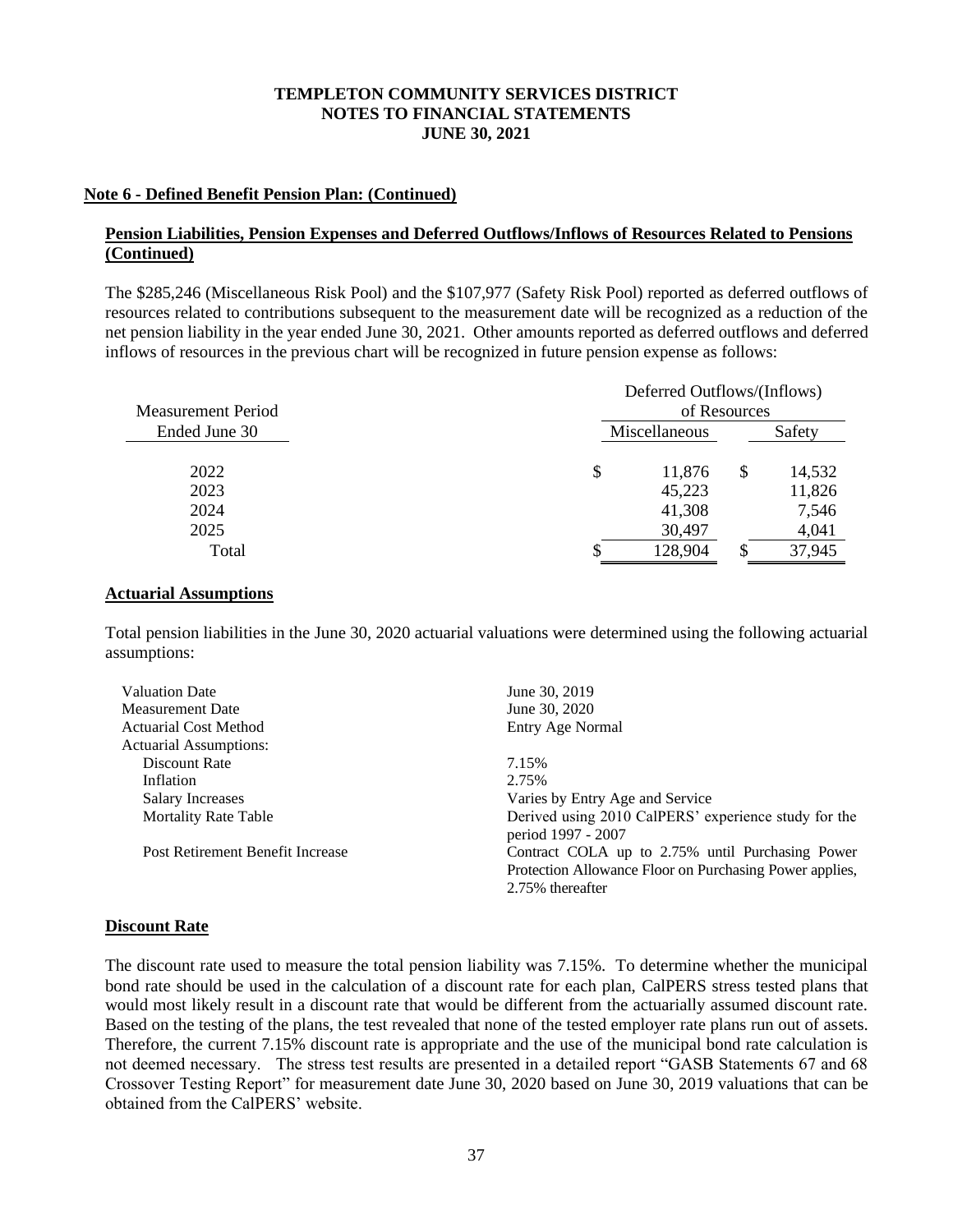### **Note 6 - Defined Benefit Pension Plan: (Continued)**

#### **Discount Rate (Continued)**

The long-term expected rate of return on pension plan investments was determined using a building-block method in which best-estimate ranges of expected future real rates of return (expected returns, net of pension plan investment expense and inflation) are developed for each major asset class.

In determining the long-term expected rate of return, staff took into account both short-term and long-term market return expectations as well as the expected pension fund cash flows. Such cash flows were developed assuming that both members and employers will make their required contributions on time and as scheduled in all future years. Using historical returns on all the funds' asset classes, expected compound (geometric) returns were calculated over the short-term (first 11 years) and the long-term (60 years) using a building-block approach. Using the expected nominal returns for both short-term and long-term, the present value of benefits was calculated for each plan. The expected rate of return was set by calculating the single equivalent expected return that arrived at the same present value of benefits for cash flows as the one calculated using both short-term and long-term returns. The expected rate of return was then set equivalent to the single equivalent rate calculated above and rounded down to the nearest one quarter of one percent.

The table below reflects the long-term expected real rate of return by asset class. The rate of return was calculated using the capital market assumptions applied to determine the discount rate and asset allocation. Those geometric rates of return are not of administrative expenses.

| <b>Asset Class</b> | New Strategy<br>Allocation | Real Return<br>Years $1 - 10^{(a)}$ | Real Return<br>Years $11 +$ <sup>(b)</sup> |
|--------------------|----------------------------|-------------------------------------|--------------------------------------------|
| Global Equity      | 50.0%                      | 4.80%                               | 5.98%                                      |
| Fixed Income       | 28.0                       | 1.00                                | 2.62                                       |
| Inflation Assets   |                            | 0.77                                | 1.81                                       |
| Private Equity     | 8.0                        | 6.30                                | 7.23                                       |
| <b>Real Estate</b> | 13.0                       | 3.75                                | 4.93                                       |
| Liquidity          | 1.0                        |                                     | (0.92)                                     |
|                    | 100.0%                     |                                     |                                            |

 $(a)$ An expected inflation of 2.0% used for this period

(b)An expected inflation of 2.92% used for this period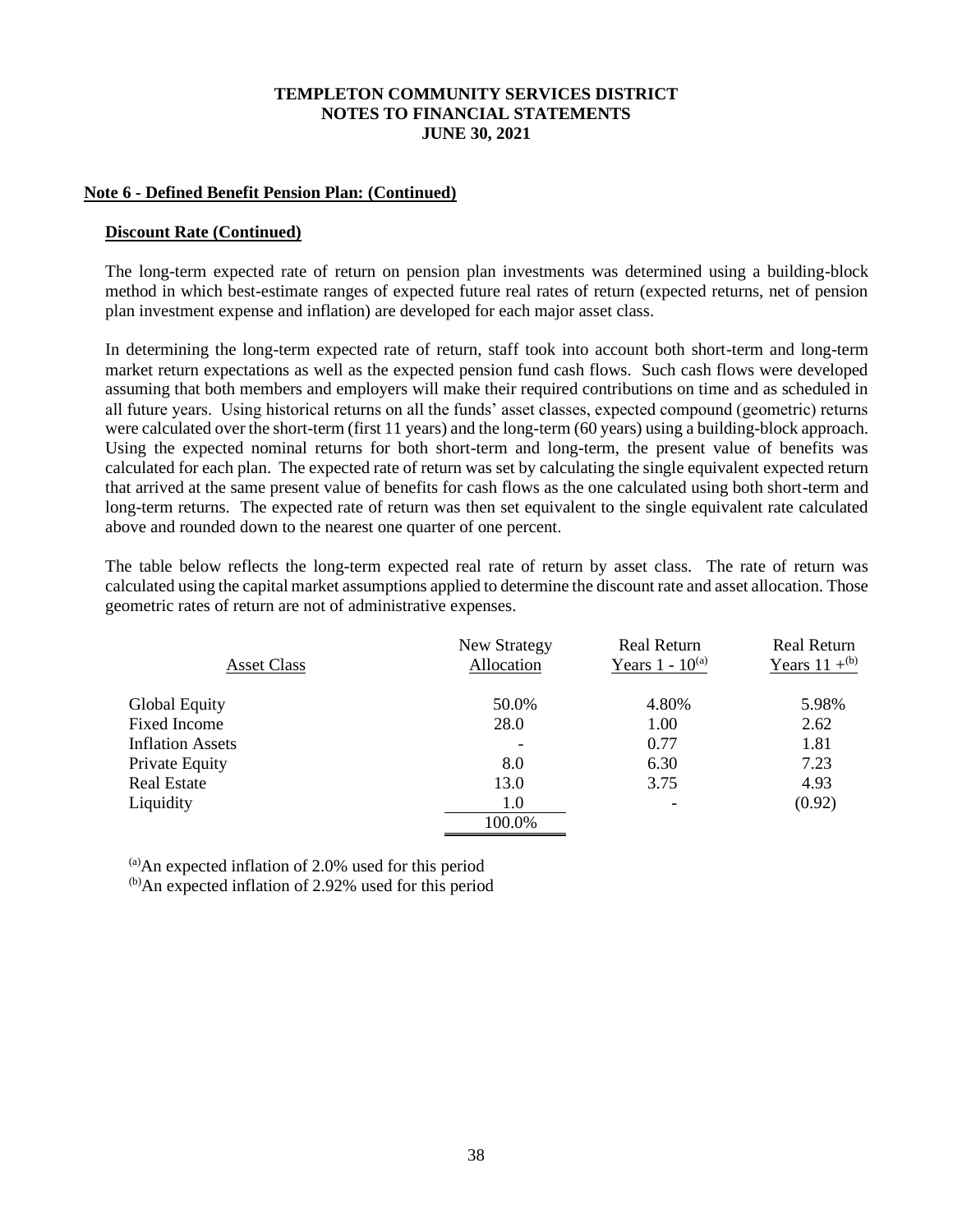### **Note 6 - Defined Benefit Pension Plan: (Continued)**

### **Sensitivity of the Net Pension Liability to Changes in the Discount Rate**

The following presents the District's proportionate share of the net pension liability of the risk pool as of the Measurement Date, calculated using the discount rate, as well as what the District's proportionate share of net pension liability would be if it were calculated using a discount rate that is 1 percentage-point lower or 1 percentage-point higher than the current rate:

|                         |  | 1% Decrease<br>$(6.15\%)$ | Current Discount<br>Rate (7.15%) |   | 1% Increase<br>(8.15%) |
|-------------------------|--|---------------------------|----------------------------------|---|------------------------|
| Miscellaneous Risk Pool |  | 3.940.447                 | 2.140.124                        | S | 1,024,396              |
| Safety Risk Pool        |  | 608.116                   | 371.181                          |   | 176,753                |
|                         |  | 4.548.563                 | 2,511,305                        |   | 1.201.149              |

### **Note 7 - Other Postemployment Benefits:**

### **General Information About the OPEB Plan**

**Plan Description -** The District's defined benefit OPEB plan, Templeton Community Services District Other Postemployment Benefits Plan, (OPEB Plan) provides OPEB for all permanent full-time general and public safety employees of the District. The OPEB Plan is a single-employer defined benefit OPEB plan administered by the California Employers' Retiree Benefit Trust (CERBT). The District's Code grants the authority to establish and amend the benefit terms of the OPEB plan to the District's Board of Directors. CERBT issues a publicly available financial report that can be obtained at the CalPERS Executive Office, 400 P Street, Sacramento, California 95814.

**Benefits Provided** - The OPEB plan provides retiree medical (including prescription drug benefits) coverage to eligible retirees and their eligible dependents through the CalPERS Health Program. The District provides a maximum monthly contribution based on the amount provided to active employees (currently targeted at the cost for family coverage in the PERS Choice Plan). The District's contribution will continue for the lifetime of the retiree and any surviving eligible spouse. Eligibility for retiree health benefits requires retirement from the District and commencement of pension benefits under PERS (typically on or after age 50 with at least 5 years of service.

**Employees Covered** - At June 30, 2021, the following employees were covered by the benefit terms:

| Inactive employees or beneficiaries currently receiving benefit payments |  |
|--------------------------------------------------------------------------|--|
| Inactive employees entitled to but not yet receiving benefit payments    |  |
| Active employees electing coverage                                       |  |
| Active employees waiving coverage                                        |  |
| Total                                                                    |  |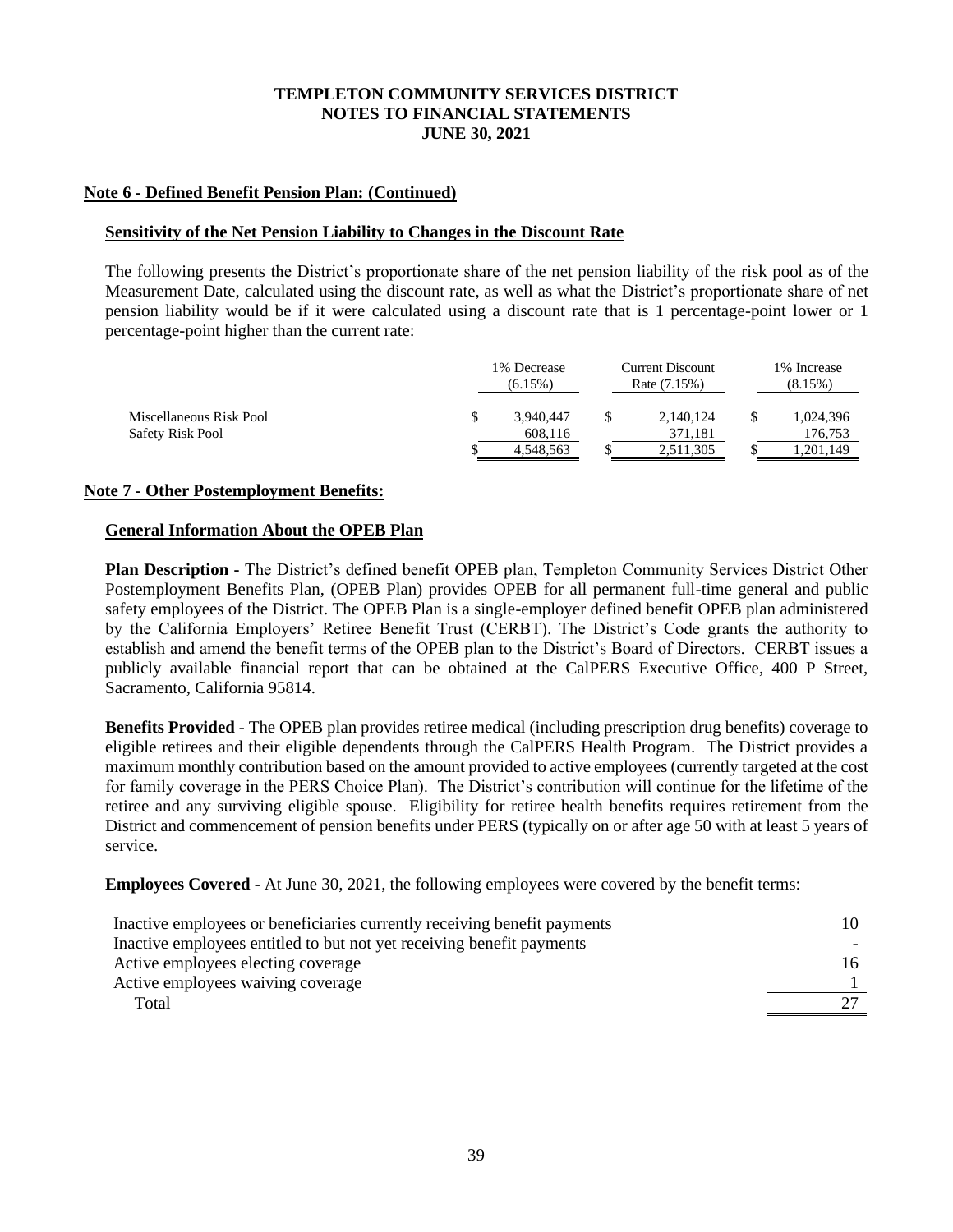### **Note 7 - Other Postemployment Benefits: (Continued)**

#### **General Information About the OPEB Plan (Continued)**

**Contributions** - The contribution requirements of the District are established and may be amended annually by the Board of Directors. The District's Board of Directors had previously established a policy of funding the Annual Required Contribution (ARC) on a pay as you go basis, under which contributions to the plan are generally made at the same time and in the same amount as retiree benefits and expenses become due. However, the District made a contribution of \$1,316,296 during fiscal year 2018 to CERBT in addition to continuing to fund benefit payments from the District's general assets.

**Net OPEB Liability** - The District has elected to use the "Lookback" method where assets and liabilities are measured as of the prior fiscal year-end, but applied to the current fiscal year. The measurement date (when assets and liabilities are measured) is June 30, 2020.

#### **Actuarial Assumptions**

The total OPEB liability in the June 30, 2020 actuarial valuation was determined using the following assumptions, applied to all periods included in the measurement, unless otherwise specified:

| Discount Rate                         | 6.0 percent                                                                                                                                          |
|---------------------------------------|------------------------------------------------------------------------------------------------------------------------------------------------------|
| <b>Expected Return on Plan Assets</b> | 6.0 percent                                                                                                                                          |
| Inflation                             | 2.50 percent                                                                                                                                         |
| Payroll Growth Rate                   | 2.75 percent                                                                                                                                         |
| <b>Healthcare Cost Trend Rates</b>    | 6.40 percent for fiscal year 2020, gradually decreasing<br>over several decades to an ultimate rate of 4.00% in<br>fiscal year 2076 and later years. |

Mortality rates were based on the assumptions for Public Agency Miscellaneous and Fire members published in December 2017 CalPERS experience study. These tables include 15 years of static mortality improvement using 90% of Scale MO-2016.

The assumptions used in this report are based on the Alternative Measure Method assumptions outlined in Paragraph 33 of GASB Statement No. 75 "Accounting and Financial Reporting for Postemployment Benefits Other Than Pensions".

The assumed gross return on OPEB plan investments was determined using a building-block method in which best-estimate ranges of expected future real rates of return (expected returns, net of OPEB plan investment expense and inflation) are developed for each major asset class. The weighted asset class estimates are combined with the inflation and investment expense assumptions to produce the portfolio long-term expected rate of return. The assumed asset weighting is based on targe allocations published by CERBT.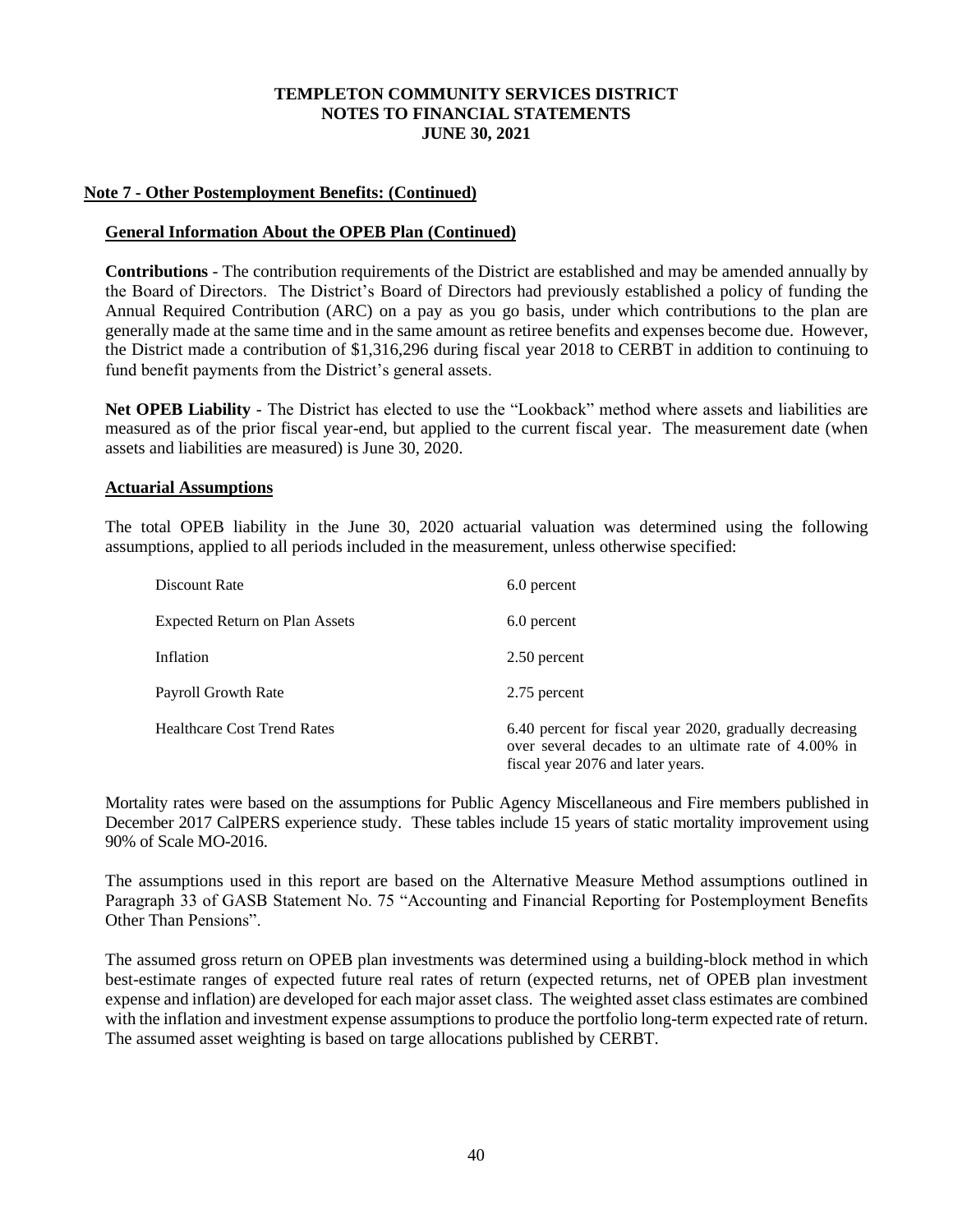### **Note 7 - Other Postemployment Benefits: (Continued)**

#### **Actuarial Assumptions (Continued)**

| Target Allocation at<br><b>Measurement Date</b> | Long-Term Expected<br><b>Real Rate of Return</b> | Long-Term Expected<br>Nominal Rate of Return |
|-------------------------------------------------|--------------------------------------------------|----------------------------------------------|
| 40%                                             | 4.80%                                            | 5.98%                                        |
| 43%                                             | 1.10%                                            | 2.62%                                        |
| 5%                                              | 0.25%                                            | 1.46%                                        |
| 4%                                              | 1.50%                                            | 8.87%                                        |
| 8%                                              | 3.20%                                            | 5.00%                                        |
| 100.00%                                         |                                                  |                                              |
|                                                 |                                                  |                                              |

### **Discount Rate**

The discount rate used to measure the total OPEB liability was 6.0%. The District has historically funded its retiree health insurance on the "pay as you go" method. Per the Templeton Community Services District strategic financial policies, 2016-17 the budget calls for the sewer and general funds to contribute 1% of its respective net OPEB liability to CERBT while continuing to fund current retiree benefits. The contribution rate will be increased 1% each year up to a maximum of 10% until such time as the net OPEB liability is 100% funded.

### **Changes in the Net OPEB Liability**

The changes in the net OPEB liability for the OPEB plan are as follows:

|                                                | Increase (Decrease) |                                       |    |                                      |    |                                      |  |  |
|------------------------------------------------|---------------------|---------------------------------------|----|--------------------------------------|----|--------------------------------------|--|--|
|                                                |                     | <b>Total OPEB</b><br>Liability<br>(a) |    | Plan Fiduciary<br>Net Pension<br>(b) |    | Net OPEB<br>Liability<br>$(a) - (b)$ |  |  |
| Balance at June 30, 2020                       | \$                  | 2,964,709                             | \$ | 1,636,533                            | \$ | 1,328,176                            |  |  |
| Changes Recognized for the Measurement Period: |                     |                                       |    |                                      |    |                                      |  |  |
| Service cost                                   |                     | 80,108                                |    |                                      |    | 80,108                               |  |  |
| Interest                                       |                     | 177.731                               |    |                                      |    | 177.731                              |  |  |
| Differences between expected actual experience |                     | 11,656                                |    |                                      |    | 11,656                               |  |  |
| Contributions - employer                       |                     |                                       |    | 385,380                              |    | (385, 380)                           |  |  |
| Net investment income                          |                     |                                       |    | 87,077                               |    | (87,077)                             |  |  |
| Benefit payments                               |                     | (165, 263)                            |    | (165, 263)                           |    |                                      |  |  |
| Administrative expense                         |                     |                                       |    | (809)                                |    | 809                                  |  |  |
| Net Changes                                    |                     | 104,232                               |    | 306,385                              |    | (202, 153)                           |  |  |
| Balance at June 30, 2021                       |                     | 3,068,941                             | \$ | 1,942,918                            |    | 1,126,023                            |  |  |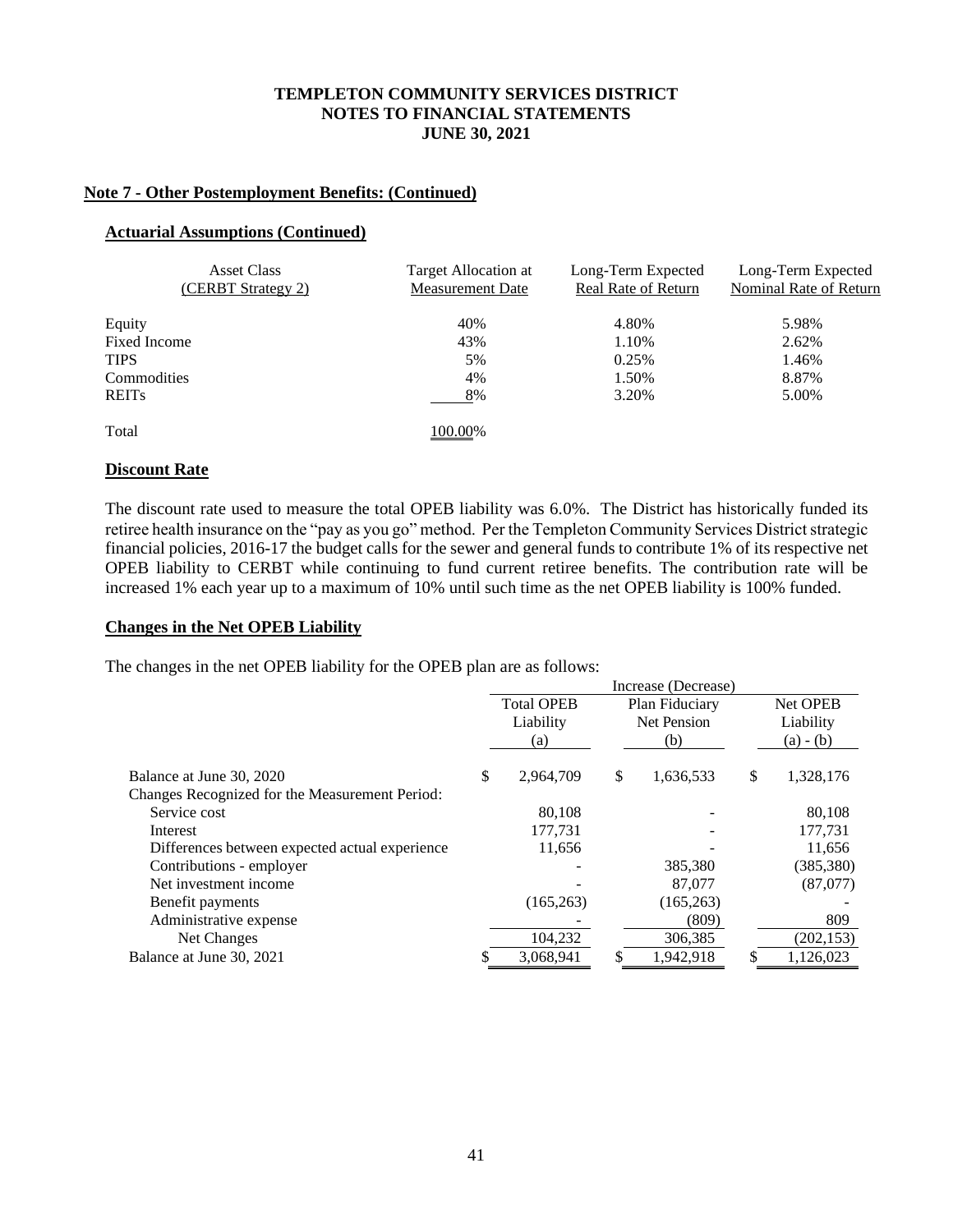### **Note 7 - Other Postemployment Benefits: (Continued)**

### **Sensitivity of the Net OPEB Liability to Changes in the Discount Rate**

The following presents the net OPEB liability of the District, as well as what the District's net OPEB liability would be if it were calculated using a discount rate that is one-percentage-point lower or one-percentage-point higher than the current discount rate:

|                    | 1.0% Decrease<br>$(5.0\%)$ | Discount Rate<br>$(6.0\%)$ |           | 1.0% Increase<br>$7.0\%$ ) |  |
|--------------------|----------------------------|----------------------------|-----------|----------------------------|--|
| Net OPEB liability | 1,539,505                  |                            | 1.126.022 | 787,667                    |  |

### **Sensitivity of the Net OPEB Liability to Changes in the Healthcare Cost Trend Rates**

The following presents the net OPEB liability of the District, as well as what the District's net OPEB liability would be if it were calculated using healthcare cost trend rates that are 1-percentage-point lower (8.5 percent decreasing to 4.5 percent) or 1-percentage-point-high (10.5 percent decreasing to 6.5 percent) than the current healthcare cost trend rates:

|                    |  | 1.0% Decrease       |  | <b>Healthcare Cost</b> |  | 1.0% Increase |  |                   |  |  |  |                     |
|--------------------|--|---------------------|--|------------------------|--|---------------|--|-------------------|--|--|--|---------------------|
|                    |  | $(5.0\%$ Decreasing |  |                        |  |               |  | Trend Rates (6.0% |  |  |  | $(7.0\%$ Decreasing |
|                    |  | to $3.0\%$ )        |  | Decreasing to 4.0%)    |  | to $5.0\%$ )  |  |                   |  |  |  |                     |
| Net OPEB liability |  | 754.746             |  | 1,126,022              |  | 1,578,267     |  |                   |  |  |  |                     |
|                    |  |                     |  |                        |  |               |  |                   |  |  |  |                     |

### **OPEB Plan Fiduciary Net Position**

The California Public Employees' Retirement System's California Retirement Benefit Trust (CERBT) issues a publicly available financial report that includes financial statements and required supplementary information. The report may be obtained from the California Public Employees' Retirement System, CERBT, Post Office Box 942703, Sacramento, California 94429-2703.

### **OPEB Expense and Deferred Outflows of Resources and Deferred Inflows of Resources Related to OPEB**

For the year ended June 30, 2021, the District recognized OPEB expense/(benefit) of \$178,770. The District reported deferred outflows of resources and deferred inflows of resources related to OPEB from the following sources at June 30, 2021:

|                                                                                                                                   | Deferred Outflows<br>of Resources |           |  | Deferred Inflows<br>of Resources |
|-----------------------------------------------------------------------------------------------------------------------------------|-----------------------------------|-----------|--|----------------------------------|
| <b>OPEB</b> contributions subsequent to the measurement date<br>Net difference between projected and actual earnings on OPEB plan |                                   | 1.141.055 |  |                                  |
| investments                                                                                                                       |                                   | 13,141    |  |                                  |
| Total                                                                                                                             |                                   | 1,154,196 |  |                                  |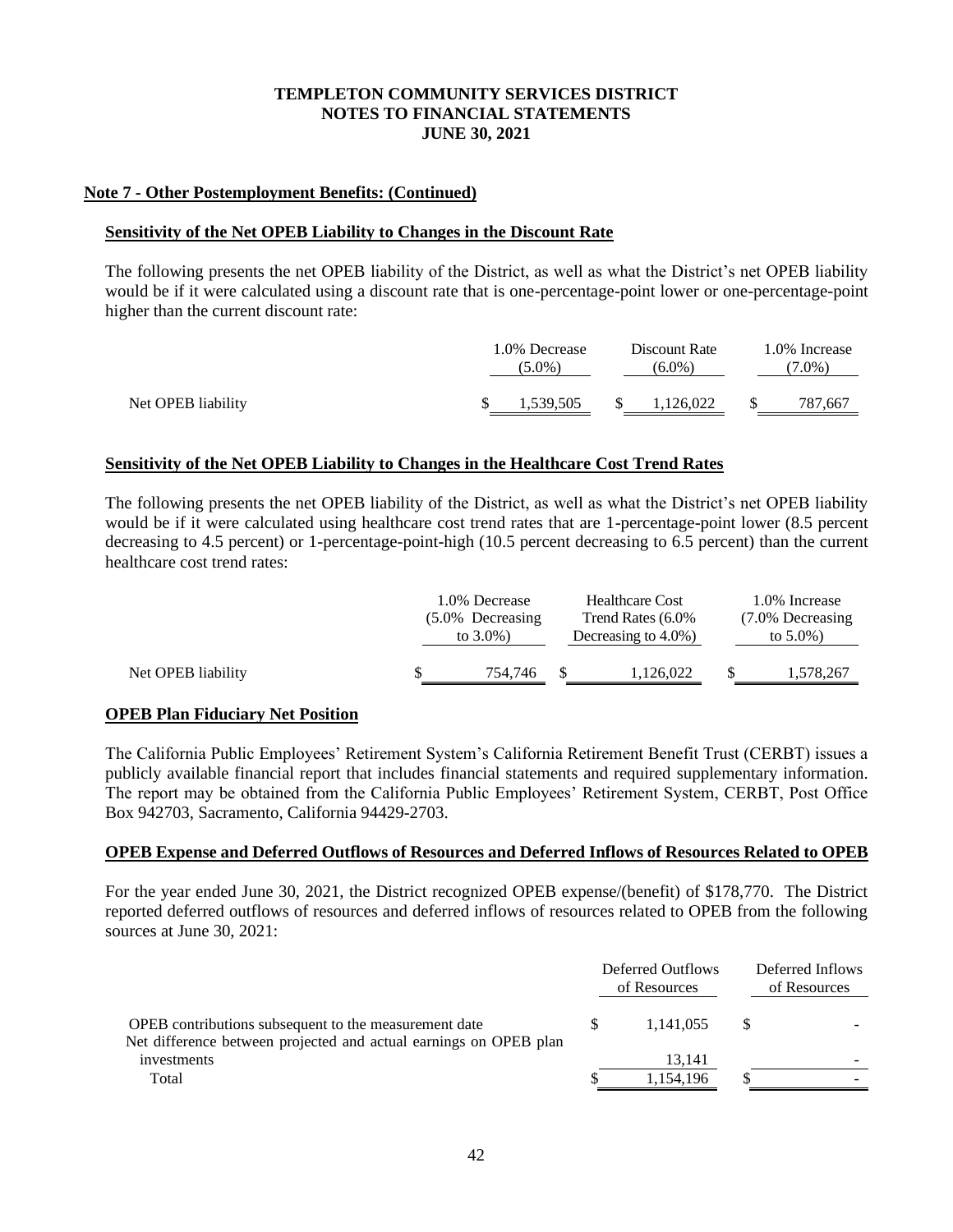### **Note 7 - Other Postemployment Benefits: (Continued)**

### **OPEB Expense and Deferred Outflows of Resources and Deferred Inflows of Resources Related to OPEB (Continued)**

The \$1,141,055 reported as deferred outflows of resources related to contributions subsequent to the June 30, 2020 measurement date will be recognized as a reduction of the net OPEB liability during the year ended June 30, 2021. Other amounts reported as deferred outflows of resources related to OPEB will be recognized in OPEB expense as follows:

| <b>Years Ended</b> |             |
|--------------------|-------------|
| June 30            |             |
|                    |             |
| 2022               | \$<br>6,887 |
| 2023               | 6,889       |
| 2024               | (2,902)     |
| 2025               | 2,267       |
| Total              | 13,141      |

### **Note 8 - Commitments and Contingencies:**

### **Contracts**

The District has entered into various contracts for the purchase of material and construction of water facilities. The amounts contracted are based on the contractors' estimated cost of construction. At June 30, 2021, the total unpaid amount on these contracts is approximately \$51,344.

### **Litigation**

There are pending lawsuits in which the District is involved. The District's management and legal counsel estimate that the potential claims against the District, not covered by insurance, resulting from such litigation would not materially affect the operations or financial condition of the District.

### **Grant Funding**

The District has received grant funding for various purposes that may be subjected to review and audit by the funding agencies. Such potential audits could result in a request for reimbursement for expense disallowed under the terms and conditions of the funding source. Management is of the opinion that no material liabilities will result from such potential audits.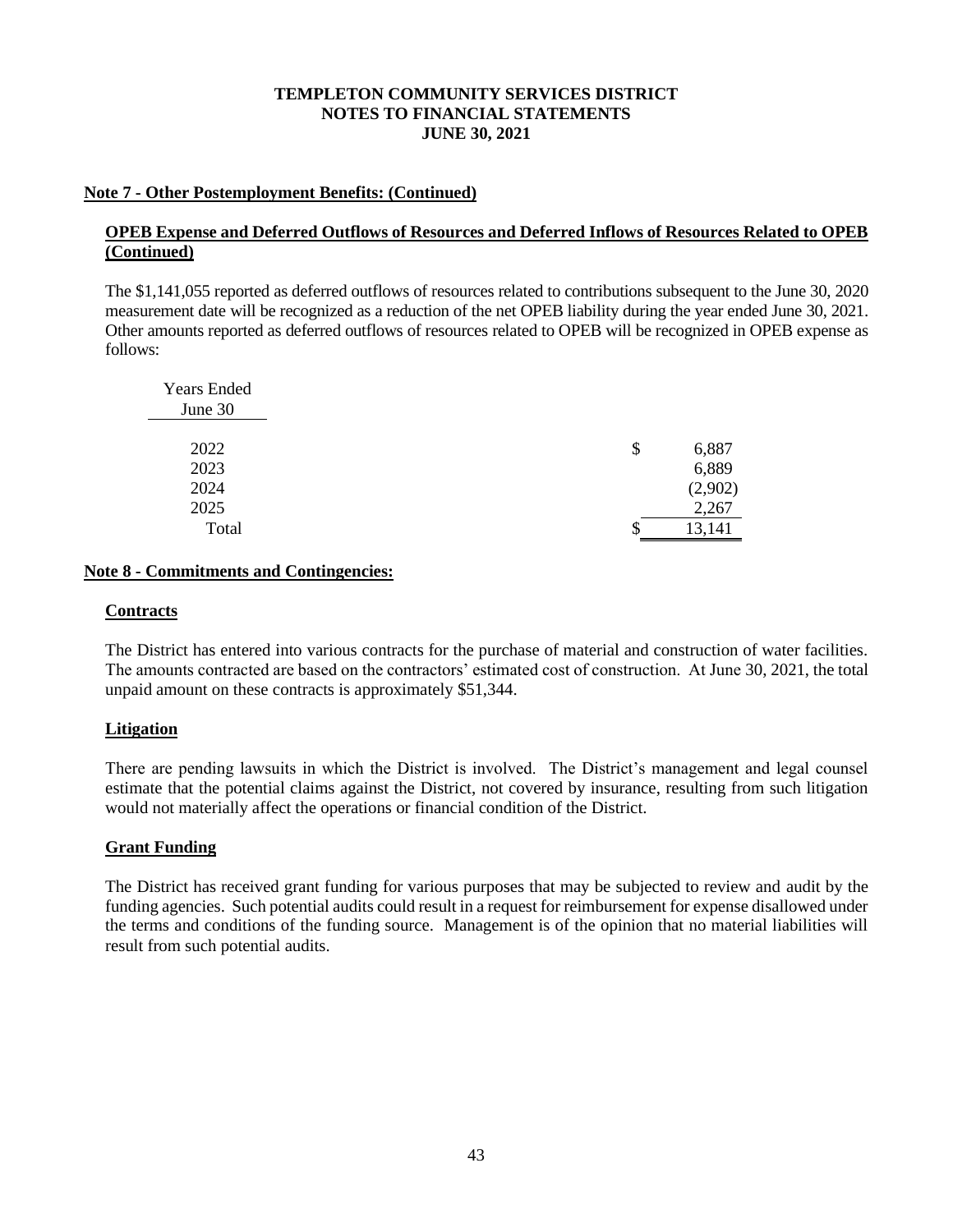### **Note 8 - Commitments and Contingencies: (Continued)**

### **Coronavirus Pandemic**

The COVID-19 pandemic, whose effects first became known in January 2020, is having a broad and negative impact on commerce and financial markets around the world. The United States and global markets experienced significant declines in value resulting from uncertainty caused by the pandemic. The District is closely monitoring its investment portfolio and its liquidity and is actively working to minimize the impact of these declines. The extent of the impact of COVID-19 on the District's operational and financial performance will depend on certain developments, including the duration and spread of the outbreak and its impacts on the District's customers, employees, and vendors, all of which at present, cannot be determined. Accordingly, the extent to which COVID-19 may impact the District's financial position and changes in net assets and cash flows is uncertain and the accompanying financial statements include no adjustments relating to the effects of this pandemic.

### **Note 9 - New Governmental Accounting Standards:**

### **GASB No. 84**

In January 2017, the Governmental Accounting Standards Board issued Statement No. 84 "Fiduciary Activities". The requirements of this Statement are effective for reporting periods beginning after December 15, 2018. Earlier Application is encouraged. The effective date of this pronouncement was postponed by 12 months by GASB Statement No. 95. This pronouncement did not have a material effect on the financial statements of the District in the year of implementation.

### **GASB No. 87**

In June 2017, the Governmental Accounting Standards Board issued Statement No. 87 "Leases". The requirements of this Statement are effective for reporting periods beginning after December 15, 2019. The effective date of this pronouncement has been postponed by 18 months by GASB Statement No. 95. The District has not determined the effects of this pronouncement on the financial statements of the District in the year of implementation.

#### **GASB No. 89**

In June 2018, the Governmental Accounting Standards Board issued Statement No. 89 "Accounting for Interest Cost Incurred before the End of a Construction Period". The requirements of this Statement are effective for reporting periods beginning after December 14, 2019. Earlier application is encouraged. The District has elected to implement pronouncement and has not capitalized any interest cost for the year ended June 30, 2021.

#### **GASB No. 90**

In August 2018, the Governmental Accounting Standards Board issued Statement No. 90 "Majority Equity Interests-an amendment of GASB Statements No. 14 and No. 61". The requirements of this Statement are effective for reporting periods beginning after December 15, 2018. Earlier application is encouraged. The effective date of this pronouncement was postponed by 12 months by GASB Statement No. 95. This pronouncement did not have a material effect on the financial statements of the District in the year of implementation.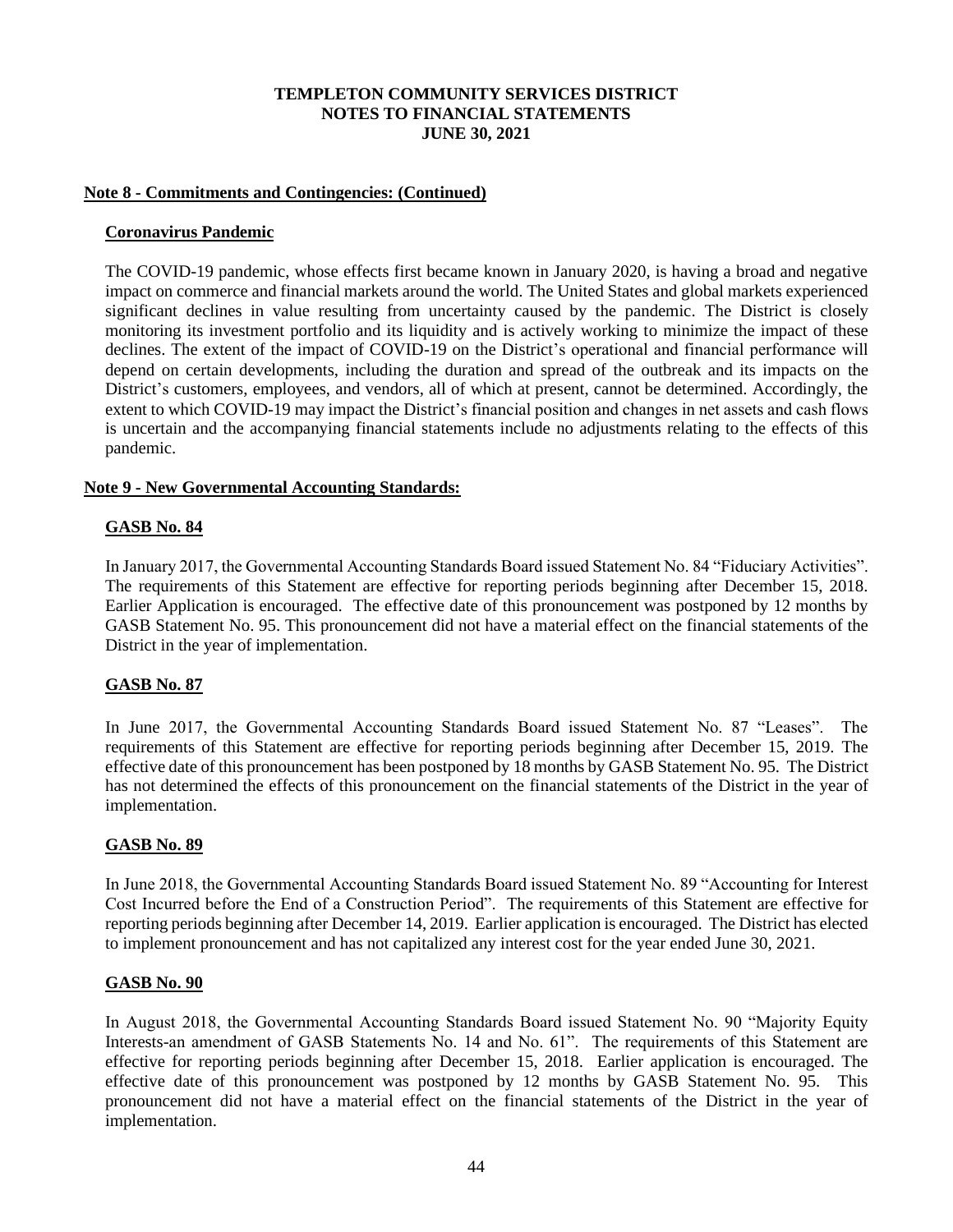### **Note 9 - New Governmental Accounting Standards: (Continued)**

# **GASB No. 91**

In May 2019, the Governmental Accounting Standards Board issued Statement No. 91 "Conduit Debt Obligations". The requirements of this Statement are effective for reporting periods beginning after December 15, 2020. The effective date of this pronouncement has been postponed by 12 months by GASB Statement No. 95. The District has not determined the effects of this pronouncement on the financial statements of the District in the year of implementation.

# **GASB No. 92**

In January 2020, the Governmental Accounting Standards Board issued Statement No. 92 "Omnibus 2020". The requirements of this statement are effective at various dates up to and including fiscal years and reporting periods beginning after June 15, 2021. The effective date of this pronouncement has been postponed by 12 months by GASB Statement 95. This pronouncement did not and is not expected to have a material effect on the financial statements of the District in the year of implementation.

# **GASB No. 93**

In March 2020, the Governmental Accounting Standards Board issued Statement No. 93 "Replacement of Interbank Offered Rates". The requirements of this statement are effective at various dates up to and including reporting periods ending after December 31, 2021 The effective date of this pronouncement has been postponed by 12 months by GASB Statement 95. This pronouncement is not expected to have a material effect on the financial statements of the District in the year of implementation.

### **GASB No. 94**

In March 2020, the Governmental Accounting Standards Board issued Statement No. 93 "Public - Private and Public - Public Partnerships and Availability Payment Arrangements". The requirements of this statement are effective for fiscal years beginning after June 15, 2022. The effective date of this pronouncement has been postponed by 12 months by GASB Statement 95. As used in this pronouncements these Partnerships are an arrangement in which the government (the transferor) contracts with an operator to provide public services by conveying control of the right to operate or use a nonfinancial asset such as infrastructure or other capital assets for a period of time in an exchange or an exchange-like transaction. The statement also provides guidance on accounting and financial reporting for availability payment arrangements in which the government compensates the operator for services that may include the designing, constructing, financing, maintaining, or operating an underlying nonfinancial assets for a period of time in and exchange or exchange-like transaction. The District has not yet determined the effects of this pronouncement on the financial statements in the year of implementation.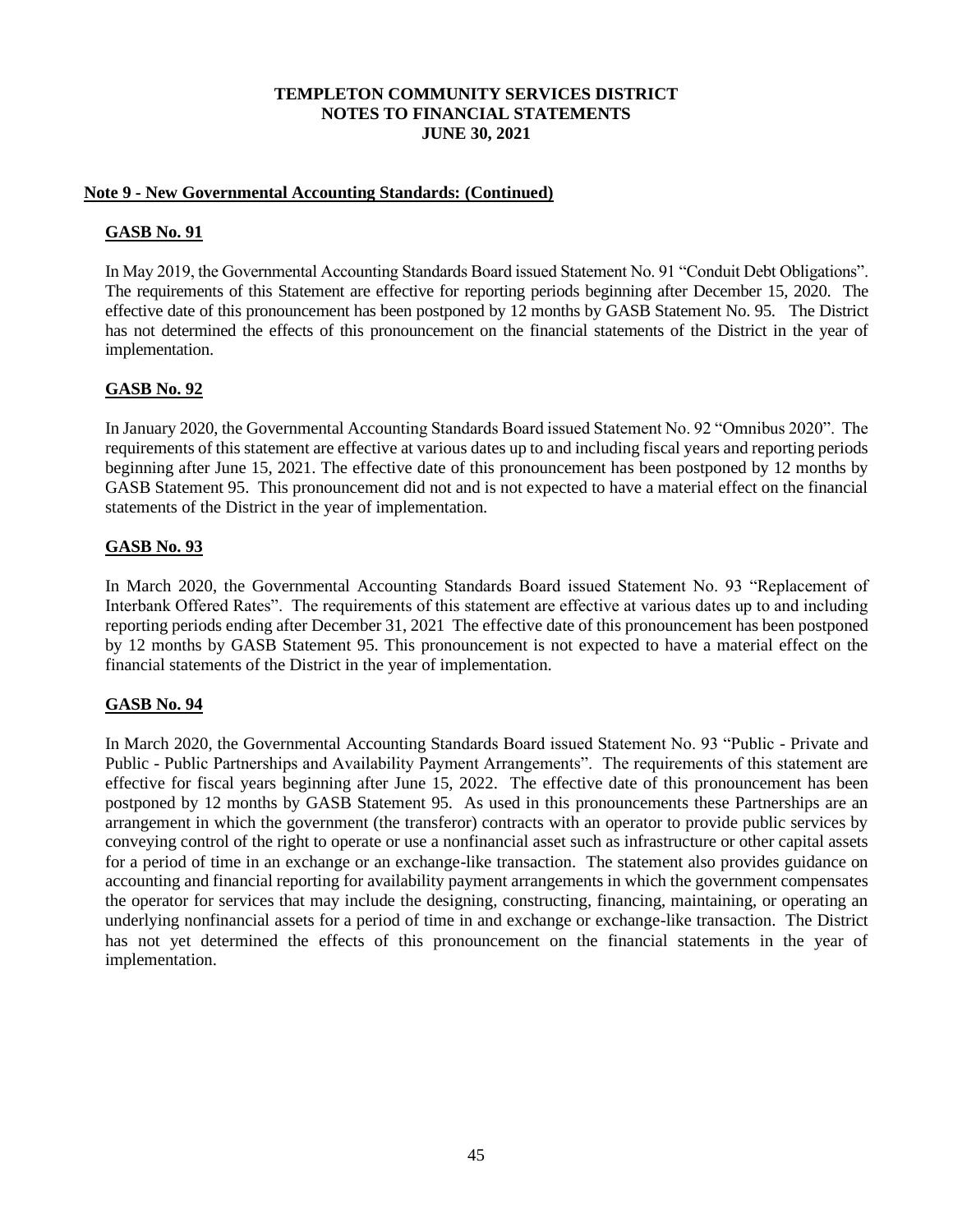### **Note 9 - New Governmental Accounting Standards: (Continued)**

### **GASB No. 95**

In May 2020, the Governmental Accounting Standards Board issued Statement No. 95 "Postponement of the Effective Dates of Certain Authoritative Guidance". The primary objective of this statement is to provide temporary relief to governments and other stakeholders in light of the COVID-19 pandemic by postponing for one year the effective dates of GASB Statements 83, 84, 88 – 93 as well as implementation guides 2018-1, 2019-1 and 2019-2. In addition, the effective dates of GASB Statement 87 and Implementation Guide 2019-3 have been postponed by 18 months.

### **GASB No. 96**

In May 2020, the Governmental Accounting Standards Board issued Statement No. 96 "Subscription-Based Information Technology Arrangements (SBITA's)". This Statement (1) defines SBITA's (2) establishes that a SBITA results in a right-to-use subscription asset – an intangible asset - and a corresponding subscription liability; (3) provides the capitalization criteria for outlays other than subscription payments, including the implementation costs of a SBITA; and (4) requires note disclosures regarding a SBITA. The requirements of this statement are effective for fiscal years beginning after June 15, 2022 and all reporting periods thereafter. Earlier application is encouraged. The District has not determined the effects of this pronouncement on the financial statements of the District in the year of implementation.

### **GASB No. 97**

In June 2020, the Governmental Accounting Standards issued Statement No. 97 "Certain Component Unit Criteria, and Accounting and Financial Reporting for Internal Revenue Code Section 457 Deferred Compensation Plans - An Amendment of GASB Statements No.14 and No. 84 and Supersession of GASB Statement No. 32". This statement requires that for purposes of determining whether a primary government is financial accountable for a potential component unit, the absence of a governing board should be treated the same as the appointment of a voting majority. The statement requires that a Section 457 plan be classified as either pension or other employee benefit plan depending on whether the plan meets the definition of a pension plan. This statement supersedes the remaining provisions of GASB Statement No. 32.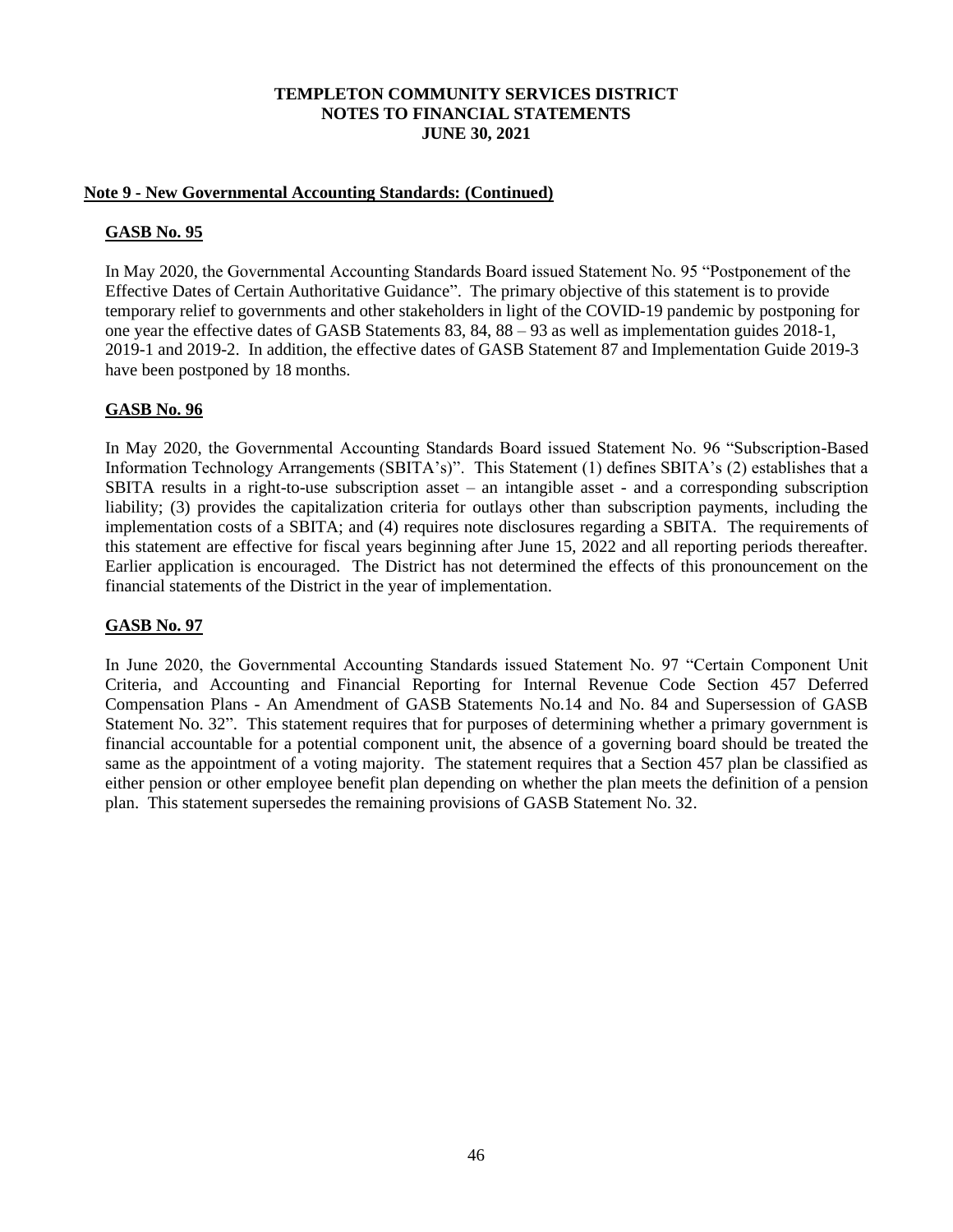## **TEMPLETON COMMUNITY SERVICES DISTRICT BUDGETARY COMPARISON SCHEDULE GENERAL FUND FOR THE YEAR ENDED JUNE 30, 2021**

|                                      | Original      | Final         |               | Variance With<br>Final Budget<br>Positive |
|--------------------------------------|---------------|---------------|---------------|-------------------------------------------|
|                                      | <b>Budget</b> | <b>Budget</b> | Actual        | (Negative)                                |
| <b>Revenues:</b>                     |               |               |               |                                           |
| Income                               | \$<br>6,125   | \$<br>3,500   | \$<br>3,983   | \$<br>483                                 |
| <b>Total Revenues</b>                | 6,125         | 3,500         | 3,983         | 483                                       |
| <b>Expenditures:</b>                 |               |               |               |                                           |
| Salaries and wages                   | 506,141       | 506,141       | 508,909       | (2,768)                                   |
| Employee benefits                    | 262,025       | 262,025       | 543,666       | (281, 641)                                |
| Insurance                            | 94,000        | 94,000        | 95,263        | (1,263)                                   |
| Payroll taxes                        | 40,190        | 40,190        | 41,006        | (816)                                     |
| Worker's compensation                | 4,295         | 4,295         | 2,593         | 1,702                                     |
| Supplies                             | 10,000        | 10,000        | 8,265         | 1,735                                     |
| <b>Purchased services</b>            | 12,800        | 12,800        | 17,766        | (4,966)                                   |
| Professional fees                    | 95,725        | 106,525       | 95,238        | 11,287                                    |
| <b>Utilities</b>                     | 11,255        | 11,255        | 12,134        | (879)                                     |
| <b>Directors</b>                     | 27,000        | 27,000        | 24,900        | 2,100                                     |
| Dues and fees                        | 44,436        | 39,736        | 44,709        | (4,973)                                   |
| Postage                              | 1,500         | 1,500         | 1,940         | (440)                                     |
| Legal fees                           | 14,000        | 14,000        | 10,847        | 3,153                                     |
| Other                                | 7,505         | 7,895         | 10,249        | (2, 354)                                  |
| Travel                               | 2,010         | 510           | 232           | 278                                       |
| Repairs and maintenance              | 1,500         | 4,500         | 7,760         | (3,260)                                   |
| Education                            | 15,475        | 3,475         | 635           | 2,840                                     |
| Vehicle operation                    | 1,000         | 1,000         | 147           | 853                                       |
| Capital outlay                       | 20,000        | 20,000        | 25,976        | (5,976)                                   |
| <b>Total Expenditures</b>            | 1,170,857     | 1,166,847     | 1,452,235     | (285, 388)                                |
| Deficiency of Revenues               |               |               |               |                                           |
| Over Expenditures                    | (1,164,732)   | (1,163,347)   | (1,448,252)   | (284,905)                                 |
| <b>Other Financing Sources:</b>      |               |               |               |                                           |
| Transfers in                         | 1,322,257     | 1,322,257     | 1,572,257     | 250,000                                   |
| <b>Total Other Financing Sources</b> | 1,322,257     | 1,322,257     | 1,572,257     | 250,000                                   |
| Net Change in Fund Balance           | \$<br>157,525 | \$<br>158,910 | 124,005       | \$<br>(34,905)                            |
| Fund Balance at Beginning of Year    |               |               | 328,433       |                                           |
| FUND BALANCE AT END OF YEAR          |               |               | \$<br>452,438 |                                           |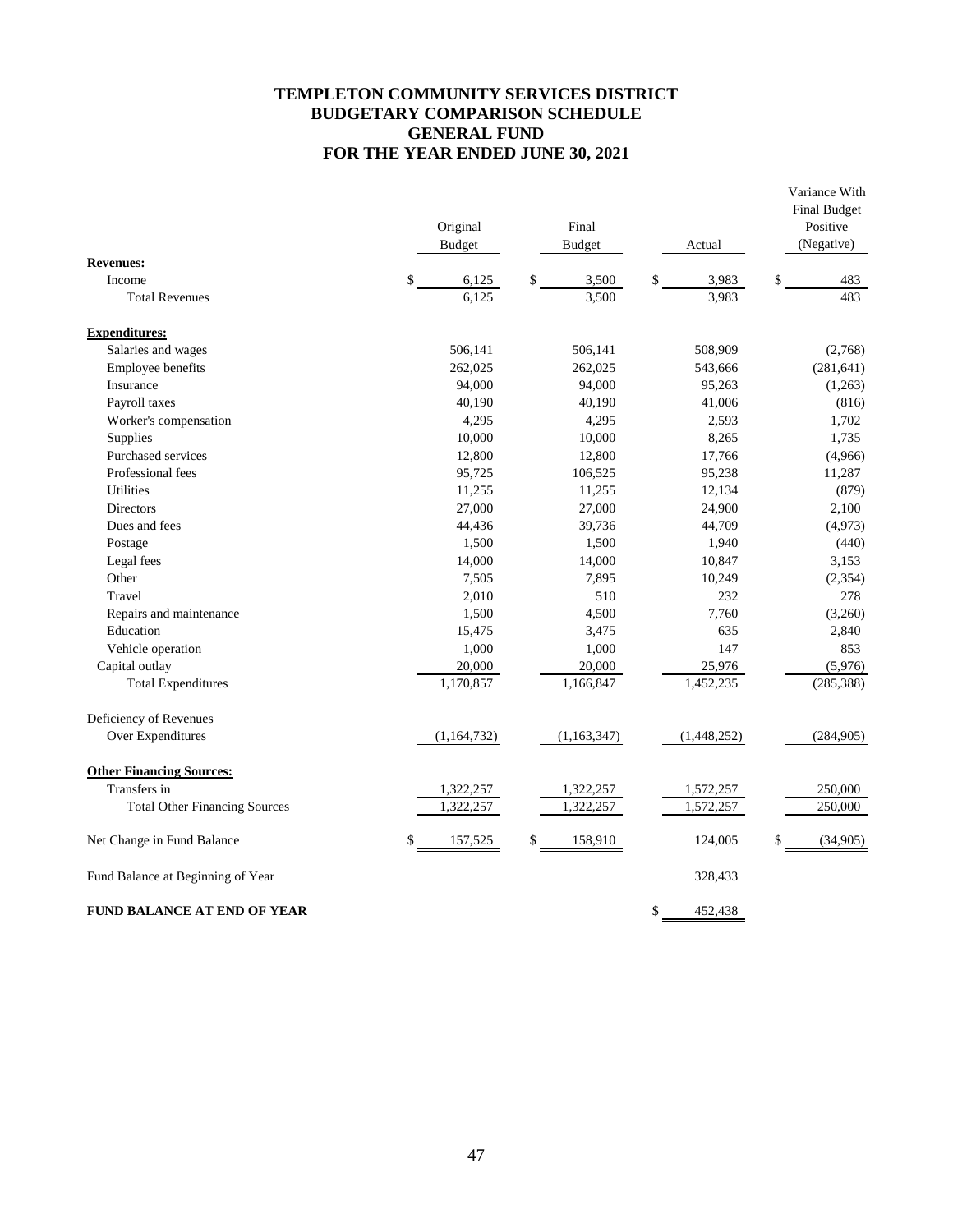### **SCHEDULES OF PLAN'S PROPORTIONATE SHARE OF THE NET PENSION LIABILITY MISCELLANEOUS RISK POOL LAST TEN FISCAL YEARS**

|                                                                                                             | Measurement<br>Date<br>June 30, 2020 | Measurement<br>Date<br>June 30, 2019 | Measurement<br>Date<br>June 30, 2018 | Measurement<br>Date<br>June 30, 2017 | Measurement<br>Date<br>June 30, 2016 |
|-------------------------------------------------------------------------------------------------------------|--------------------------------------|--------------------------------------|--------------------------------------|--------------------------------------|--------------------------------------|
| Proportion of the Collective Net Pension Liability                                                          | 0.050737%                            | 0,048287%                            | 0.046041%                            | 0.045310%                            | 0.043534%                            |
| Proportionate Share of the Collective Net Pension<br>Liability                                              | 2,140,125                            | 1,933,660                            | 1,735,155                            | 1,786,151                            | 1,512,312                            |
| Covered-Employee Payroll                                                                                    | 1,188,815                            | 1,081,735                            | 1,036,636                            | 987,238                              | 1,019,823                            |
| Proportionate Share of the Collective Net Pension<br>Liability as Percentage of Covered-Employee<br>Payroll | 180.02%                              | 178.76%                              | 167.38%                              | 180.92%                              | 148.29%                              |
| Plan Fiduciary Net Position as a Percentage of the<br><b>Total Pension Liability</b>                        | 78.91%                               | 79.71%                               | 80.26%                               | 78.40%                               | 80.11%                               |
|                                                                                                             | Measurement<br>Date                  | Measurement<br>Date                  | Measurement<br>Date                  | Measurement<br>Date                  | Measurement<br>Date                  |
|                                                                                                             | June 30, 2015                        | June 30, 2014                        | June 30, 2013                        | June 30, 2012                        | June 30, 2011                        |
| Proportion of the Collective Net Pension Liability                                                          | 0.039221%                            | 0.043518%                            | N/A                                  | N/A                                  | N/A                                  |
| Proportionate Share of the Collective Net Pension<br>Liability                                              | 1,076,027                            | 1,075,549                            | N/A                                  | N/A                                  | N/A                                  |
| Covered-Employee Payroll                                                                                    | 1,039,124                            | 1,032,147                            | N/A                                  | N/A                                  | N/A                                  |
| Proportionate Share of the Collective Net Pension<br>Liability as Percentage of Covered-Employee<br>Payroll | 103.55%                              | 104.21%                              | N/A                                  | N/A                                  | N/A                                  |
|                                                                                                             |                                      |                                      |                                      |                                      |                                      |

#### **Notes to Schedules:**

**Changes in Benefit Terms -** The figures above do not include any liability impact that may have resulted from plan changes which occurred after the June 30, 2015 valuation date.

**Changes in Assumptions -** The discount rate was changed from 7.65 percent as of the June 30, 2016 measurement date to 7.15 percent as of the June 30, 2017 measurement date.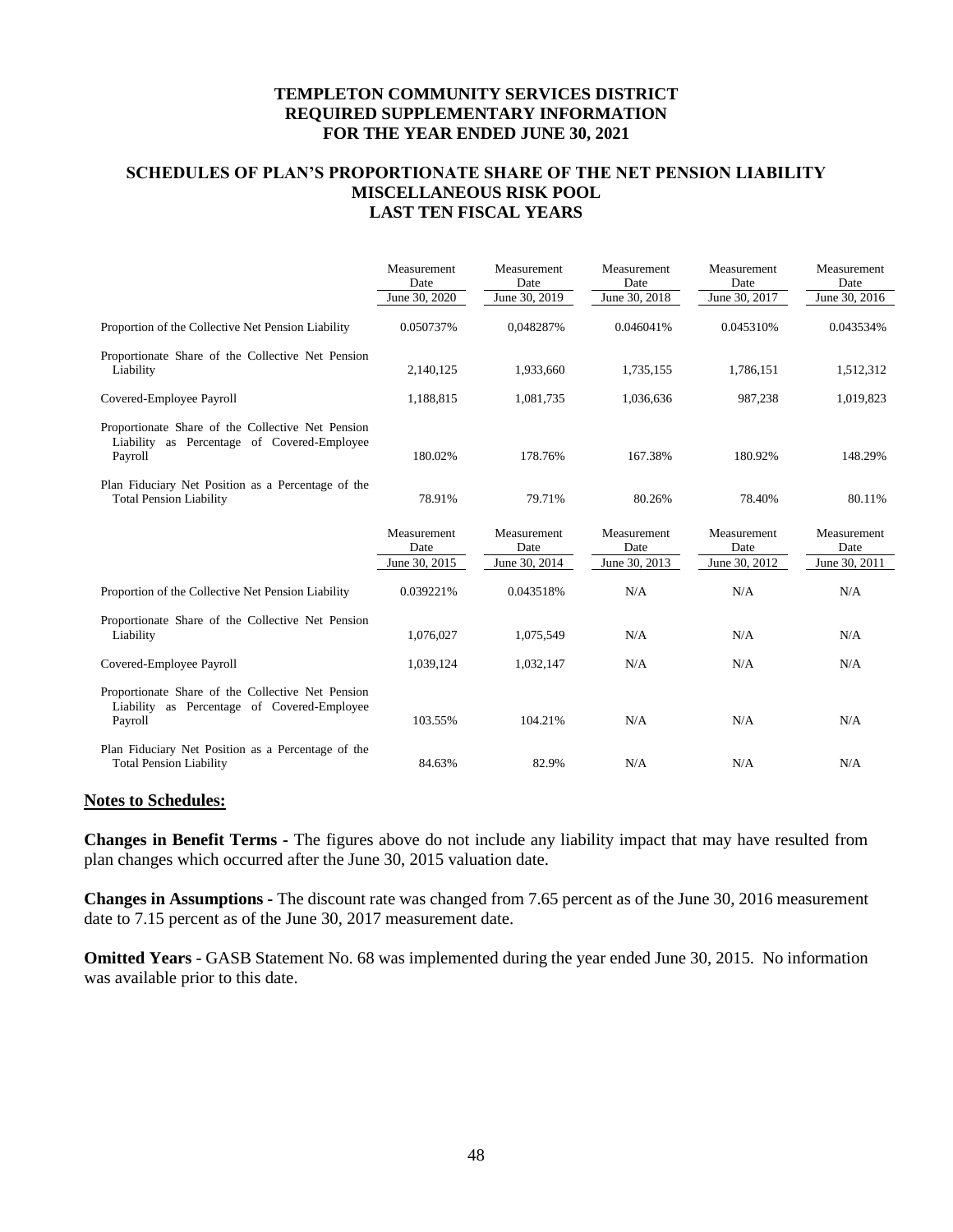### **SCHEDULES OF PLAN'S PROPORTIONATE SHARE OF THE NET PENSION LIABILITY SAFETY RISK POOL LAST TEN FISCAL YEARS**

|                                                                                                             | Measurement<br>Date<br>June 30, 2020 | Measurement<br>Date<br>June 30, 2019 | Measurement<br>Date<br>June 30, 2018 | Measurement<br>Date<br>June 30, 2017 | Measurement<br>Date<br>June 30, 2016 |
|-------------------------------------------------------------------------------------------------------------|--------------------------------------|--------------------------------------|--------------------------------------|--------------------------------------|--------------------------------------|
| Proportion of the Collective Net Pension Liability                                                          | 0.005571%                            | 0.005207%                            | 0.004955%                            | 0.004775%                            | 0.004632%                            |
| Proportionate Share of the Collective Net Pension<br>Liability                                              | 371,181                              | 325,053                              | 290,708                              | 285,325                              | 239,876                              |
| Covered-Employee Payroll                                                                                    | 130,207                              | 160,142                              | 206,410                              | 166,898                              | 158,932                              |
| Proportionate Share of the Collective Net Pension<br>Liability as Percentage of Covered-Employee<br>Payroll | 285.07%                              | 202.98%                              | 140.84%                              | 170.96%                              | 150.93%                              |
| Plan Fiduciary Net Position as a Percentage of the<br><b>Total Pension Liability</b>                        | 78.75%                               | 79.46%                               | 80.38%                               | 79.95%                               | 81.72%                               |
|                                                                                                             | Measurement<br>Date                  | Measurement<br>Date                  | Measurement<br>Date                  | Measurement<br>Date                  | Measurement<br>Date                  |
|                                                                                                             | June 30, 2015                        | June 30, 2014                        | June 30, 2013                        | June 30, 2012                        | June 30, 2011                        |
| Proportion of the Collective Net Pension Liability                                                          | 0.003984%                            | 0.005834%                            | N/A                                  | N/A                                  | N/A                                  |
| Proportionate Share of the Collective Net Pension<br>Liability                                              | 164,151                              | 218,847                              | N/A                                  | N/A                                  | N/A                                  |
| Covered-Employee Payroll                                                                                    | 159,479                              | 162,431                              | N/A                                  | N/A                                  | N/A                                  |
| Proportionate Share of the Collective Net Pension<br>Liability as Percentage of Covered-Employee<br>Payroll | 102.93%                              | 134.73%                              | N/A                                  | N/A                                  | N/A                                  |
| Plan Fiduciary Net Position as a Percentage of the<br><b>Total Pension Liability</b>                        | 86.94%                               | 81.79%                               | N/A                                  | N/A                                  | N/A                                  |

#### **Notes to Schedules:**

**Changes in Benefit Terms -** The figures above do not include any liability impact that may have resulted from plan changes which occurred after the June 30, 2015 valuation date.

**Changes in Assumptions -** The discount rate was changed from 7.65 percent as of the June 30, 2016 measurement date to 7.15 percent as of the June 30, 2017 measurement date.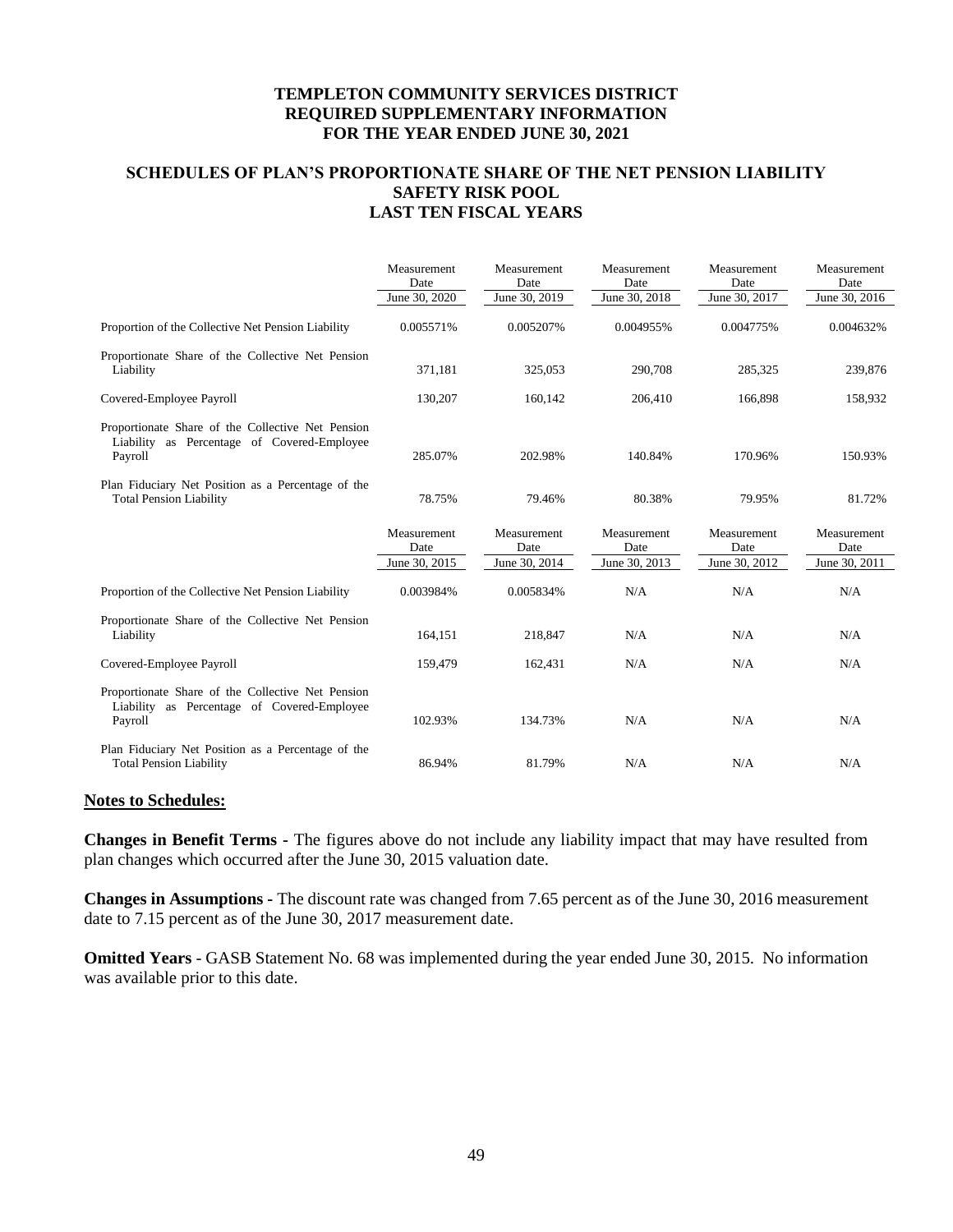### **SCHEDULES OF CONTRIBUTIONS TO THE PENSION PLAN MISCELLANEOUS RISK POOL LAST TEN FISCAL YEARS**

|                                                                                   | June 30, 2021 |               | June 30, 2020 |     | June 30, 2019 |    | June 30, 2018 |    | June 30, 2017 |
|-----------------------------------------------------------------------------------|---------------|---------------|---------------|-----|---------------|----|---------------|----|---------------|
| Actuarial Determined Contribution<br>Contributions in Relation to the Actuarially | \$<br>285,651 | \$            | 245,737       | \$. | 208,019       | \$ | 179,408       | \$ | 169,404       |
| <b>Determined Contribution</b>                                                    | 285,246       |               | 245,438       |     | 208,019       |    | 179,408       |    | 169,404       |
| Contribution Deficiency (Excess)                                                  | 405           |               | 299           |     |               |    |               |    |               |
| Covered Payroll                                                                   | 1,183,843     | <sup>\$</sup> | 1,188,815     | \$  | 1,081,735     | S. | 1,036,636     | S  | 987,238       |
| Contributions as a Percentage of Covered-<br><b>Employee Payroll</b>              | 24.09%        |               | 20.65%        |     | 19.23%        |    | 17.31%        |    | 17.16%        |
|                                                                                   | June 30, 2016 |               | June 30, 2015 |     | June 30, 2014 |    | June 30, 2013 |    | June 30, 2012 |
| Actuarial Determined Contribution<br>Contributions in Relation to the Actuarially | \$<br>160,545 | \$            | 160,666       | S.  | N/A           | \$ | N/A           | \$ | N/A           |
| Determined Contribution                                                           | 160,545       |               | 160,666       |     | N/A           |    | N/A           |    | N/A           |
| Contribution Deficiency (Excess)                                                  |               |               |               |     | N/A           | S  | N/A           | S  | N/A           |
| Covered Payroll                                                                   | 1,019,823     | \$.           | 1,039,124     | S.  | N/A           | \$ | N/A           | \$ | N/A           |
| Contributions as a Percentage of Covered-                                         |               |               |               |     |               |    |               |    |               |

#### **Notes to Schedules:**

Methods and assumptions used to determine contribution rates:

| <b>Actuarial Cost Method</b>    | Entry Age                                                         |
|---------------------------------|-------------------------------------------------------------------|
| <b>Amortization Method</b>      | Level Percent of Payroll                                          |
| <b>Asset Valuation Method</b>   | Market Value                                                      |
| Discount Rate                   | 7.50%                                                             |
| Projected Salary Increase       | 3.30% to 14.20% depending on Age, Service, and type of employment |
| Inflation                       | 2.75%                                                             |
| Payroll Growth                  | 3.00%                                                             |
| <b>Individual Salary Growth</b> | A merit scale varying by duration of employment coupled with an   |
|                                 | assumed annual production inflation growth of 0.25%               |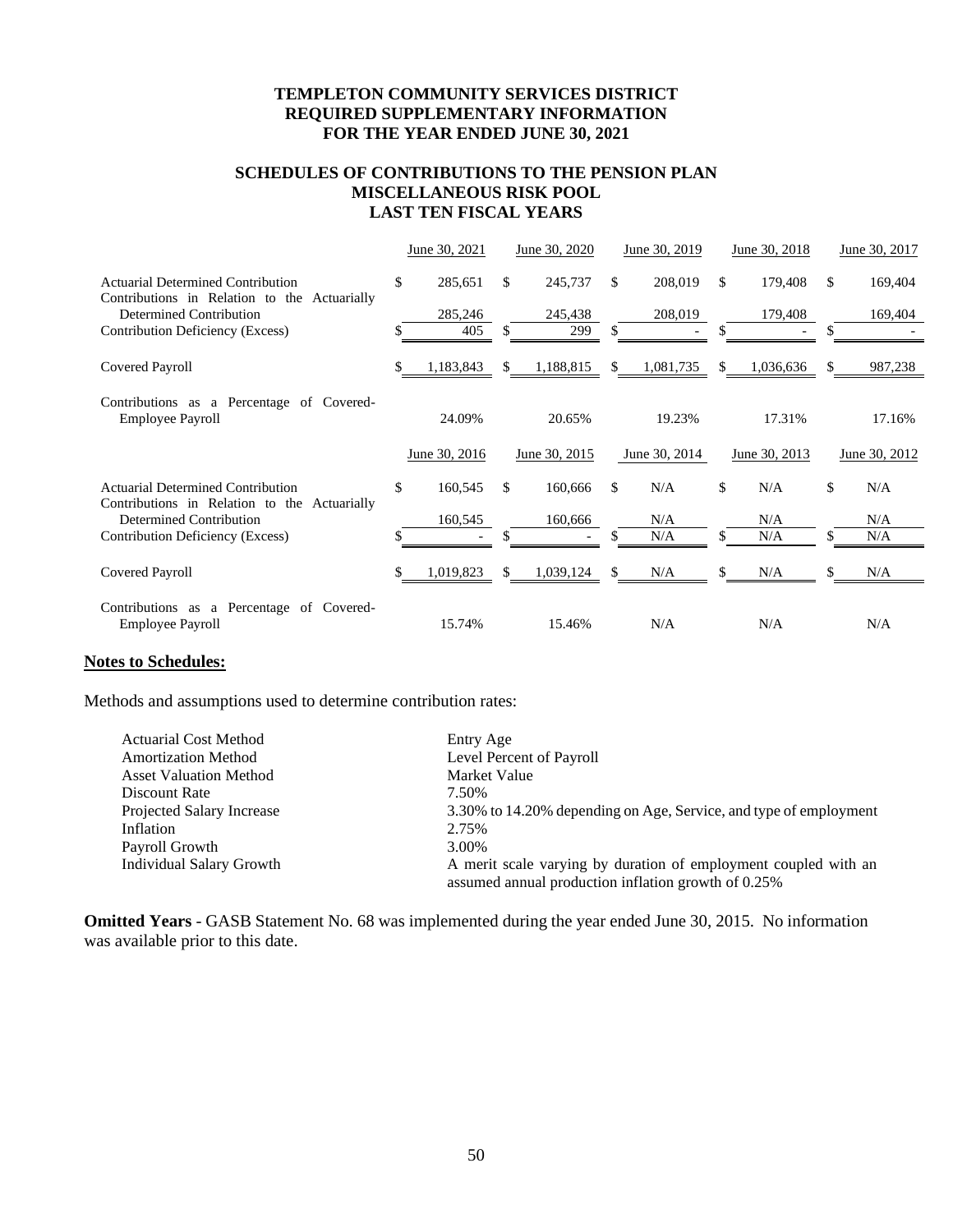### **SCHEDULES OF CONTRIBUTIONS TO THE PENSION PLAN SAFETY RISK POOL LAST TEN FISCAL YEARS**

|                                                                                          | June 30, 2021 | June 30, 2020 |               | June 30, 2019 |    | June 30, 2018 |    | June 30, 2017 |
|------------------------------------------------------------------------------------------|---------------|---------------|---------------|---------------|----|---------------|----|---------------|
| Actuarial Determined Contribution<br>Contributions in Relation to the Actuarially        | \$<br>108,035 | \$<br>42,802  | <sup>\$</sup> | 44,862        | \$ | 47,569        | \$ | 39,936        |
| Determined Contribution                                                                  | 107,977       | 42,756        |               | 44,862        |    | 47,569        |    | 39,936        |
| Contribution Deficiency (Excess)                                                         | 58            | 46            |               |               | \$ |               | \$ |               |
| Covered Payroll                                                                          | 445,925       | 130,207       | \$.           | 160,142       | S  | 206,410       | S  | 166,898       |
| Contributions as a Percentage of Covered-<br><b>Employee Payroll</b>                     | 24.21%        | 32.84%        |               | 28.01%        |    | 23.05%        |    | 23.93%        |
|                                                                                          | June 30, 2016 | June 30, 2015 |               | June 30, 2014 |    | June 30, 2013 |    | June 30, 2012 |
| <b>Actuarial Determined Contribution</b><br>Contributions in Relation to the Actuarially | \$<br>36,027  | \$<br>47,969  | \$.           | N/A           | \$ | N/A           | \$ | N/A           |
| Determined Contribution                                                                  | 36,027        | 47,969        |               | N/A           |    | N/A           |    | N/A           |
| Contribution Deficiency (Excess)                                                         |               |               |               | N/A           |    | N/A           |    | N/A           |
| Covered Payroll                                                                          | 158,932       | \$<br>159,479 | S             | N/A           | \$ | N/A           | S. | N/A           |
| Contributions as a Percentage of Covered-                                                |               |               |               |               |    |               |    |               |

### **Notes to Schedules:**

Methods and assumptions used to determine contribution rates:

| <b>Actuarial Cost Method</b>    | Entry Age                                                         |
|---------------------------------|-------------------------------------------------------------------|
| <b>Amortization Method</b>      | Level Percent of Payroll                                          |
| <b>Asset Valuation Method</b>   | Market Value                                                      |
| Discount Rate                   | 7.50%                                                             |
| Projected Salary Increase       | 3.30% to 14.20% depending on Age, Service, and type of employment |
| Inflation                       | 2.75%                                                             |
| Payroll Growth                  | 3.00%                                                             |
| <b>Individual Salary Growth</b> | A merit scale varying by duration of employment coupled with an   |
|                                 | assumed annual production inflation growth of 0.25%               |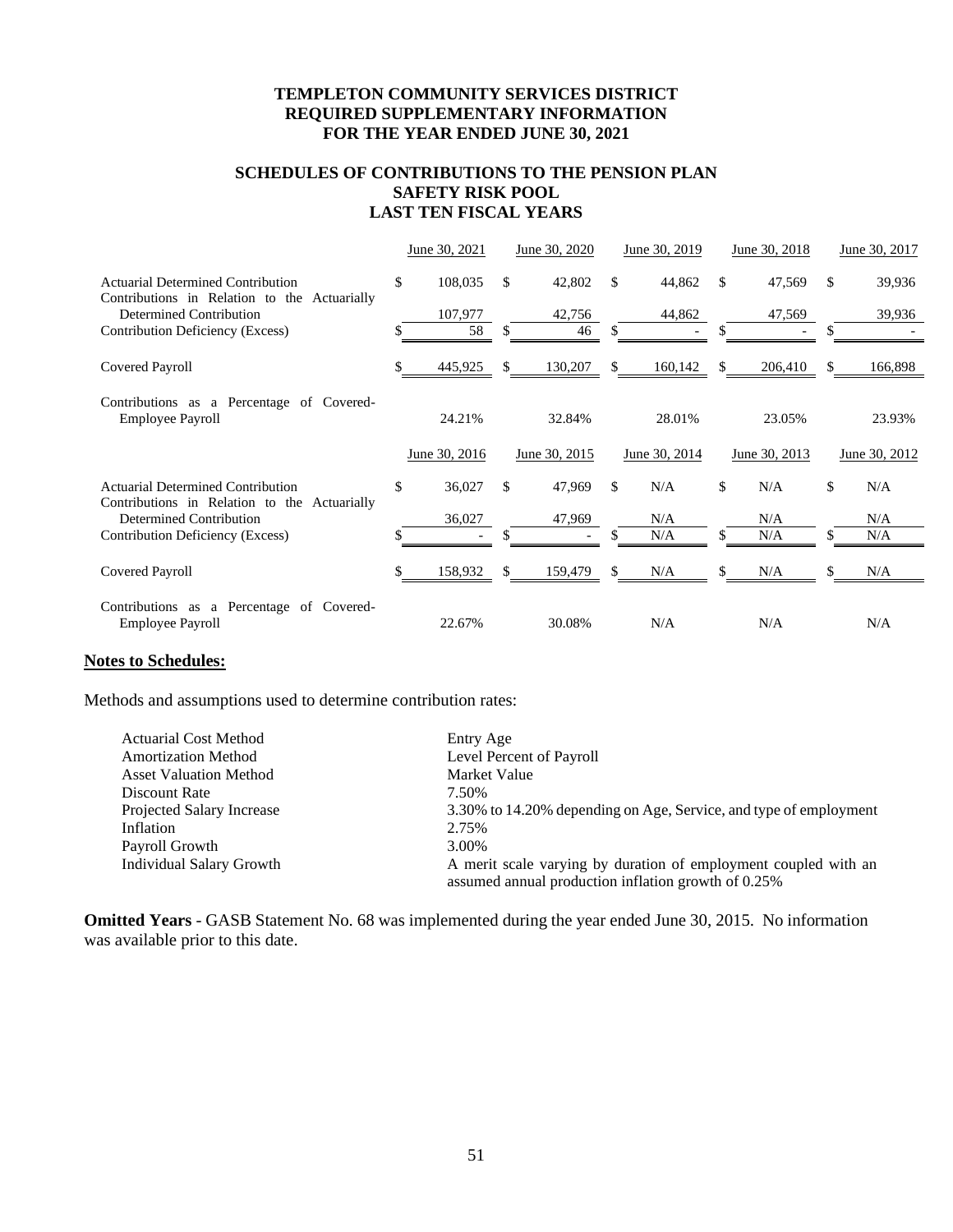# **SCHEDULES OF CHANGES IN THE DISTRICT'S NET OPEB LIABILITY AND RELATED RATIOS LAST TEN FISCAL YEARS**

|                                                                                   | 2021       |      | 2020                 |     | 2019                     |               | 2018                     |               | 2017       |               | 2016       |               | 2015       |               | 2014       |               | 2013       |               | 2012       |
|-----------------------------------------------------------------------------------|------------|------|----------------------|-----|--------------------------|---------------|--------------------------|---------------|------------|---------------|------------|---------------|------------|---------------|------------|---------------|------------|---------------|------------|
| <b>Total OPEB Liability</b>                                                       |            |      |                      |     |                          |               |                          |               |            |               |            |               |            |               |            |               |            |               |            |
| Service cost<br>Interest                                                          | 80,108     | - \$ | 106,907              | \$  | 185,063                  | \$            | 202,325                  | - \$          | N/A        | <sup>\$</sup> | N/A        | \$            | N/A        | -S            | N/A        | S.            | N/A        | -S            | N/A        |
|                                                                                   | 177,731    |      | 226,827              |     | 179,118                  |               | 157,200                  |               | N/A        |               | N/A        |               | N/A        |               | N/A        |               | N/A        |               | N/A        |
| Change of benefit terms                                                           |            |      |                      |     |                          |               |                          |               | N/A        |               | N/A        |               | N/A        |               | N/A        |               | N/A        |               | N/A        |
| Differences between expected and actual experience                                | 11,656     |      | (712, 253)           |     |                          |               |                          |               | N/A<br>N/A |               | N/A<br>N/A |               | N/A<br>N/A |               | N/A<br>N/A |               | N/A<br>N/A |               | N/A<br>N/A |
| Changes of assumptions<br>Benefit payments                                        | (165, 263) |      | 34,702<br>(148, 438) |     | (1,680,933)<br>(145,250) |               | (532, 326)<br>(178, 943) |               | N/A        |               | N/A        |               | N/A        |               | N/A        |               | N/A        |               | N/A        |
| <b>Net Change in Total OPEB Liability</b>                                         | 104,232    |      | (492, 255)           |     | (1,462,002)              |               | (351,744)                |               | N/A        |               | N/A        |               | N/A        |               | N/A        |               | N/A        |               | N/A        |
| <b>Total OPEB Liability - Beginning</b>                                           | 2,964,709  |      | 3,456,964            |     | 4,918,966                |               | 5,270,710                |               | N/A        |               | N/A        |               | N/A        |               | N/A        |               | N/A        |               | N/A        |
| <b>Total OPEB Liability - Ending (a)</b>                                          | 3,068,941  | - \$ | 2,964,709            | -\$ | 3,456,964                | -S            | 4,918,966                | -S            | N/A        |               | N/A        |               | N/A        |               | N/A        |               | N/A        |               | N/A        |
| <b>Plan Fiduciary Net Position</b>                                                |            |      |                      |     |                          |               |                          |               |            |               |            |               |            |               |            |               |            |               |            |
| Contributions - Employer                                                          | 385.380    | - \$ | 341,077              |     | 1.467.547                | -\$           | 178,943                  | - \$          | N/A        | -\$           | N/A        | \$            | N/A        | <sup>\$</sup> | N/A        |               | N/A        | $\mathcal{S}$ | N/A        |
| Net investment income                                                             | 87,077     |      | 118,587              |     | 9,665                    |               |                          |               | N/A        |               | N/A        |               | N/A        |               | N/A        |               | N/A        |               | N/A        |
| Benefit payments                                                                  | (165, 263) |      | (148, 438)           |     | (151,251)                |               | (178, 943)               |               | N/A        |               | N/A        |               | N/A        |               | N/A        |               | N/A        |               | N/A        |
| Administrative expense                                                            | (809)      |      | (273)                |     | (381)                    |               |                          |               | N/A        |               | N/A        |               | N/A        |               | N/A        |               | N/A        |               | N/A        |
| <b>Net Change in Plan Fiduciary Net Position</b>                                  | 306,385    |      | 310,953              |     | 1,325,580                |               |                          |               | N/A        |               | N/A        |               | N/A        |               | N/A        |               | N/A        |               | N/A        |
| <b>Plan Fiduciary Net Position - Beginning</b>                                    | .636,533   |      | 1,325,580            |     |                          |               |                          |               | N/A        |               | N/A        |               | N/A        |               | N/A        |               | N/A        |               | N/A        |
| <b>Plan Fiduciary Net Position - Ending (b)</b>                                   | 1,942,918  | - \$ | 1,636,533            | -S  | 1,325,580                | <sup>\$</sup> |                          | <sup>\$</sup> | N/A        |               | N/A        |               | N/A        |               | N/A        |               | N/A        |               | N/A        |
| District's Net OPEB Liability - Ending (a) - (b)                                  | 126,023    | -8   | 1,328,176            | -S  | 2,131,384                | <sup>S</sup>  | 4,918,966                | <sup>S</sup>  | N/A        | \$.           | N/A        | \$            | N/A        | -\$           | N/A        | <sup>\$</sup> | N/A        |               | N/A        |
| Plan Fiduciary Net Position as a Percentage of the<br><b>Total OPEB Liability</b> | 63.3%      |      | 55.2%                |     | 38.35%                   |               | 0.0%                     |               | N/A        |               | N/A        |               | N/A        |               | N/A        |               | N/A        |               | N/A        |
|                                                                                   |            |      |                      |     |                          |               |                          |               |            |               |            |               |            |               |            |               |            |               |            |
| Covered-Employee Payroll                                                          | .275.494   | - \$ | 1,195,308            | -\$ | 1,277,171                | .S            | 1,233,245                | $\mathbb{S}$  | N/A        | $\mathcal{S}$ | $\rm N/A$  | $\mathcal{S}$ | N/A        | <b>S</b>      | N/A        |               | N/A        | S.            | N/A        |
| District's Net OPEB Liability as a Percentage of<br>Covered-Employee Payroll      | 88.3%      |      | 111.1%               |     | 166.88%                  |               | 398.9%                   |               | N/A        |               | N/A        |               | N/A        |               | N/A        |               | N/A        |               | N/A        |

(Continued)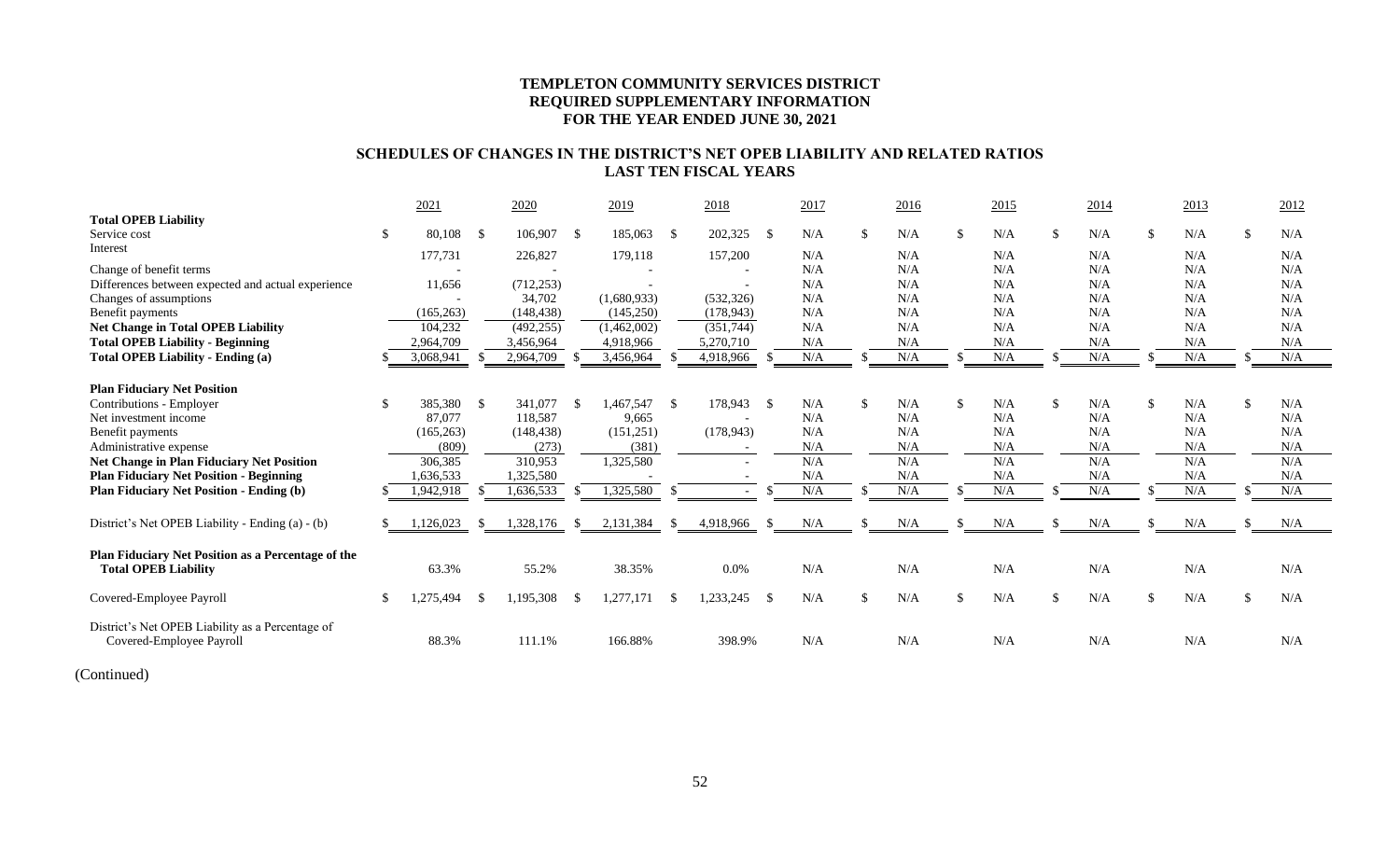# **SCHEDULES OF CHANGES IN THE DISTRICT'S NET OPEB LIABILITY AND RELATED RATIOS LAST TEN FISCAL YEARS**

### **Notes to Schedules:**

In place of an actuarial valuation the total OPEB liability has been measured using the Alternative Measurement Method as described in GASB Statement 75 for plans with fewer than 100 employees (active and inactive) being provided benefits through the OPEB plan as of the beginning of the measurement period.

The District has elected to use the GASB 75 "Lookback" method where assets and liabilities are measured as of the prior fiscal year end, but applied to the current fiscal year.

Although the OPEB Plan is administered through a trust, the fiscal year 2019 OPEB payments were paid from the District's general assets rather than from the trust assets.

The GASB 75 Alternative Measurement Method rules require that net OPEB liability changes resulting from demographic experience and assumption changes be recognized immediately in OPEB expense.

Fiscal year 2018 was the first year of implementation. The District must eventually disclose a 10-year history of the schedule of changes in net OPEB liability and related ratios.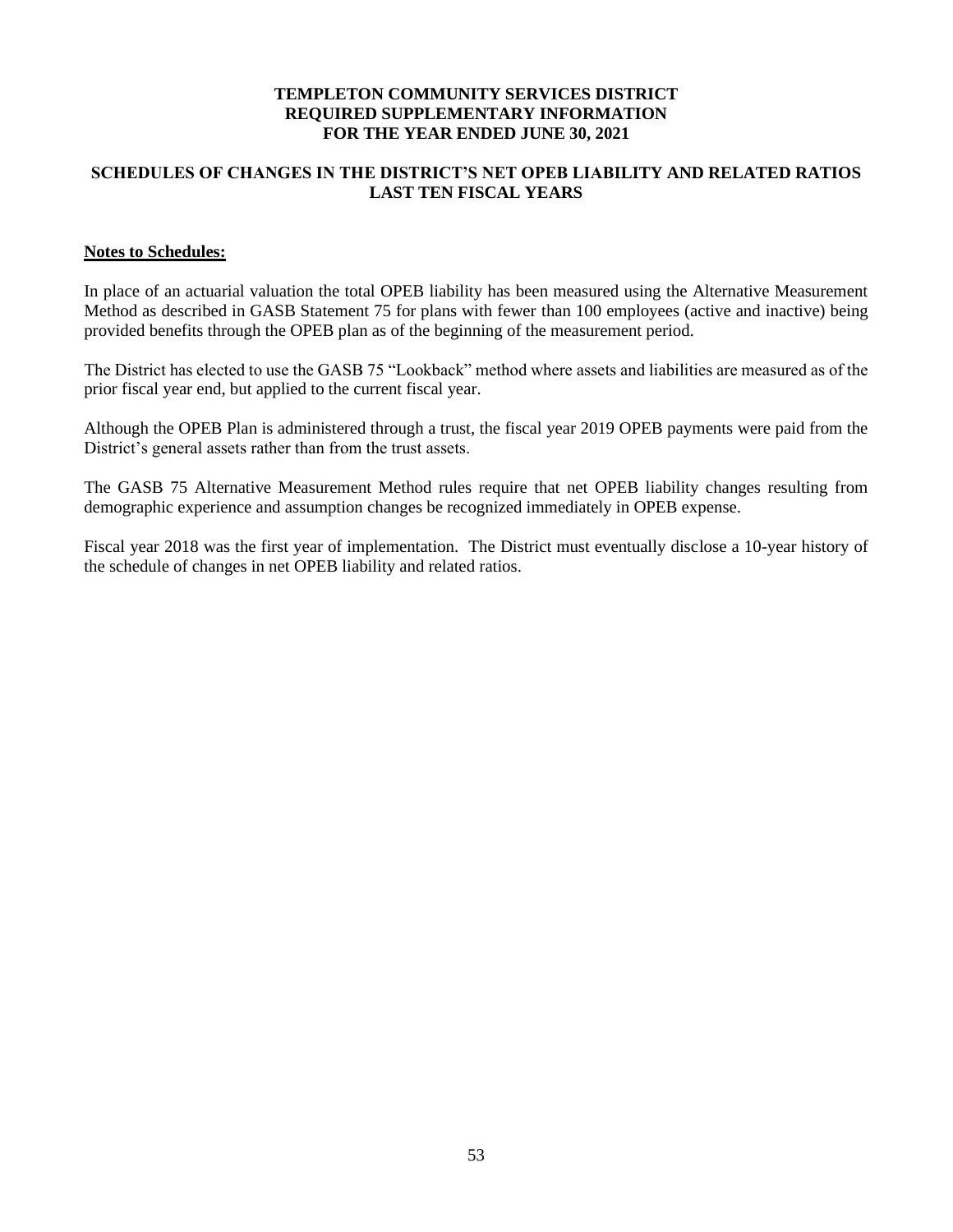## **SCHEDULES OF OPEB CONTRIBUTIONS LAST TEN FISCAL YEARS**

|                                                                                          |              | 2021 | 2020      | 2019      | 2018      | 2017        |
|------------------------------------------------------------------------------------------|--------------|------|-----------|-----------|-----------|-------------|
| <b>Actuarial Determined Contribution</b>                                                 | $\mathbb{S}$ | N/A  | \$<br>N/A | \$<br>N/A | \$<br>N/A | \$<br>N/A   |
| Contributions in Relation to the Actuarially<br>Determined Contribution                  |              | N/A  | N/A       | N/A       | N/A       | N/A         |
| Contribution Deficiency (Excess)                                                         |              | N/A  | \$<br>N/A | \$<br>N/A | \$<br>N/A | \$<br>N/A   |
| Covered-Employee Payroll                                                                 | \$           | N/A  | \$<br>N/A | \$<br>N/A | \$<br>N/A | \$<br>N/A   |
| Contributions as a Percentage of Covered-<br>Employee Payroll                            |              | N/A  | N/A       | N/A       | N/A       | N/A         |
|                                                                                          |              | 2016 | 2015      | 2014      | 2013      | <u>2012</u> |
| <b>Actuarial Determined Contribution</b><br>Contributions in Relation to the Actuarially | \$           | N/A  | \$<br>N/A | \$<br>N/A | \$<br>N/A | \$<br>N/A   |
| Determined Contribution                                                                  |              | N/A  | N/A       | N/A       | N/A       | N/A         |
| Contribution Deficiency (Excess)                                                         |              | N/A  | \$<br>N/A | \$<br>N/A | \$<br>N/A | \$<br>N/A   |
| Covered-Employee Payroll                                                                 |              | N/A  | \$<br>N/A | \$<br>N/A | \$<br>N/A | \$<br>N/A   |
| Contributions as a Percentage of Covered-<br>Employee Payroll                            |              | N/A  | N/A       | N/A       | N/A       | N/A         |

### **Notes to Schedules:**

The District does not have a formal funding policy and does not calculate an actuarial determined contribution.

Methods and assumptions used to determine contribution rates:

| <b>Actuarial Cost Method</b>       | Entry age                                                            |
|------------------------------------|----------------------------------------------------------------------|
| <b>Amortization Method</b>         | Level percentage of payroll, closed                                  |
| <b>Amortization Period</b>         | N/A                                                                  |
| <b>Asset Valuation Method</b>      | N/A                                                                  |
| Inflation                          | 2.75 percent                                                         |
| <b>Healthcare Cost Trend Rates</b> | 6.80 percent initial, decreasing an ultimate rate of 4.40<br>percent |
| <b>Salary Increases</b>            | N/A                                                                  |